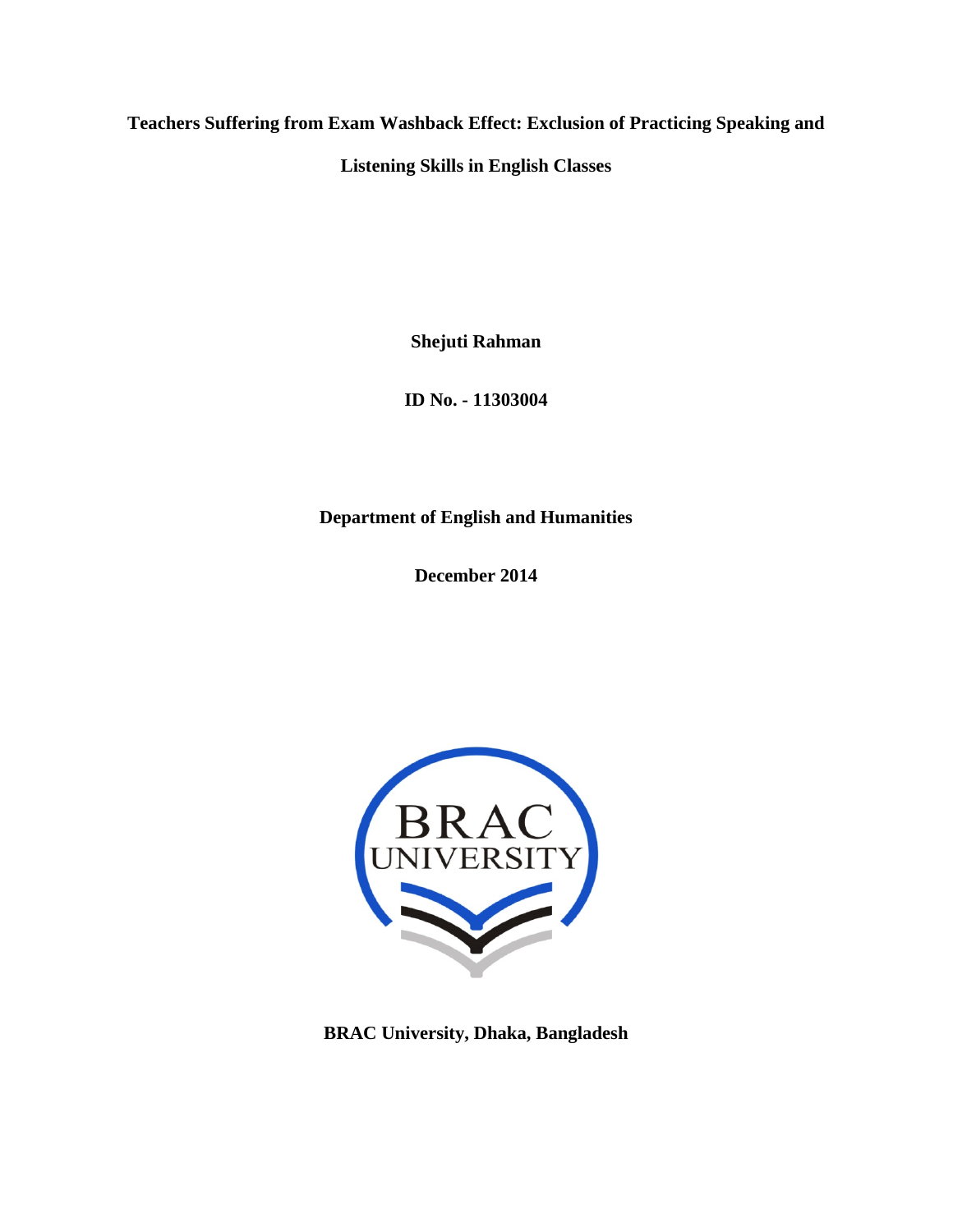**Teachers Suffering from Exam Washback Effect: Exclusion of Practicing Speaking and** 

**Listening Skills in English Classes** 

**A Thesis** 

### **Submitted to the Department of English and Humanities**

**of** 

**BRAC University** 

**By** 

**Shejuti Rahman** 

**ID No. - 11303004** 

**In partial fulfillment of the requirement for the degree** 

**of** 

**Bachelor of Arts in Linguistics** 

**December 2014**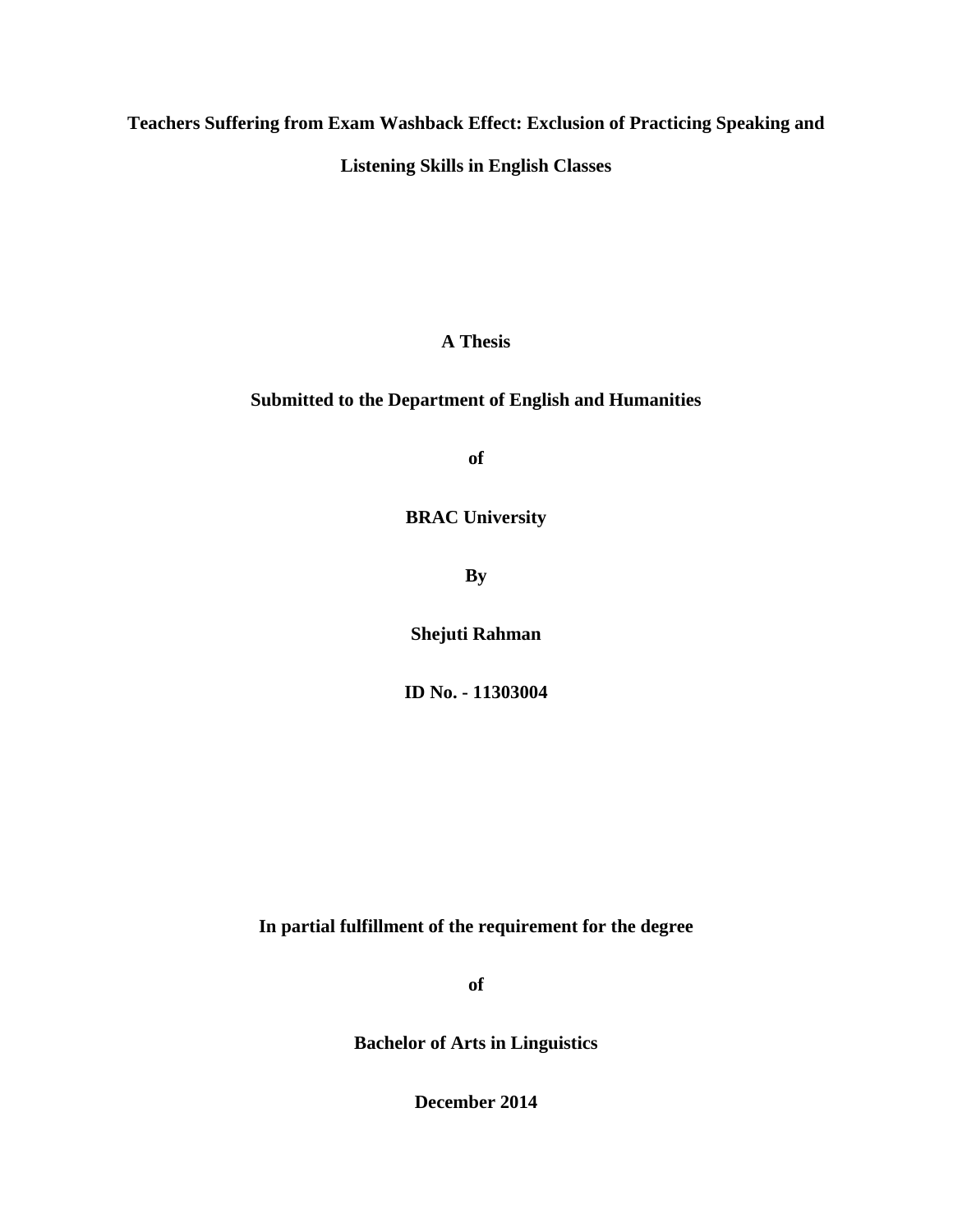### **Declaration**

I hereby declare that I have written the whole research paper by myself. It is my original research work which is not submitted anywhere, either in a part or a whole. Due to others' contribution in this paper, I have declared it clearly with proper references and acknowledgement.

Shejuti Rahman

ID No. - 11303004

BRAC University

December 2014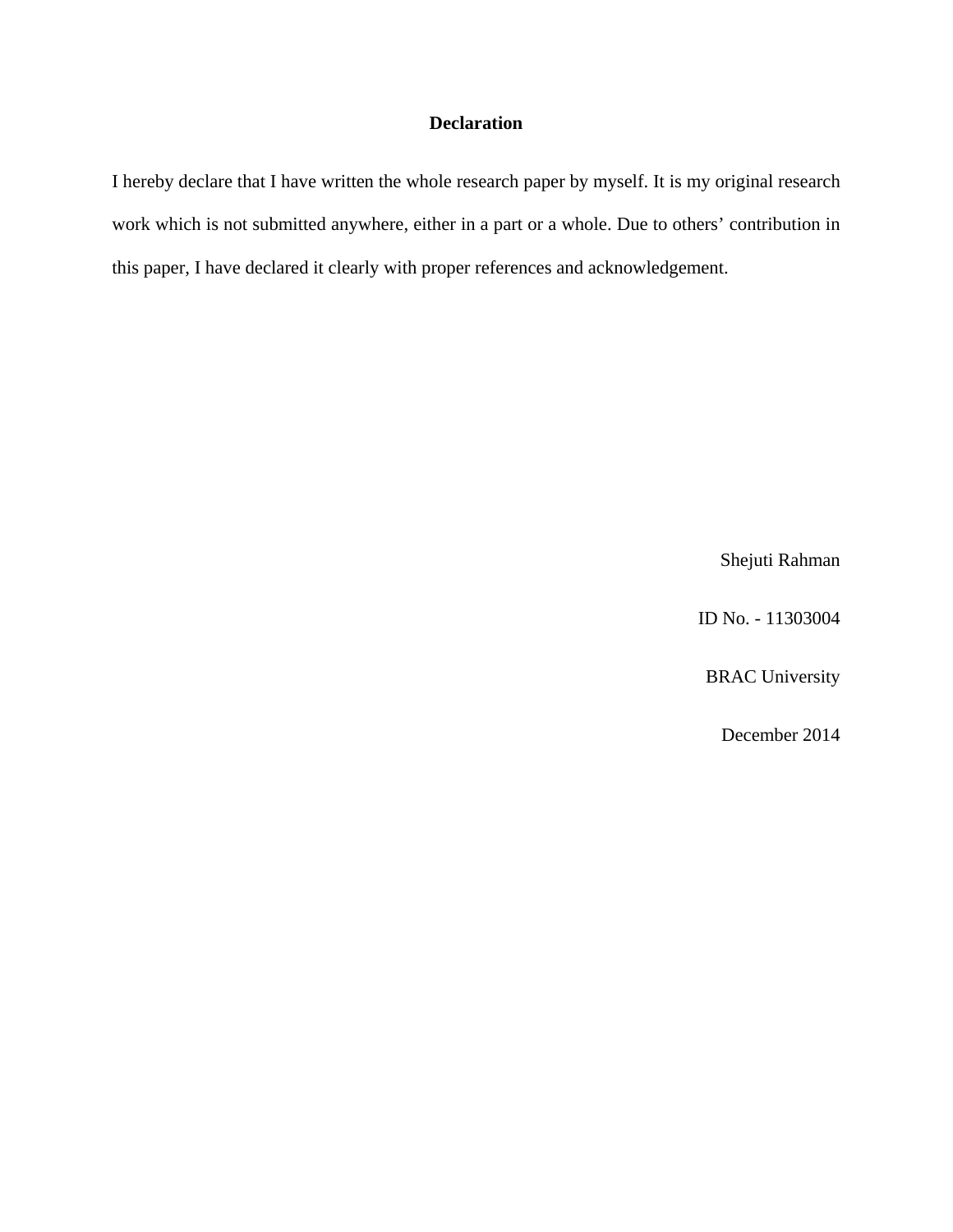# **Dedication**

I would like to dedicate my paper to my parents who have always supported and encouraged me all the way since the beginning of my studies.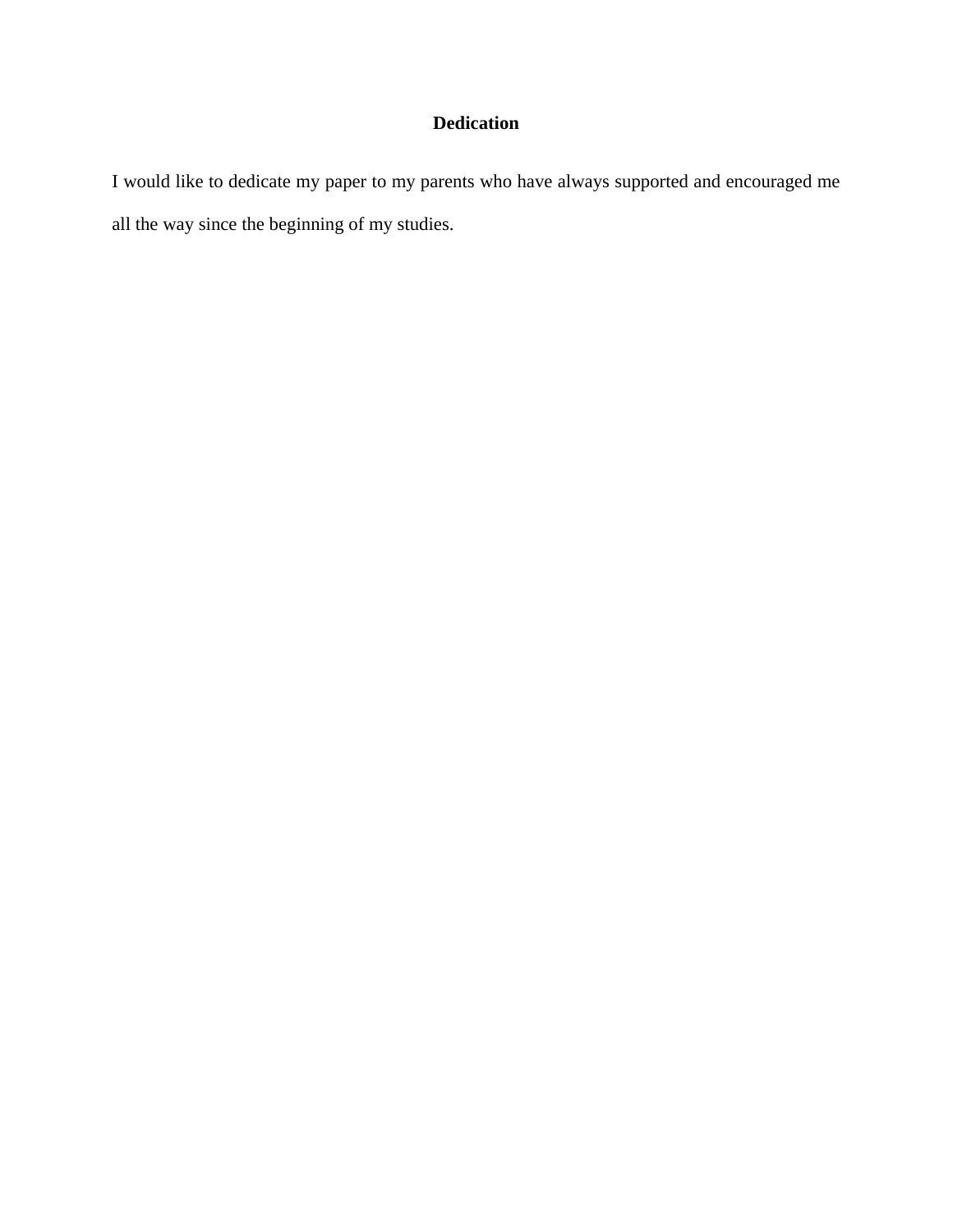### **Acknowledgement**

First of all I give my heartfelt thanks to Almighty Allah to give me the ability for preparing this thesis paper successfully.

I wish to express my deep sense of gratitude and sincere thanks to my Supervisor S M Mohibul Hassan, for his generous academic and mental support, without which the completion of the thesis in time would have been difficult. I am very much appreciative to him for his guidance, sustained interest, constant encouragement and his confidence in my aptitude to do the work and finally motivating inspiration, kind of directions, valuable suggestions and advices.

Then I would like to give thanks to the principals and authority of the six schools where I visited. I will also thank to the teachers of the schools who cooperated with me to collect relevant information.

I am also grateful to Professor Dr. Firdous Azim, the Chairperson of English and Humanities Department, Ms. Shenin Ziauddin, Ms. Sabreena Ahmed, Ms. Mahmuda Akhter and Mohammad Mahmudul Haque because of their valuable suggestions.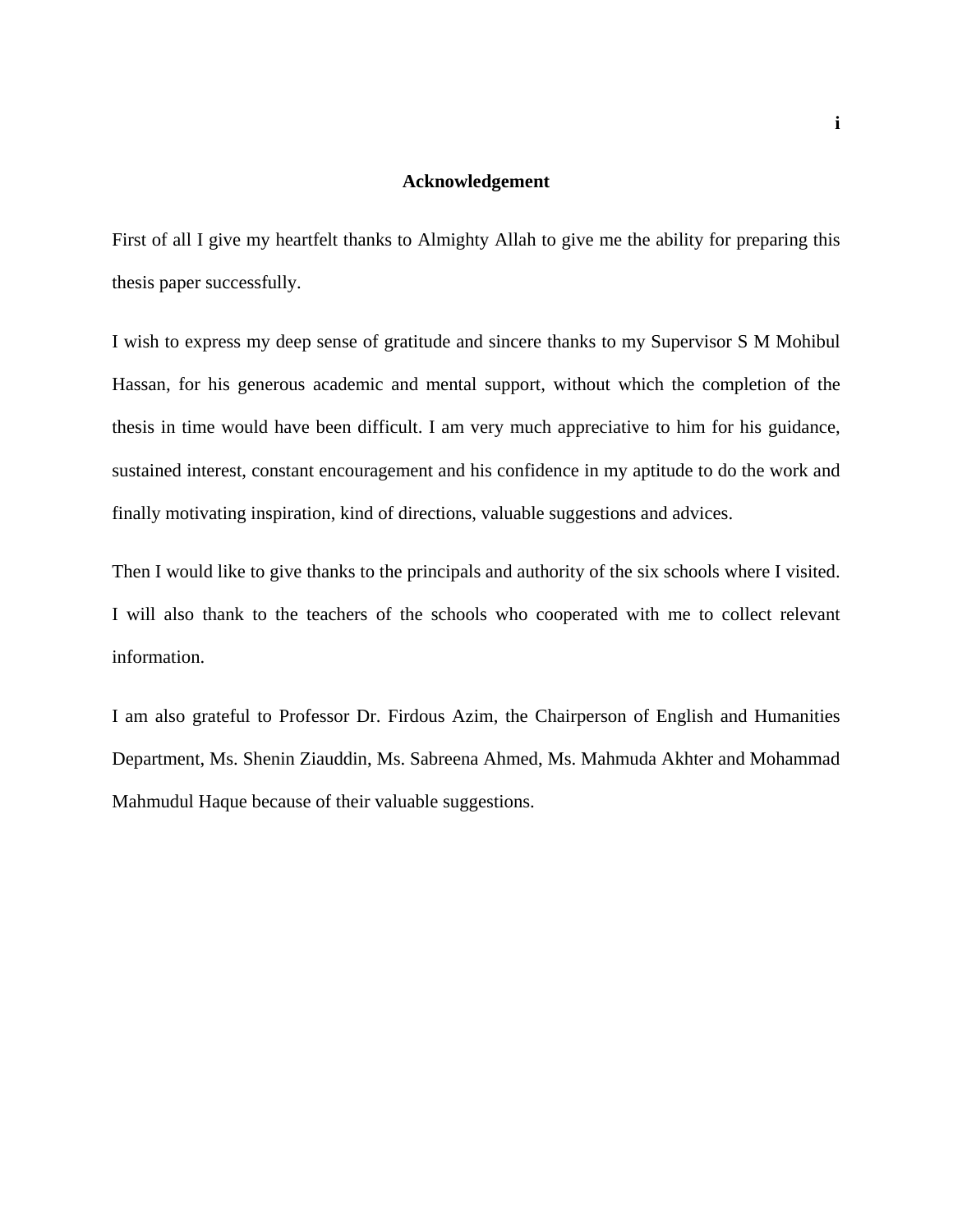#### **Abstract**

This paper aims to inspect how washback is affecting the teaching system of teachers who are teaching in Bangladeshi Bengali medium schools of grade 9 and 10. Teachers who are suffering from exam washback always teach following exam syllabus and question patterns of previous years in English classes. Although textbook gives equal emphasize on four skills, teachers teach activities of reading and writing skills because these two skills are tested in public examination. There is a lack of practice of speaking and listening skills in classrooms. The study was conducted into six schools of both rural and urban areas using a questionnaire for the teachers who teach at grade 9 and 10.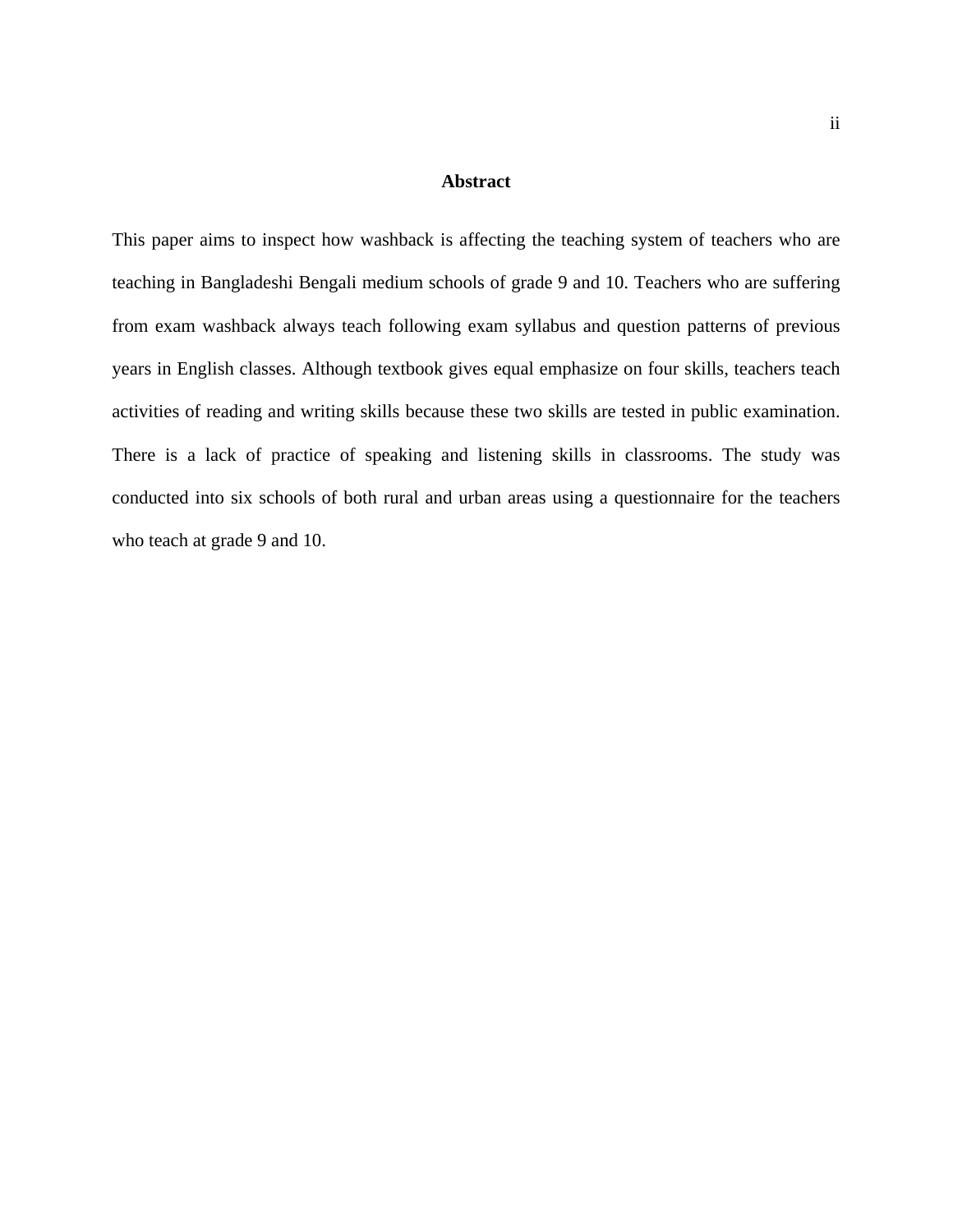| 2.10 Evaluation of Students (Grade 9-10) on Four Language Skills on SSC exam16 |  |
|--------------------------------------------------------------------------------|--|
| 2.11 Marks Distribution of English First Paper and English Second Paper (SSC)  |  |
|                                                                                |  |

# **Table of Contents**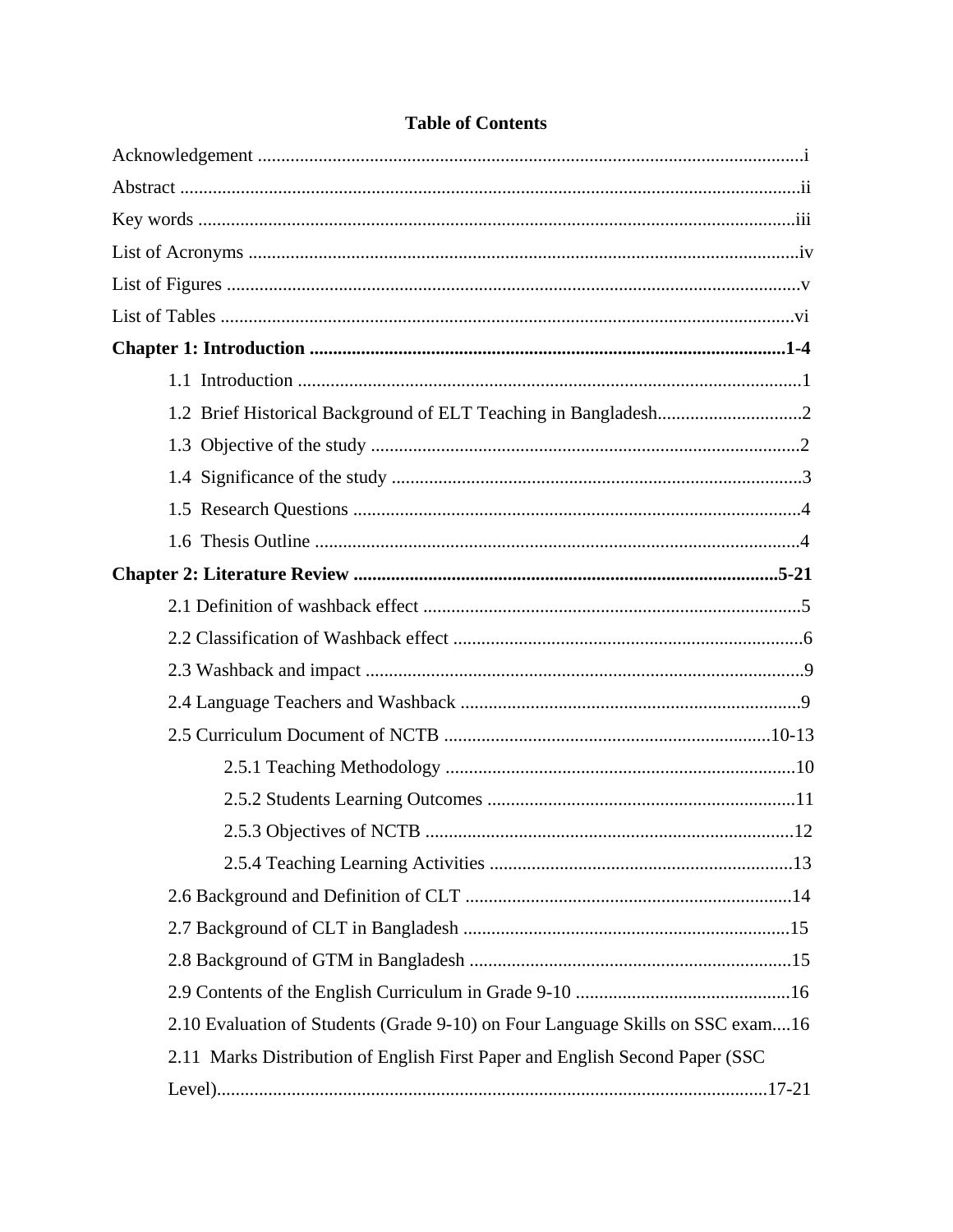| 4.1.2 Graphical presentation and analysis of the questionnaire 29-45 |  |
|----------------------------------------------------------------------|--|
|                                                                      |  |
|                                                                      |  |
|                                                                      |  |
|                                                                      |  |
|                                                                      |  |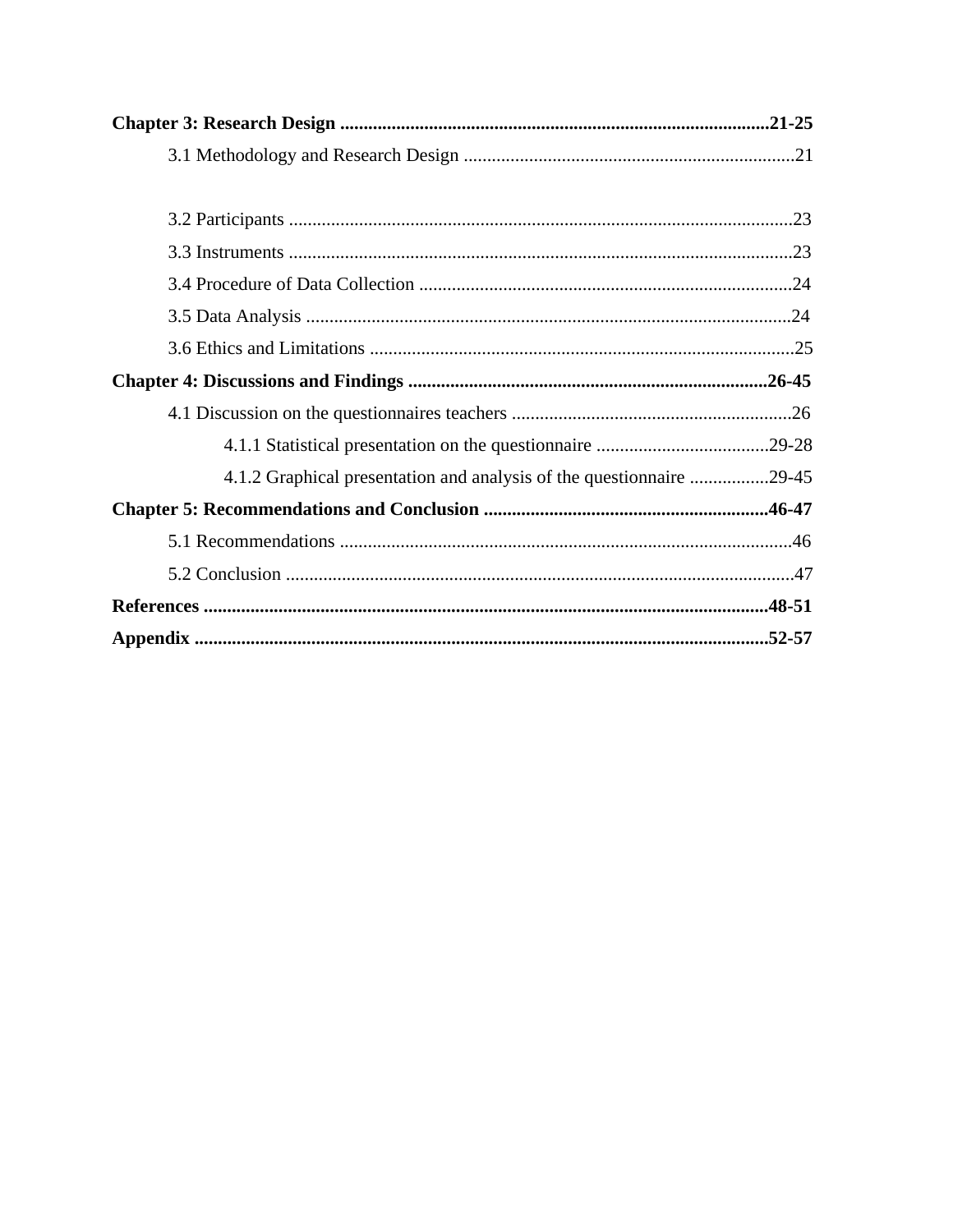# **Key Words**

Washback, Impact, Reading, Writing, Listening, Speaking, Questionnaire, Empirical, Classroom, Teachers, Students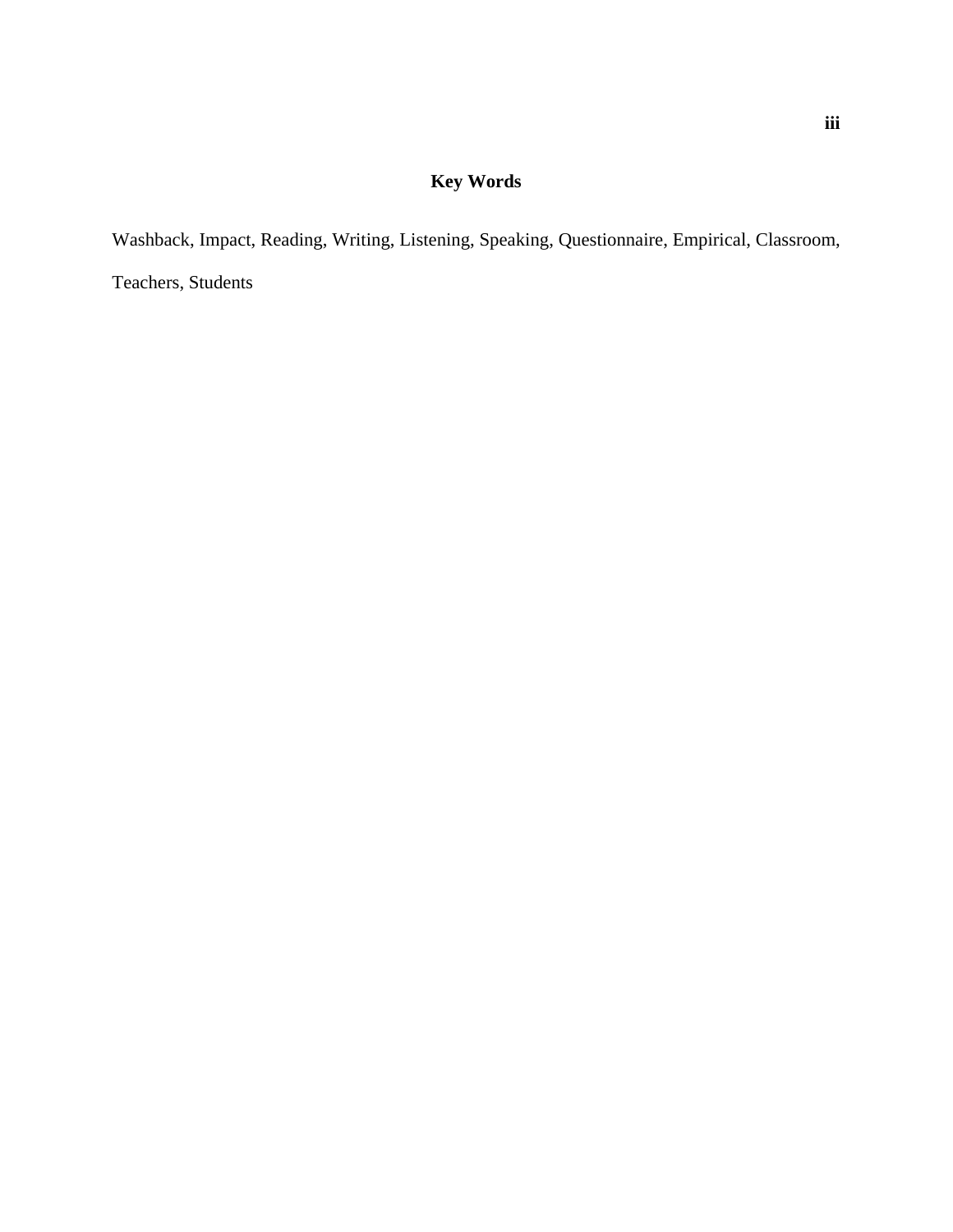# **List of Acronyms**

| CLT.         | Communicative Language Teaching                      |
|--------------|------------------------------------------------------|
| <b>GTM</b>   | <b>Grammar Translation Method</b>                    |
| EfT          | <b>English for Today</b>                             |
| <b>NCTB</b>  | <b>National Curriculum Textbook Board</b>            |
| <b>SSC</b>   | <b>Secondary School Certificate</b>                  |
| <b>TELTS</b> | <b>International English Language Testing System</b> |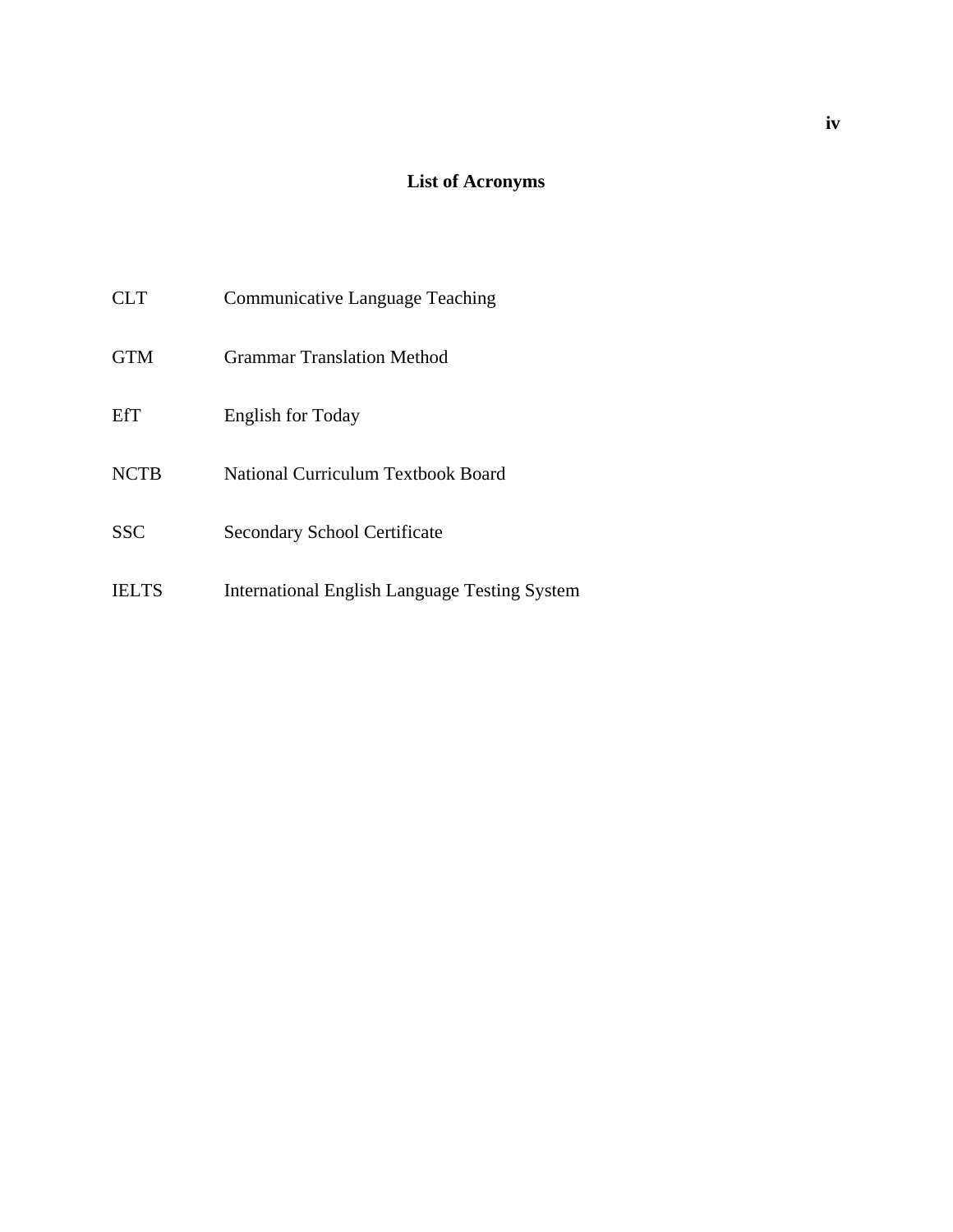# **List of Figures**

| Figures                                                      | Page no. |
|--------------------------------------------------------------|----------|
| Figure 1: A basic model of washback                          | 6        |
| Figure 2: Positive and Negative Effects of Washback          | 7        |
| Figure 3: Curriculum and Syllabus                            | 30       |
| Figure 4: Materials and Teaching Aids used in the Classrooms | 33       |
| Figure 5: Teaching Methods and Strategies                    | 37       |
| Figure 6: Task and Activities in the Classroom               | 40       |
| Figure 7: Teachers' Consciousness about Exam                 | 43       |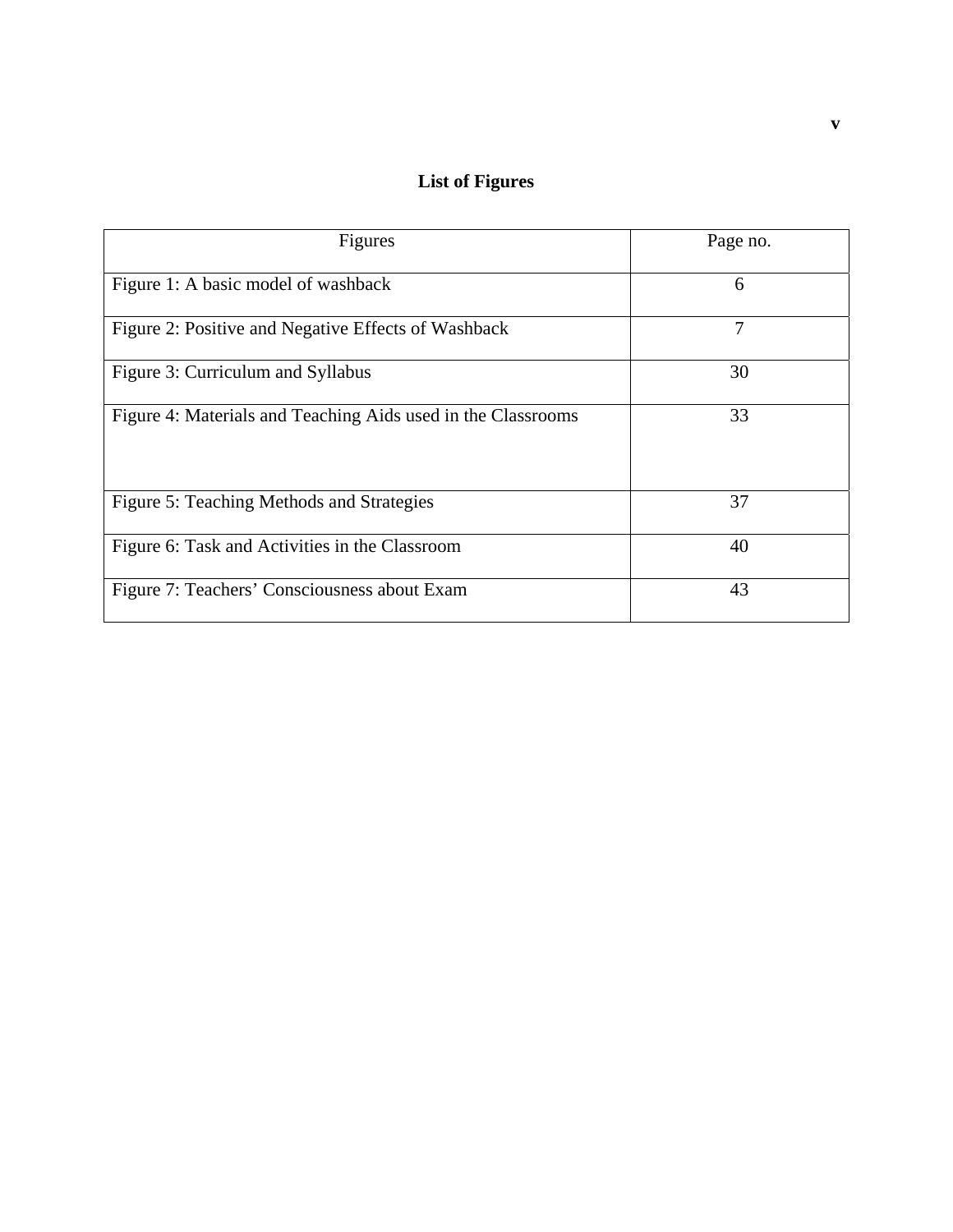**List of Tables** 

| Tables                                                      | Page No. |
|-------------------------------------------------------------|----------|
| Table 1: Mean and Standard Deviation                        | 26       |
| Table 2: Curriculum and Syllabus                            | 29       |
| Table 3: Materials and Teaching Aids used in the Classrooms | 32       |
| Table 4: Teaching Methods and Strategies                    | 37       |
| Table 5: Task and Activities in the Classroom               | 39       |
| Table 6: Teachers' Consciousness about Exam                 | 43       |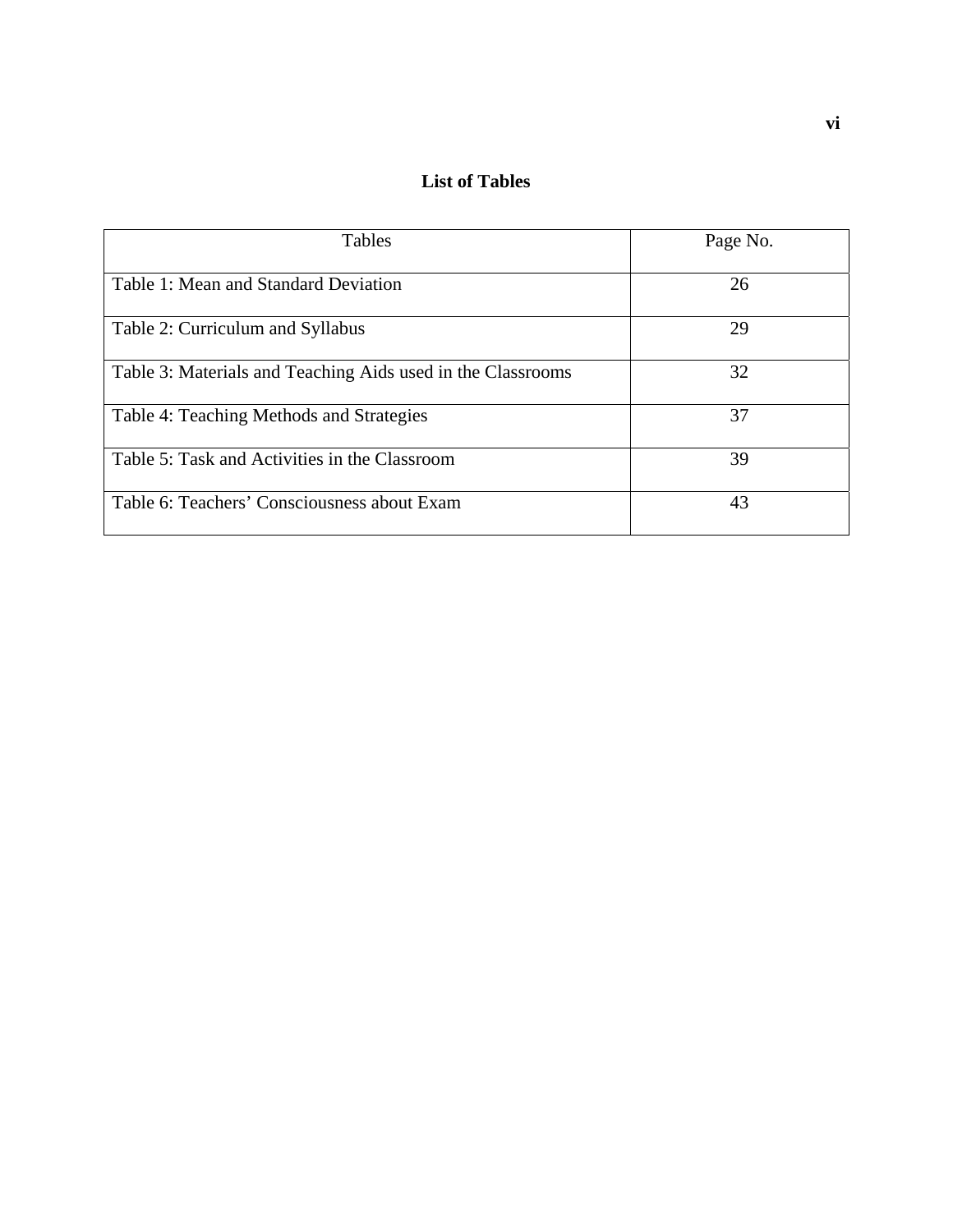# **Teachers Suffering from Exam Washback Effect: Exclusion of Practicing Speaking and Listening Skills in English Classes**

### **Chapter 1: Introduction**

#### **1.1 Introduction:**

Bangladesh is a bilingual country where Bangla language is the L1 and English is considered as L2. Students study English as a compulsory subject from the beginning of their school life. However, students' language level proficiency is not up to the standard even after learning English language for so many years. In order to learn a language properly, four skills (reading, writing, listening and speaking) are equally important to be developed. As Harmer (2007) suggests "One skill cannot be performed without another. It is impossible to speak in a conversation if you do not listen as well, and people seldom write without reading" (p. 52). However, the school teachers of Bangladesh exclude practicing speaking and listening skills in English classes because these two skills are not evaluated in public examinations. Students of Bengali medium schools in Bangladesh sit for two public examinations called SSC and HSC arranged by ministry of education. They sit for SSC exam after they pass grade 10 and they sit for HSC exam after they pass grade 12. Results of these two public examinations have great importance in one's life. It is like radar which sort out the future of students. Students and teachers also take the public examinations with much importance. Teachers think the time of grade 9 and 10 is very crucial for students. In this period of time students should take preparation for public exam called SSC. Teachers teaching becomes exam centered. Teachers teach those activities only which appears in SSC exam. Students also feel de motivated to learn anything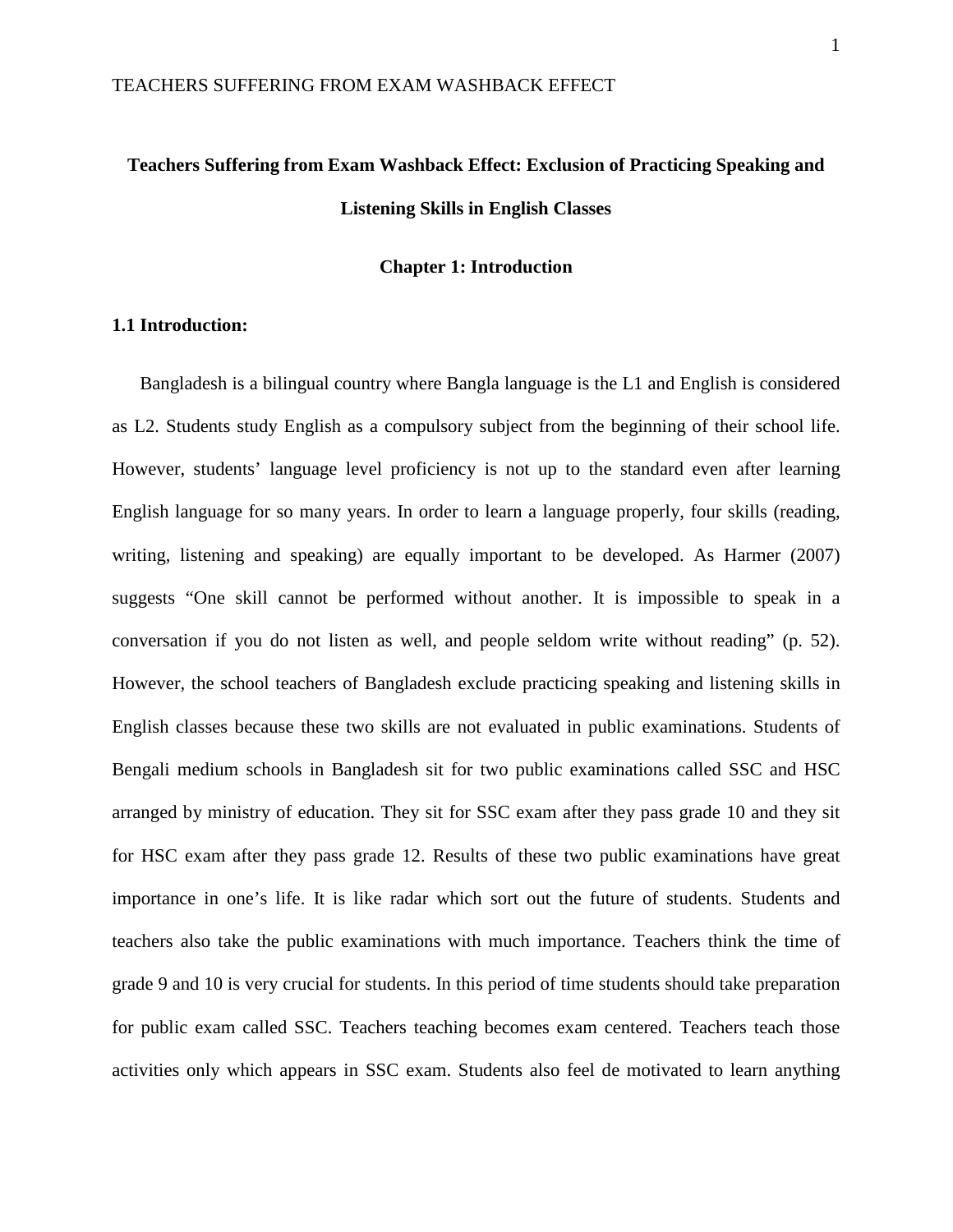which will not appear in the board exams. Teachers who suffer from exam washback effect teach reading and writing skills and reject practicing speaking and listening skills in classrooms.

#### **1.2 Brief Historical Background of ELT teaching in Bangladesh:**

Ahmed (2013) discusses that English was taught as a second language in Bangladesh (previous East Pakistan). English was used for keeping official record only in Pakistani period. After the Liberation War of 1971, English termed from second language to foreign language. The use of English in Bangladesh restarted again for communication with national and international organizations, educational instructions etc. English became a common means to both official and unofficial dealings. The need of changing the strategy of ELT and the purpose of using English starts from here. Linguists found that people who have already learnt English to pass academic examination cannot use English effectively because they cannot speak or understand English of native speakers (p. 1328). Educational authority of Bangladesh (e.g. ministry of education, NCTB) changes the strategy and methodology of ELT in Bangladesh and introduced CLT (p. 1329). NCTB changes the contents on "English for Today" book and wrote it based on communicative competence. Billah (2013) mentioned that there are 22 listening comprehensions and 63 lessons focused on speaking in EfT book of grade 9 and 10 (p.14).

#### **1.3 Objective of the study:**

The objective of the study is to find out how exam dominates the teaching system of the teachers. Teachers always follow the high stake exam syllabus and teach according to that. Speaking and listening skills are not at all practiced in the classroom. Students never give importance on these two skills. Their main focus is to get good marks in SSC exam.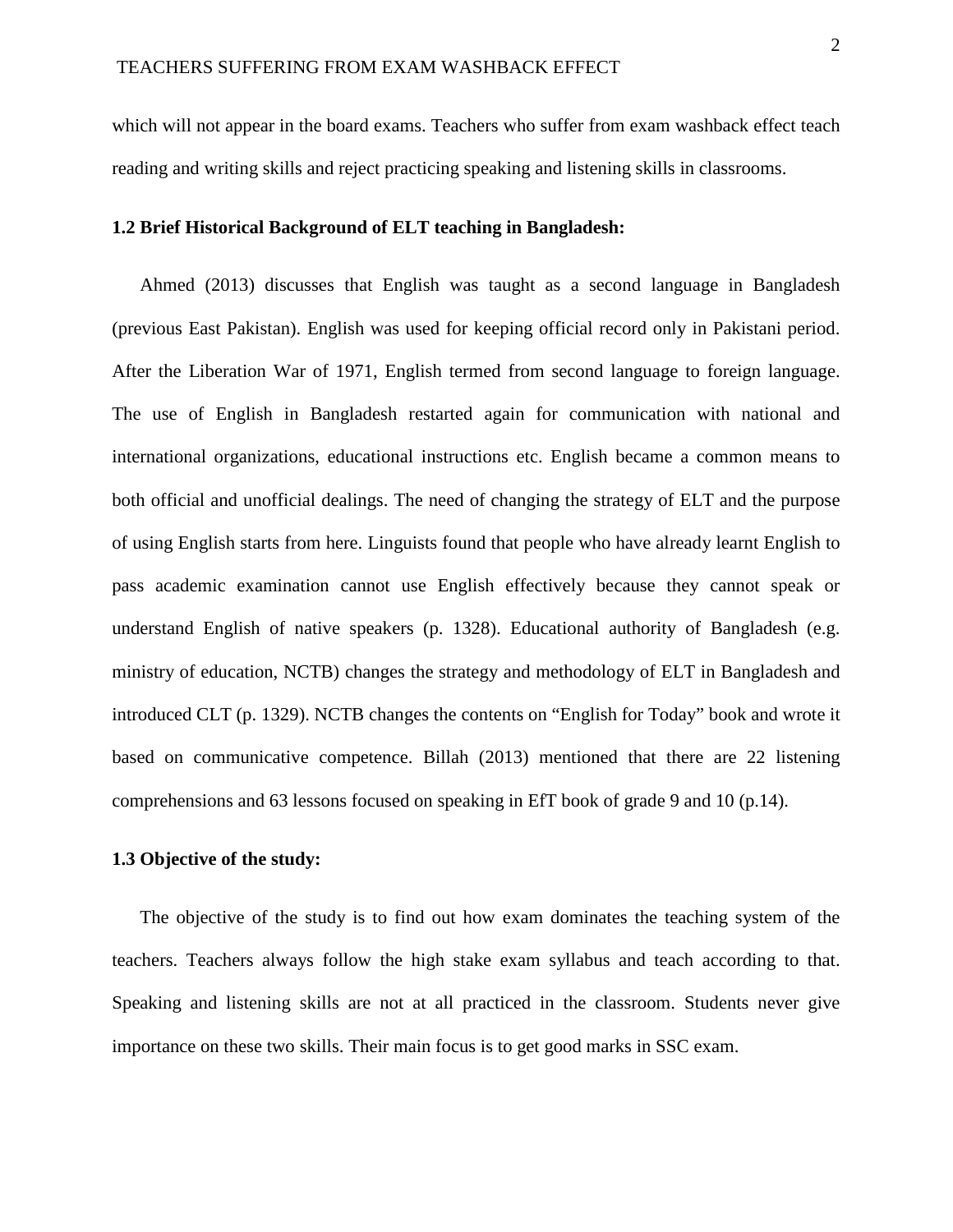#### **1.4 Significance of the study:**

Students of Bangladesh have problems in speaking and listening skills of English language. They practice reading and writing skills from the very beginning of their school life. After passing schools and colleges, students enter into university where he face all the textbooks written in English language. The classroom environment is also in English. Students who do not know English language properly cannot cope up with this environment. When students enter into job life, the situation becomes more horrifying. Communication is very necessary in job sector. Students who studied English for so many years suddenly become helpless. Teachers of rural and urban schools are getting the multimedia advantage. The textbook is also written in a way which follows CLT approach. Billah (2013) discussed that a trained teacher can teach and practice following all the skills in a particular lesson as all four skill are integrated in CLT approach (p. 14). There is a lack of confidence on teachers because they are suffering from exam washback and do not get any support from their students. As a result, they emphasize only on reading and writing activities. It is high time teachers teach the four skills in classroom with equal importance to make the learners capable for future.

#### **1.5 Research Questions:**

- 1. Is your teaching system dominated by the exam format?
- 2. Are you teaching the four skills of language in your English class?
- 3. Do you think English language can be learned appropriately without focusing on listening and speaking skills?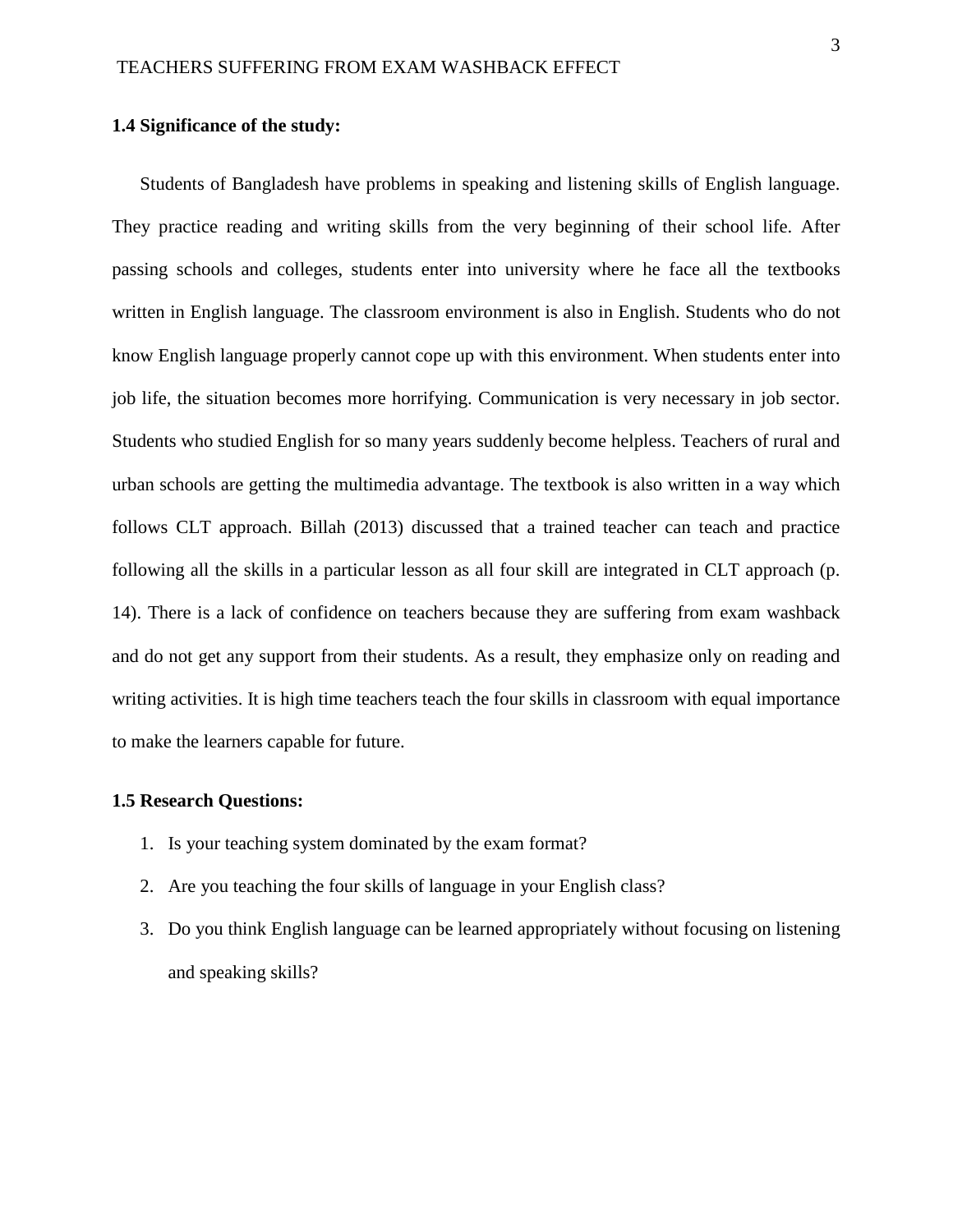#### **1.6 Thesis Outline:**

The paper is structured into five chapters. The first chapter deals with introduction. Objective of the study, brief historical background of ELT teaching in Bangladesh, significance of the study, research questions are discussed with background information.

The second chapter deals with literature review. Definition and classification of washback, relation of washback and impact, how washback is related with the language teachers, curriculum document of NCTB, definition of CLT, background of CLT in Bangladesh, contents of English curriculum on grade 9 and 10, evaluation and marks distribution of SSC level are focused on literature review.

The third chapter is the research design which shows how the research is done. It covers methodology and research design, participants, instruments, procedure of data collection, how data will be analyzed, ethics and limitations of the study.

Chapter four is the discussion and findings chapter where all the findings are discussed individually. There are statistical and graphical presentations of data. Items used in the questionnaire are divided into five tables and analyzed.

Concluding statement and recommendation is discussed in chapter six. Researcher discussed some recommendations for teachers, students and education system.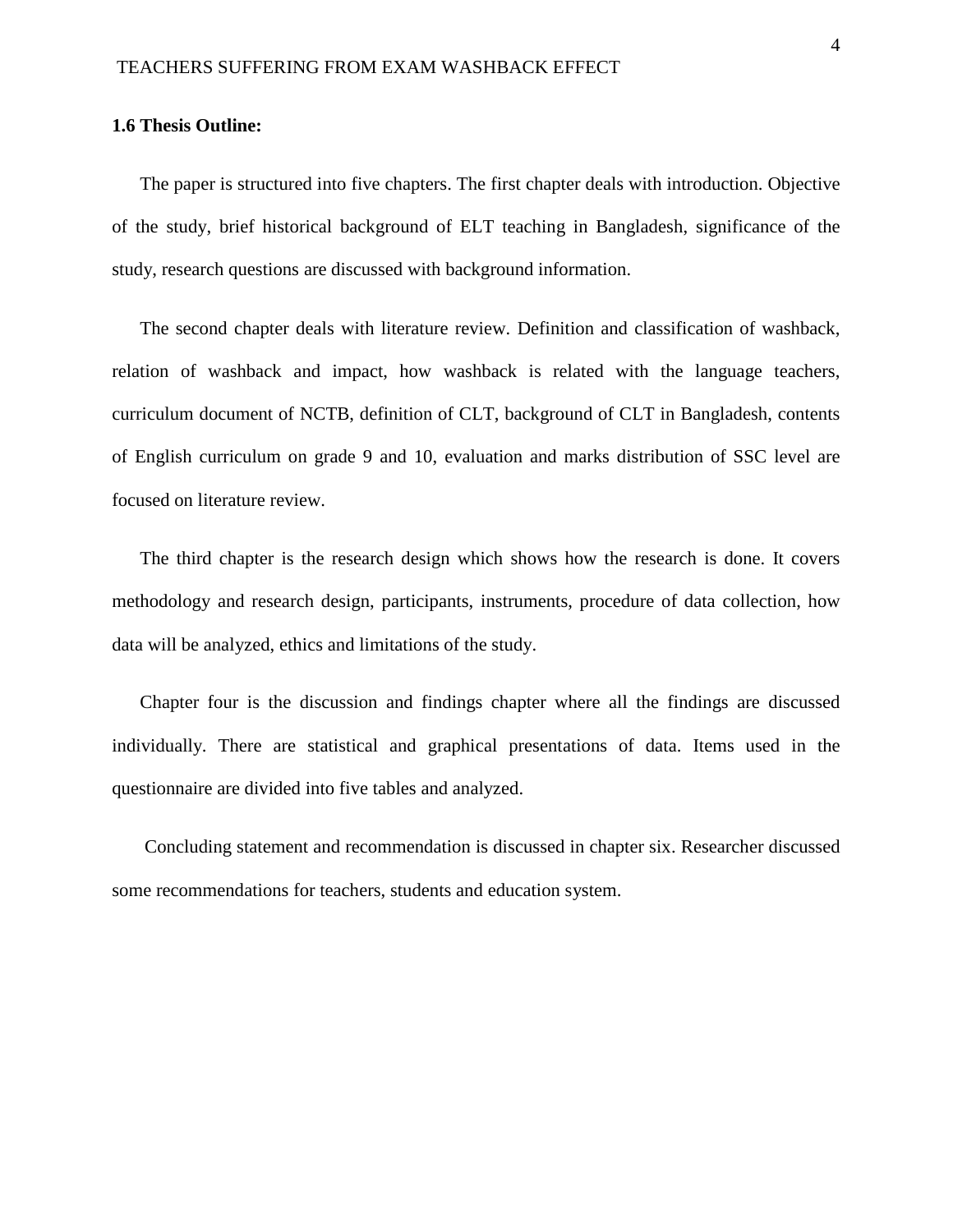#### **Chapter 2: Literature Review**

#### **2.1 Definition of Washback effect:**

According to Shohamy, Donitsa-Schmidt, and Ferman (1996), "washback is the connections between testing and learning" (p. 298). Gates (1995) defined "washback as the influence of testing on teaching and learning" (p. 101); and for Messick (1996) "washback is the extent to which the introduction and use of a test influences language teachers and learners to do things they would not otherwise do that promote or inhibit language learning" (p. 241).

Harmer (2007) stated that wash back affects when the format of exam determines the format of lessons. Wash back is the evaluation system in teaching and learning. A teacher can use a wide range of different activities in the class to teach the students. However, exams can disturb the teaching strategies of teachers. A teacher can easily change his/ her teaching format and start teaching only those chapters which will appear in the exam (p. 389). Cheng (2003) claimed "washback" can be referred to as "backwash" which is the impact of examination in testing and learning (p. 3). Andrews (1994) referred washback as an influence on teachers, learners and parents with a combination of impact on what happens in classrooms (p. 45). Shohamy (1993) summarized four key definitions that are useful in understanding the washback concept: (a) Washback effect refers to the impact that tests have teaching and learning: (b) Measurement driven instruction refers to the notion that tests should drive learning: (c) Curriculum alignment focuses on the connection between testing and the testing syllabus: and (d) Systematic validity implies the integration of tests into the educational system and the need to demonstrate that the introduction of a new test can improve learning (p. 4).

Hughes (1993) suggested a framework about washback where he states, "in order to clarify our thinking about backwash, it is helpful, I believe, to distinguish between participants, process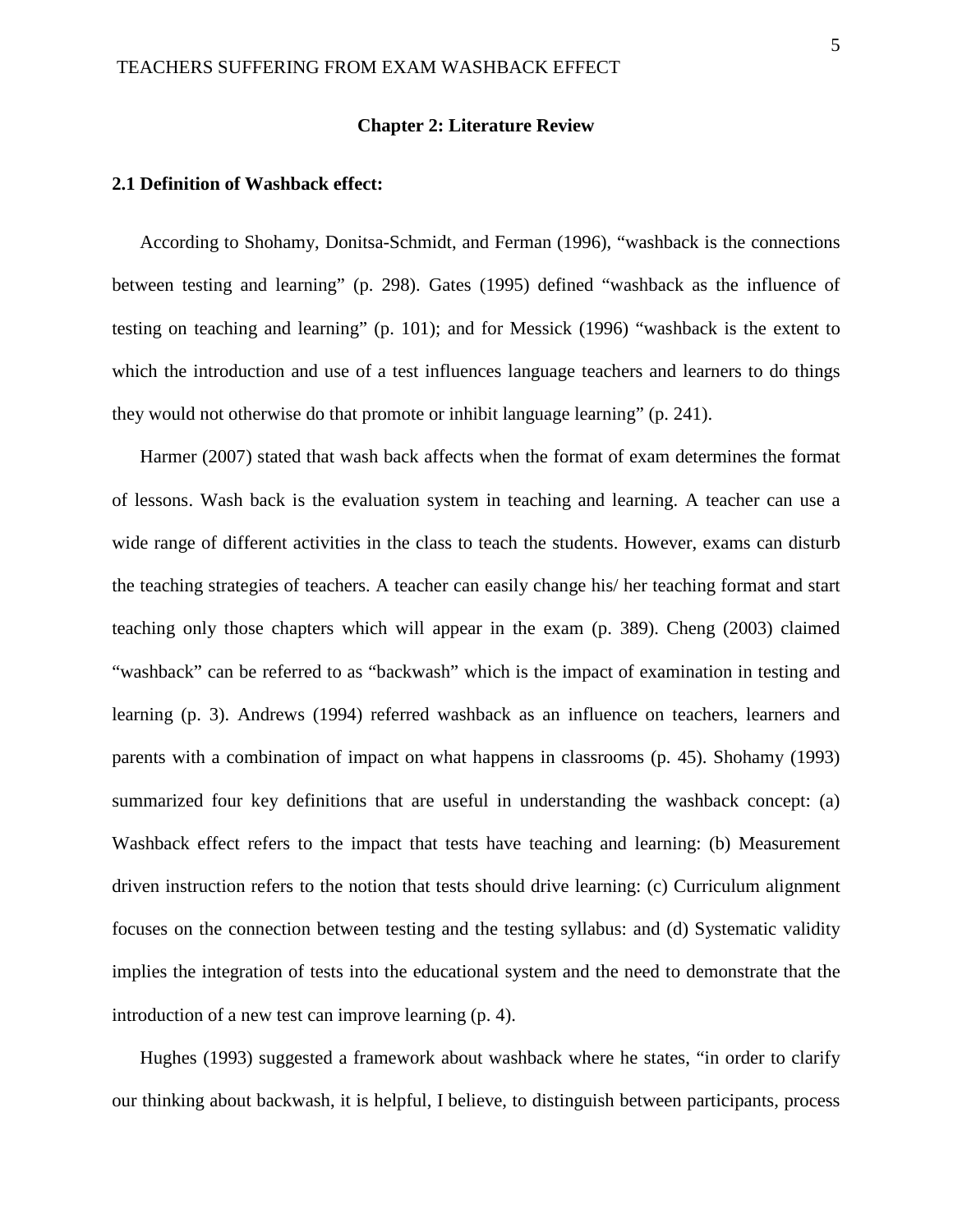and product in teaching and learning, recognizing that all three may be affected by the nature of a test" (p. 2).



**Figure 1: A basic model of washback (reprinted from Bailey, 1996, p. 264)**

### **2.2 Classification of Washback effect:**

Taylor (2005) stated that washback is generally perceived as being either negative (harmful) or positive (beneficial). If any test delimits the definition of language ability by constraining the teaching or learning contexts, the test has negative washback effect. When a testing procedure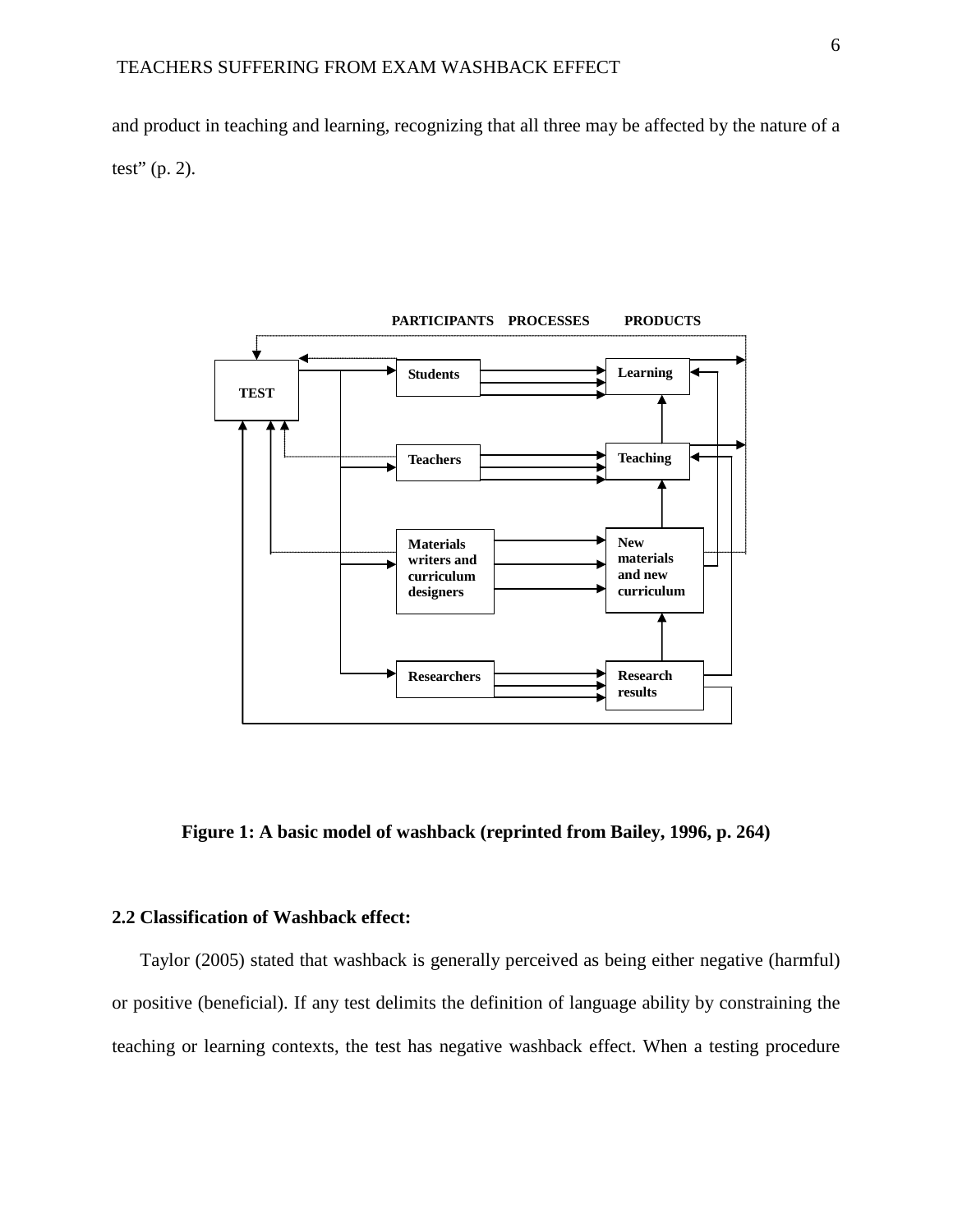encourages good teaching practice, it is called positive washback (p. 154). According to Buck (1988),

"there is a natural tendency for both teachers and students to tailor their classroom activities to the demands of the test, especially when the test is very important to the future of the students, and pass rates are used as a measure of teacher success. This influence of the test on the classroom (referred to as *washback* by language testers) is, of course, very important; this washback effect can be either beneficial or harmful. Most educators would probably agree that the content of classroom instruction should be decided on the basis of clearly understood educational goals, and examinations should try to ascertain whether these goals have been achieved. When the examination does that, it forces students and teachers to concentrate on these goals, and the washback effect on the classroom is very beneficial. However, if the examinations are not testing these goals, students, who usually have their sights set on the examination, may pass the tests but totally fail to attain the basic goals set by educational planners. In such a case the washback effect is very negative indeed" (p. 17). Brown (2002) analyzes washback "into aspects of a curriculum that negative washback can affect and ways that positive washback can be fostered"  $(p.11)$ :

NEGATIVE WASHBACK CAN AFFECT: WAYS POSITIVE WASHBACK CAN BE FOSTERED: \* Teaching \* Alter test design factors \* Course content \* Change test content factors \* Course characteristics \* Adjust test logistics factors \* Class time \* Modify test interpretation factors

**Figure 2: Positive and Negative Effects of Washback**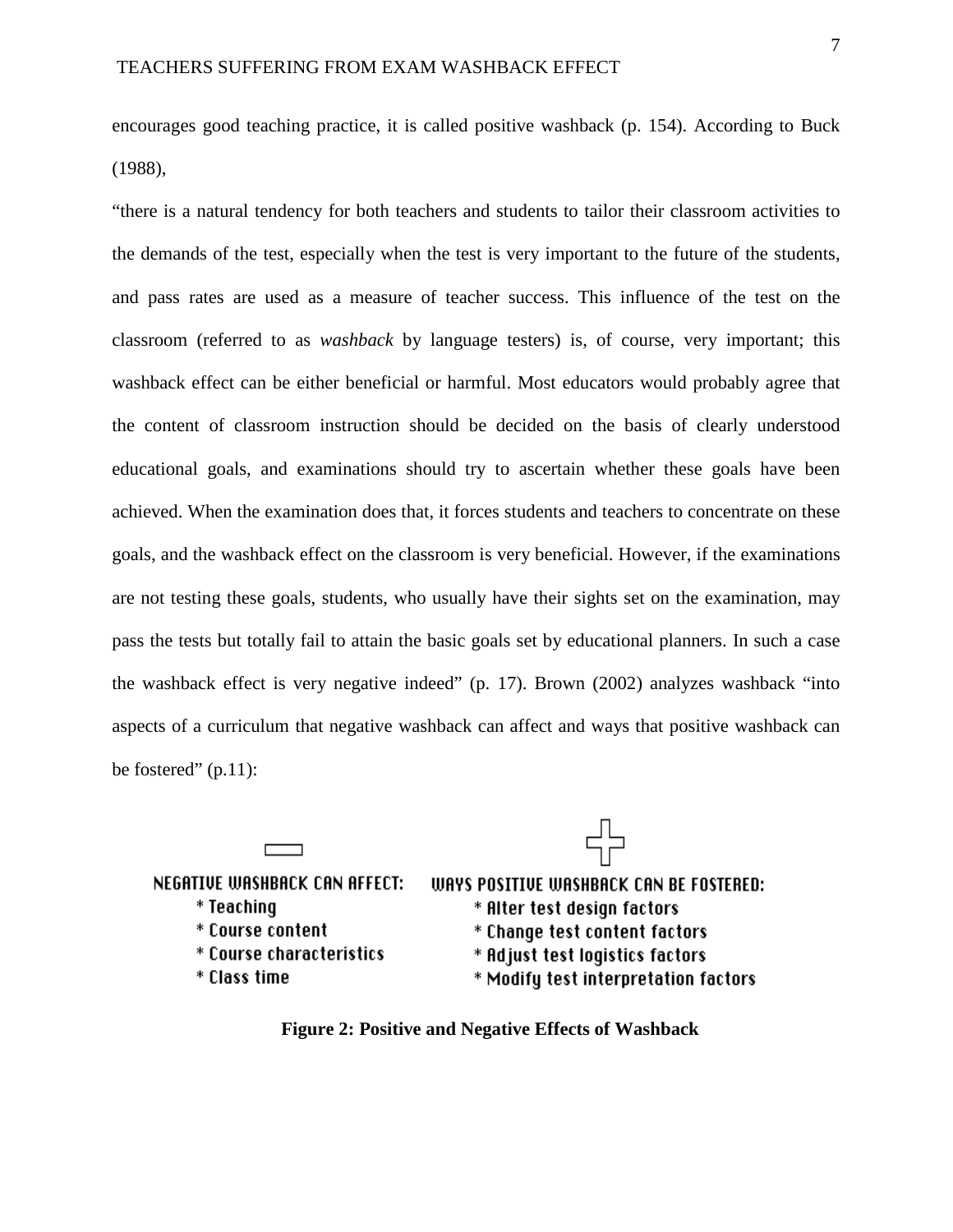Davis (1990) mentioned that "it is foolish to pretend that washback does not happen" (p. 24). Wall & Alderson (1993) claimed about the existence of washback (the impact of a test on teaching) and declares tests can be powerful determiners, both positively and negatively of what happens in classrooms (p. 41). Pierce (1992) identified classroom pedagogy, curriculum development and educational policy as the areas on which washback has an effect (p. 686). Alderson and Hamp- Lyons (1996) took a view of washback which concentrates more on the effect of the test on teaching and refer to washback as "the influence that writers of language testing, syllabus design and language teaching believes a test will have on the teaching that precedes it" (p. 280).

Alderson and Wall (1993) declared 15 possible hypotheses that will lead to the ultimate modification of the washback construct in empirical investigations (pp. 120-121).

- 1. A test will influence teaching.
- 2. A test will influence learning.
- 3. A test will influence what teachers teach; and
- 4. A test will influence how teachers teach; and by extension from (2) above,
- 5. A test will influence what learners learn; and
- 6. A test will influence how learners learn.
- 7. A test will influence the rate and sequence of teaching; and
- 8. A test will influence the rate and sequence of learning.
- 9. A test will influence the degree and depth of teaching; and
- 10. A test will influence the degree and depth of learning.
- 11. A test will influence attitudes to the content, method etc. of teaching and learning.
- 12. Tests that have important consequences will have washback; and conversely,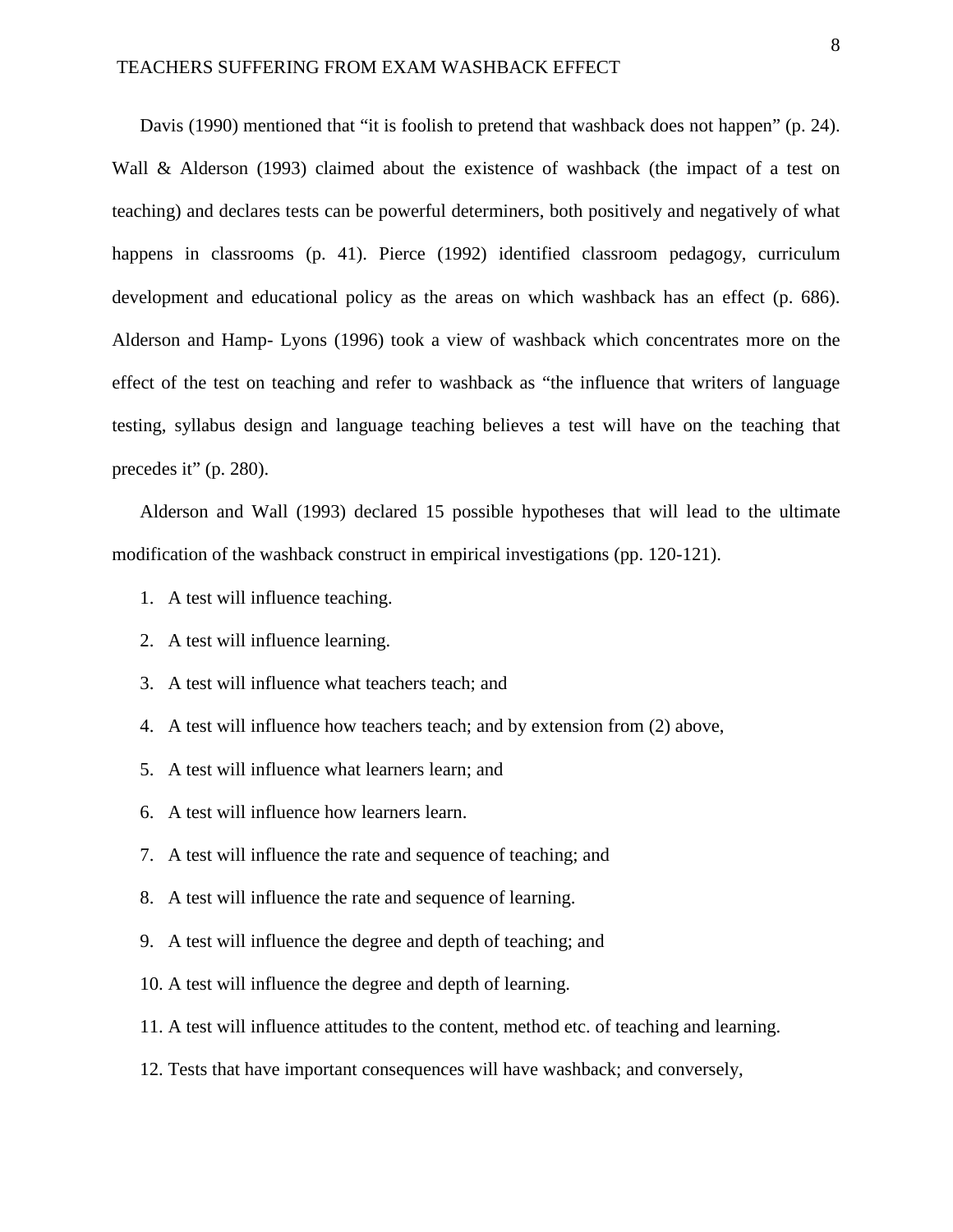13. Tests that do not have important consequences will have no washback.

14. Tests will have washback on all learners and teachers.

[1](#page-20-0)5. Tests will have washback effects for some learners and some teachers, but not for others.<sup>1</sup>

#### **2.3 Washback and Impact:**

Hamp- Lyons (1997) considered washback as a dimension of impact which describes effects on the educational context (p. 300). Taylor (2005) considered washback and impact as separate concepts which have 'micro' and 'macro' effects within society. Micro aspect is the effect of test in teaching and learning within the classrooms and macro aspect is the effect of test dominated teaching and learning on broader society (p. 154).

#### **2.4 Language Teachers and Washback:**

Swain (1985) stated that "it has frequently been noted that teachers will teach to a test: that is, if they know the content of a test and/ or the format of a test, they will teach their students accordingly" (p. 43). Moreover, Heyneman (1987) commented, "it's true that teacher teach to an examination (p. 260).

Alderson and Wall (1993) explained the importance of teachers in washback processes in several of their restatements of the washback hypothesis:

- 1. A test will influence teaching.
- 3. A test will influence what teachers teach; and
- 4. A test will influence how teachers teach; and by extension from (2) above,
- 7. A test will influence the rate and sequence of teaching; and
- 9. A test will influence the degree and depth of teaching; and

<span id="page-20-0"></span><sup>&</sup>lt;sup>1</sup> Alderson and Wall posed these hypotheses as aresult of their own extensive work in Srilanka and of reviewing case studies conducted in Nepal (Khaniya, 1990), Turkey (Hughes, 1988) and the Netherlands (Wesdorp, 1982).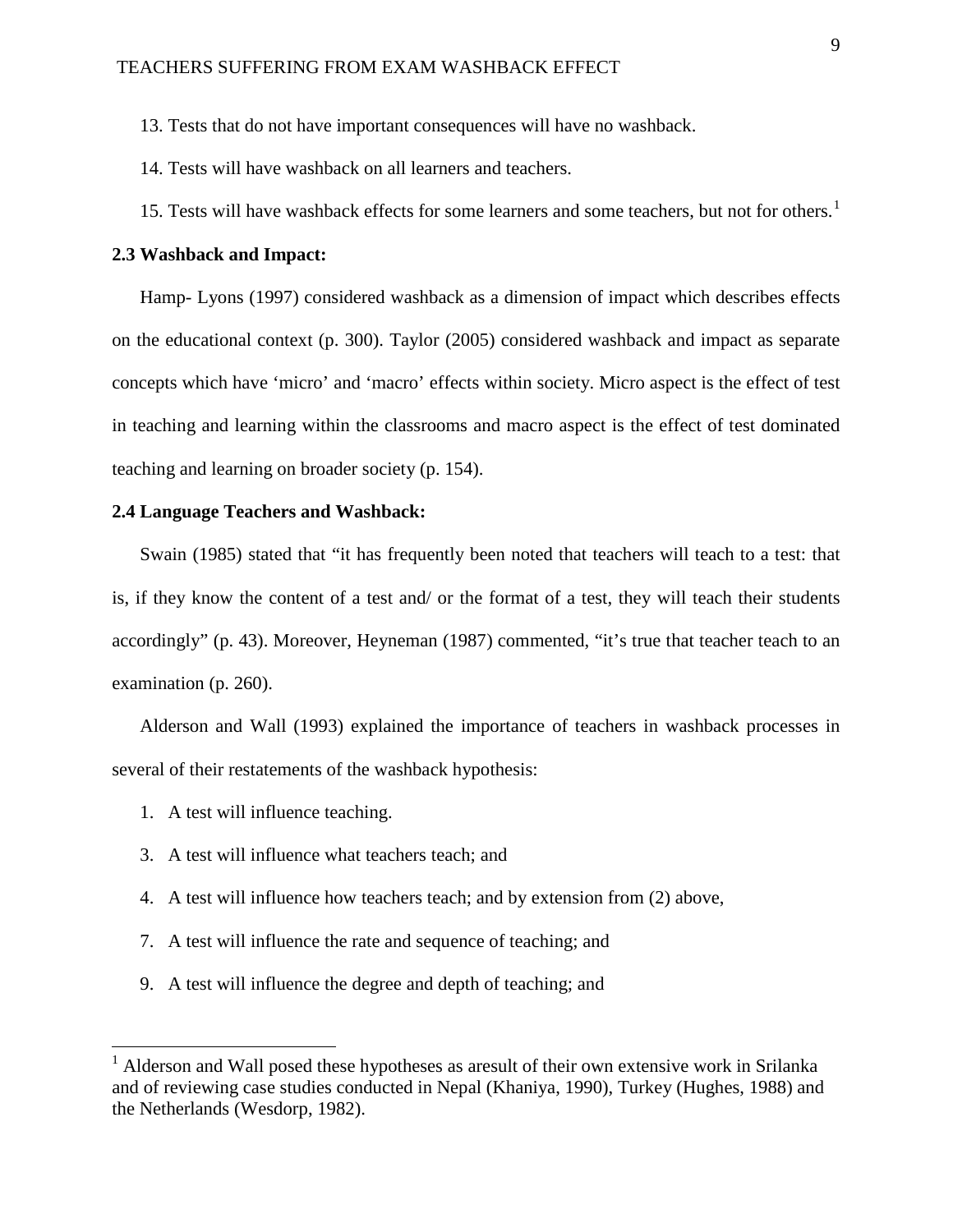- 11. A test will influence attitudes to the content, method etc. of teaching and learning.
- 14. Tests will have washback on all learners and teachers.
- 15. Tests will have washback effects for some learners and some teachers, but not for others.

#### **2.5 Curriculum document of NCTB:**

#### **2.5.1 Teaching Methodology:**

The curriculum document of NCTB for classes 6-12 narrates the teaching methodology in the following words:

Successful teaching and learning of English ultimately depends on an effective teaching methodology. The chief aim of such a methodology must be to give learners as much practice as possible in the use of English. Since language is a participatory activity, a successful language teacher will have a close personal rapport with his/her students, both as a group and as individuals. In language learning based on communication, therefore, good classroom relationships are of particular importance. Consequently every language teacher should know all the students' names as soon as possible after taking a new class. The students should know and use each other's names as well.

(NCTB, 1996, p. 153)

A list of criteria essential for effective teaching and learn include:

a) Varieties of activities and skills with maximum students' involvement.

b) Clarity from teachers in presenting structures and vocabulary and maximization of using English for students' maximum practise in the target language.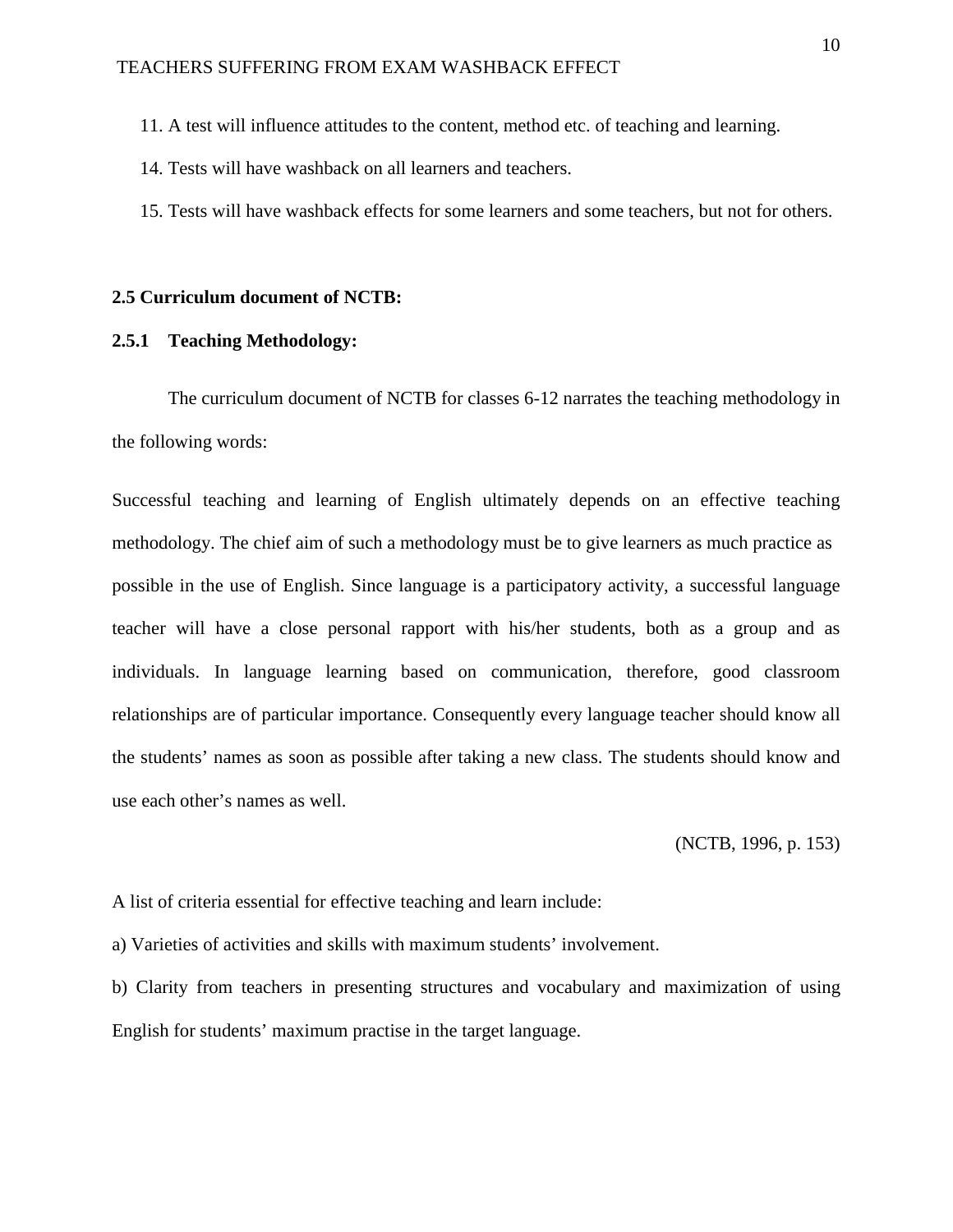#### TEACHERS SUFFERING FROM EXAM WASHBACK EFFECT

c) Use of English from classroom management to giving instructions. Bangla can be used as a "checking device where the teacher feels it appropriate to ensure that the English has been correctly understood".

d) Students would spend more time talking than the teachers so that they can internalize the language from the classroom.

e) Students should be trained to work in pairs and in groups in the classroom for promoting cooperation. During the pair or group work, teachers will do the necessary monitoring.

f) Teachers will ensure that the writing activities in the books are done either in the classroom or at home. Students' writing should be checked by the teacher in a regular basis.

g) For students' better understanding and ensure quick reading ability, opportunities will be created for silent reading.

h) Teachers would not be "fussy" about students' mistakes and would not emphasize only "grammatical accuracy". Teachers should keep in mind that their main job is to increase students' motivation in using English.

(NCTB, 1996, pp. 153-154)

### **2.5.2 Students' Learning Outcomes:**

The learning outcomes of classes 6-12, as mentioned in the curriculum document are:

- a) The specific objectives of teaching and learning English are spelt out in terms of four language skills of listening, speaking, reading, and writing.
- b) For convenience in defining learning outcomes, the four skills are considered separately. In practice, however, classroom activities should be planned so as to fully integrate these skills, as happens in real life.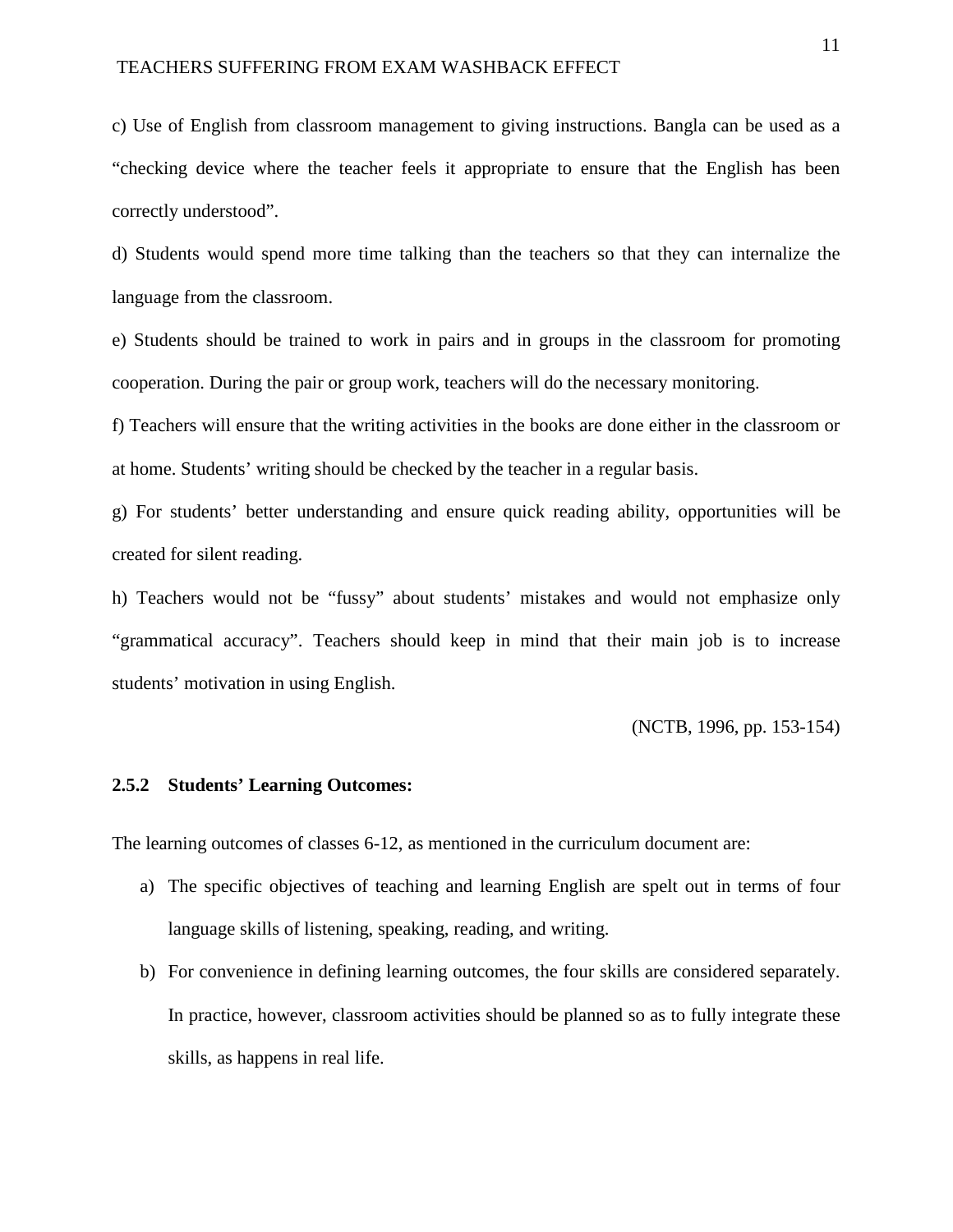c) By defining learning outcomes in terms of skills, the syllabus aims to facilitate a teaching methodology that encourages learners to acquire communicative competence through regular practice of these skills in the classroom. Such a methodology (described in greater detail below in section 9) is learner-centered (rather than teacher) and is characterized by lively student participation, especially in pairs and groups.

(NCTB, 1996, pp. 135-136)

On the other hand, Ara (2009) claims that NCTB is unable to teach students appropriate English from the compulsory English education for twelve years because they cannot produce the language without memorization. As a result, students cannot cope up with the courses if they go to abroad for higher study (p. 168).

#### **2.5.3 Objectives of NCTB:**

1. To acquire competence in all four language skills, i.e. Listening, Speaking, Reading and Writing.

2. To use the competence for effective communication in real life situations at pre intermediate level.

3. To acquire necessary grammar competence in English language.

4. To develop creativity and critical thinking through English language.

5. To become independent learners of English by using reference skills.

6. To use language skills for utilizing information technology.

7. To use literary pieces in English for enjoyment and language learning.

8. To be skilled human resources by using English language skills.

(NCTB, 2012, p. 74)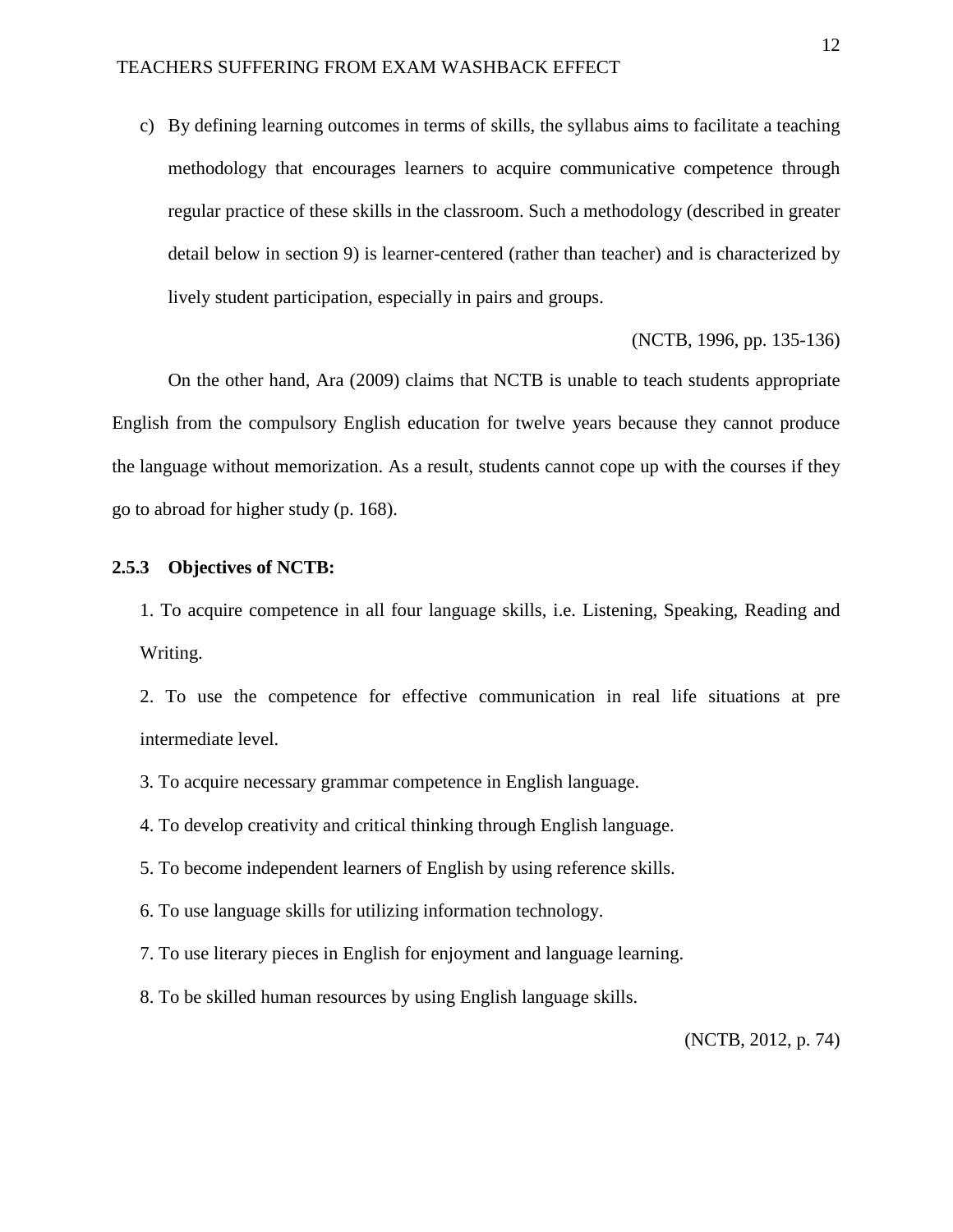# **2.5.4 Teaching Learning Activities:**

Learning outcomes are expressed in terms of four language skills. Therefore, the teaching

learning activities are based on listening, speaking, reading, and writing.

| Listening                                                         |                                                   |  |
|-------------------------------------------------------------------|---------------------------------------------------|--|
| <b>Student's Activities</b><br>Teacher's Activities               |                                                   |  |
| Teacher speaks (requests, instructs, gives                        | Students respond (follow, act out, answer,        |  |
| directions, commands, greets, describes,                          | interact).                                        |  |
| narrates, tells stories), asks questions.                         |                                                   |  |
|                                                                   |                                                   |  |
|                                                                   |                                                   |  |
|                                                                   | Students listen and /or watch and carry out the   |  |
| Teacher plays CD/DVD or reads out (listening                      | listening activities (MCQ, gap filling,           |  |
| texts and other materials).<br>true/false, and sharing opinions). |                                                   |  |
| Reading                                                           |                                                   |  |
| <b>Teacher's Activities</b>                                       | <b>Student's Activities</b>                       |  |
| Teacher selects/prepares reading materials                        | Students read silently for scanning, skimming,    |  |
| (textbook and other authentic materials                           | inferring and interacting with students and       |  |
| including pictures, diagrams, graphs and                          | teachers, sharing opinions, making dialogues,     |  |
| charts, literary pieces etc), and organizes,                      | asking and answering questions, taking part in    |  |
| facilitates, guides, monitors reading activities.                 | group discussions/ debates, and describing/       |  |
|                                                                   | narrating something.                              |  |
|                                                                   |                                                   |  |
|                                                                   | Students read and do while/post reading           |  |
|                                                                   | activities (such as MCQ, gap filling, true/false, |  |
|                                                                   | matching, open ended questions, information       |  |
|                                                                   | transfer, making sentences from substitution      |  |
|                                                                   | tables, rearrangement of sentences, describing    |  |
|                                                                   | charts, graphs, pictures etc.                     |  |

| Speaking                                         |                                                 |  |  |
|--------------------------------------------------|-------------------------------------------------|--|--|
| Teacher's Activities                             | Student's Activities                            |  |  |
| Teacher selects/prepares organizes, facilitates, | Students speak/interact with each other, share  |  |  |
| guides, monitors activities with minimum         | opinions, make dialogues, role play, ask and    |  |  |
| TTT*.                                            | answer questions, take interviews, take part in |  |  |
|                                                  | group discussions/debates, describe/narrate     |  |  |
|                                                  | something, announce (Interaction can be         |  |  |
|                                                  | between teacher & student and student &         |  |  |
|                                                  | student.).                                      |  |  |
| $(*TTT = Teacher Taking Time)$                   |                                                 |  |  |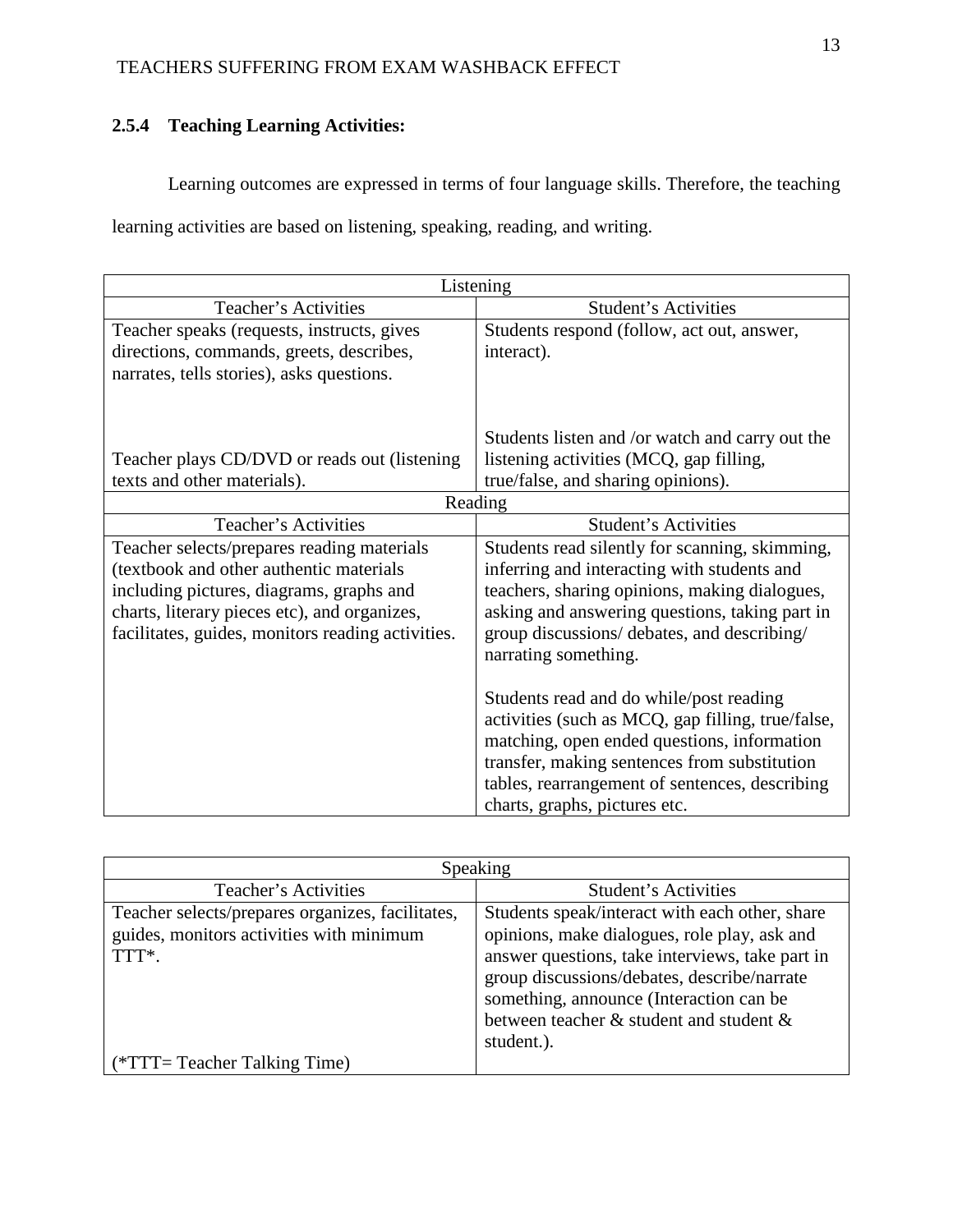| Writing                                           |                                                  |  |
|---------------------------------------------------|--------------------------------------------------|--|
| Teacher's Activities                              | Student's Activities                             |  |
| Teacher selects/designs writing tasks (from and   | Students initiate ideas and prepare through      |  |
| outside the textbook) and organizes, facilitates, | thinking, reading, brainstorming, discussions,   |  |
| guides, monitors writing activities.              | imagination and observations, and produce        |  |
|                                                   | writing individually, in pairs, and in groups    |  |
|                                                   | (such as paragraphs, essays, letters, postcards, |  |
|                                                   | posters, wall magazines, project work etc).      |  |

(NCTB, 2012, p. 79)

### **2.6 Background and Definition of CLT:**

Lightbown and Spada (2006) defined CLT as an approach to teaching which emphasizes on the meaning of communication in interaction rather than isolate practice of grammatical forms. According to the concept of CLT, successful language learning does not depend on the knowledge of structures and forms of a language. Moreover, it focuses on the functions and purposes that a language provides in different communicative settings (p. 196).

According to Breen and Candlin (1980), "the teacher has two main roles: the first role is to facilitate the communication process between all participants in the classroom, and between these participants and the various activities and texts. The second role is to act as an independent participant within the learning-teaching group" (p. 99). Therefore, due to the different roles of the teacher, when teachers consider implementing CLT, it is important to consider the different teaching environments. CLT emphasizes on learners-centered teaching. According to Savignon (1991), "communicative language teaching has become a term for methods and curricula that embrace both the goals and the processes of classroom learning, for teaching practice that views competence in terms of social interaction" (p. 263). Thompson (1996) discussed four fundamental misconceptions about CLT, namely that (1) CLT means not teaching grammar, (2) CLT means teaching only speaking, (3) CLT means pair work, which means role play and (4)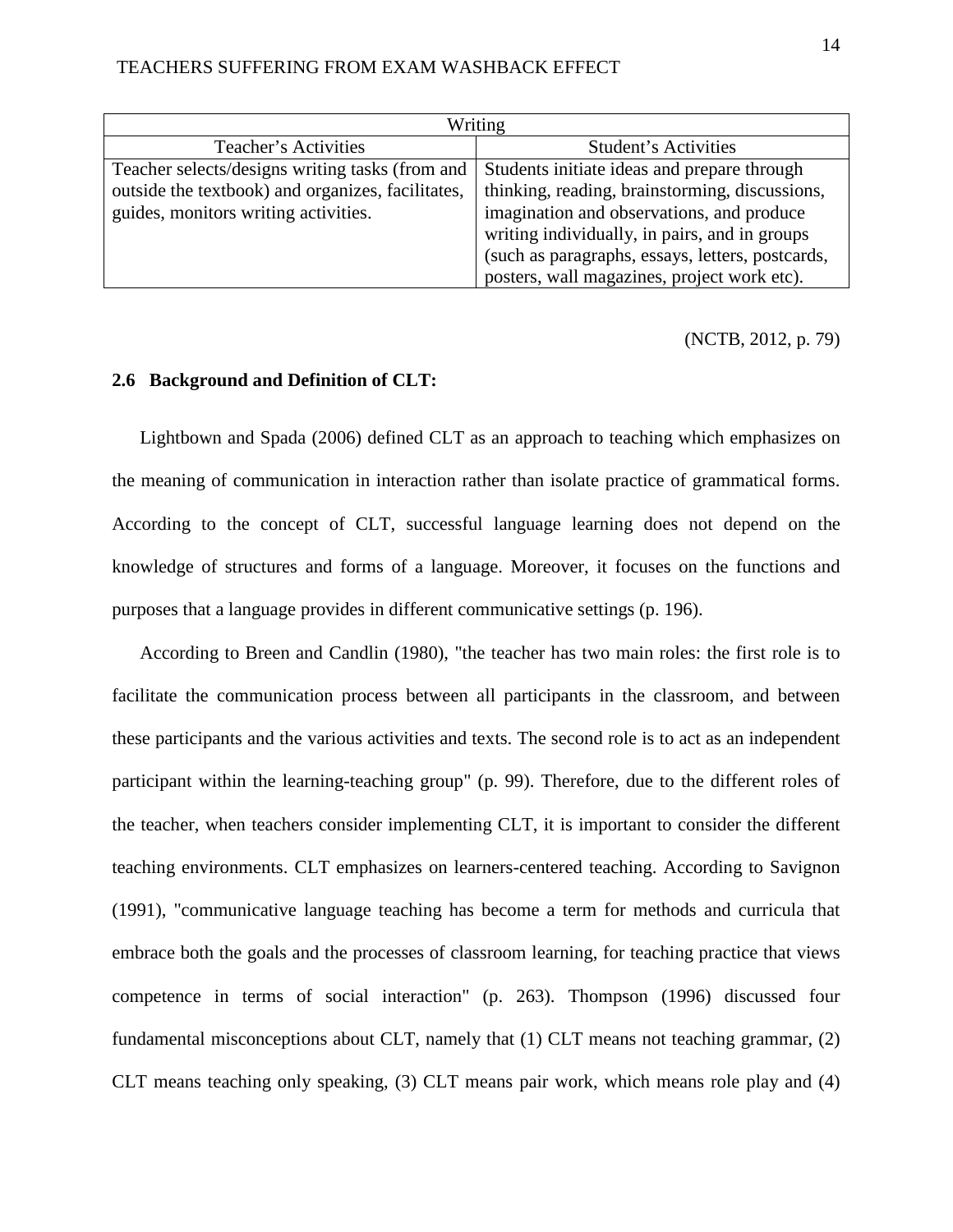CLT means expecting too much from the teacher. Wu (2008) also discussed another misconception about CLT that CLT means practicing speaking and listening skills (p. 51). According to Alam (2014) CLT method is concerned with equal importance to all the four skills (p. 2). Moreover, Richard and Rodgers (2001) stated that"… such an approach assumes that language teaching will reflect the particular needs of the target learners. These needs may be in the domains of reading, writing, listening or speaking, each of which can be approached from a communicative perspective (p.163).

#### **2.7 Background of CLT in Bangladesh:**

Shurovi (2014) declared that English Language Teaching Improvement Project (ELTIP) introduced CLT in 1999 because GTM failed to bring the expected English proficiency among the learners. The mission of practicing four skills in the classrooms did not work. Less attention was paid to listening and speaking skills because these skills are not tested in exams. However, the students are more interested to get good marks at public exams rather than learning the language properly because Government policy is to ensure the highest percentage of pass marks in board exams (pp. 1264-1265). Billah (2012) mentioned "It is very strange to think that 40 percent of our everyday communication we do through listening, 35 per cent speaking, 16 percent reading and only 9 percent through writing. But we put total emphasis on reading and writing which means we assess our students' English performance only on 25 percent skills. It clandestinely proves that our assessment is seriously faulty" (p. 14).

### **2.8 Background of GTM in Bangladesh:**

According to Freeman (2000) reading and writing skills are the primary skills students work on in GTM method (p. 18) and there is deductive application of grammar rule in GTM (p. 20).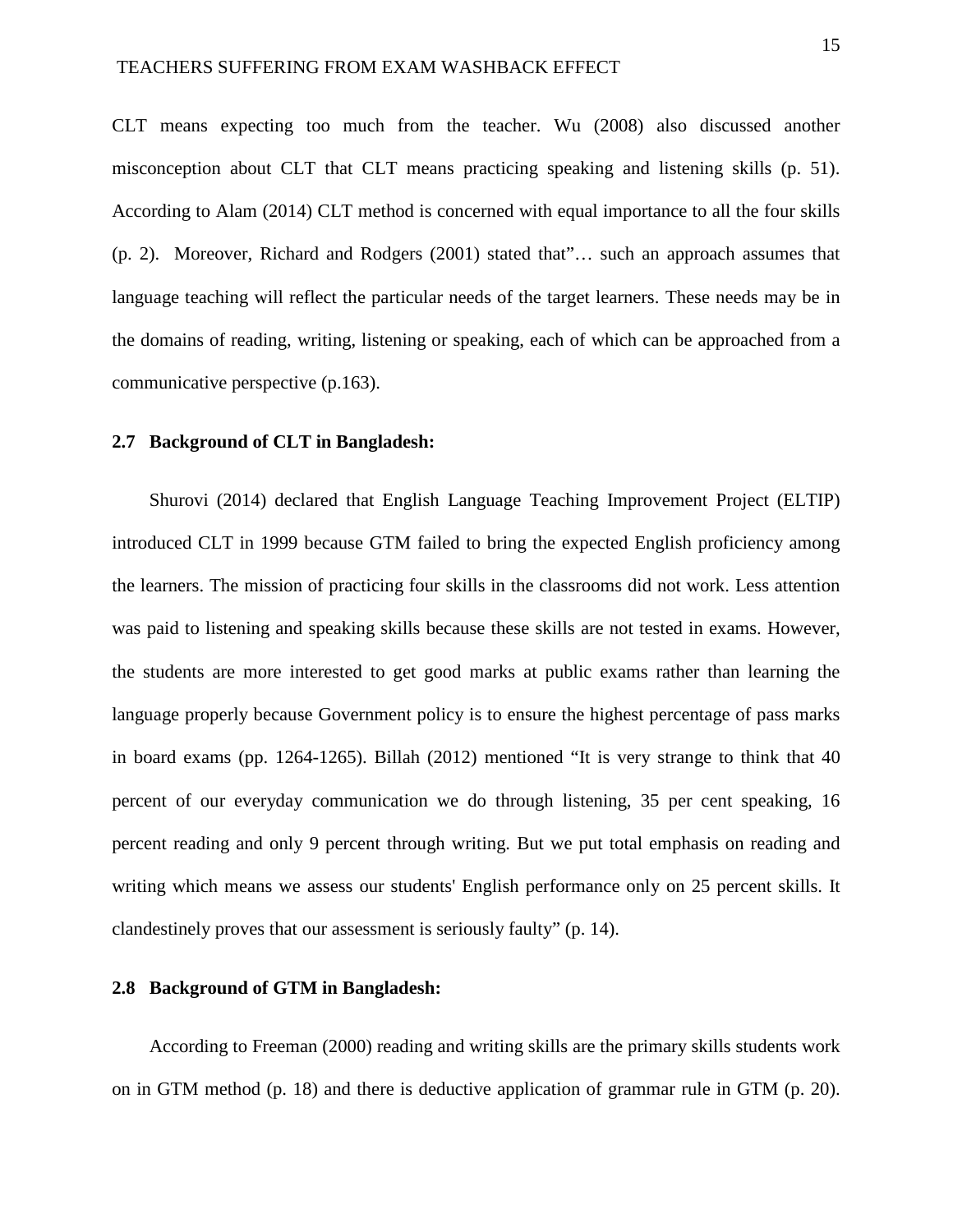Ahmed (2013) claimed that Grammar Translation Method (GTM) was followed in Bangladesh for English teaching from British colonial period to year 2000 (p. 1331).

#### **2.9 Contents of the English Curriculum in Grade 9-10:**

Hassan (2013) discussed that English possesses a vital position in the educational module of secondary schools. English educators of the secondary schools are generally prepared on informative approach under English Language Teaching Improvement Project (ELTIP). The present recommended book of English subject is 'English for Today' which is generally taught in classes. A group of curriculum experts commended by NCTB accumulate English text books under this title. The books have been renovated agreeing the guideline of new curriculum. The substance in the writings and the exercises under every lesson of class 6 to class 10 have been arranged in such a route, to the point that the learners are required to be highly skilled in English language in their higher study and additionally in their viable life. The learners will be able to describe people and places, relate incidents and events in a logical sequence, ask for and give recommendations/assumptions, exchange personal information, participate in conversations, discussions, and debates, tell stories, surf net, recognize and use English sounds, stress and intonation appropriately while listening and speaking, listen for particular data on radio, television and other announcements, understand and enjoy stories and other texts (descriptive, adaptive and authentic) read and recite poems, describe a process, read and write formal and informal letters, CV, emails, use references and read maps, charts and graphs after finishing the curriculum of class 9-10 (p. 197).

### **2.10 Evaluation of Students (Grade 9- 10) on Four Language Skills on SSC Exam:**

According to Hassan (2013), 200 marks in total are allocated for the compulsory subject English, where 100 marks are for English First Paper and 100 marks are for English Second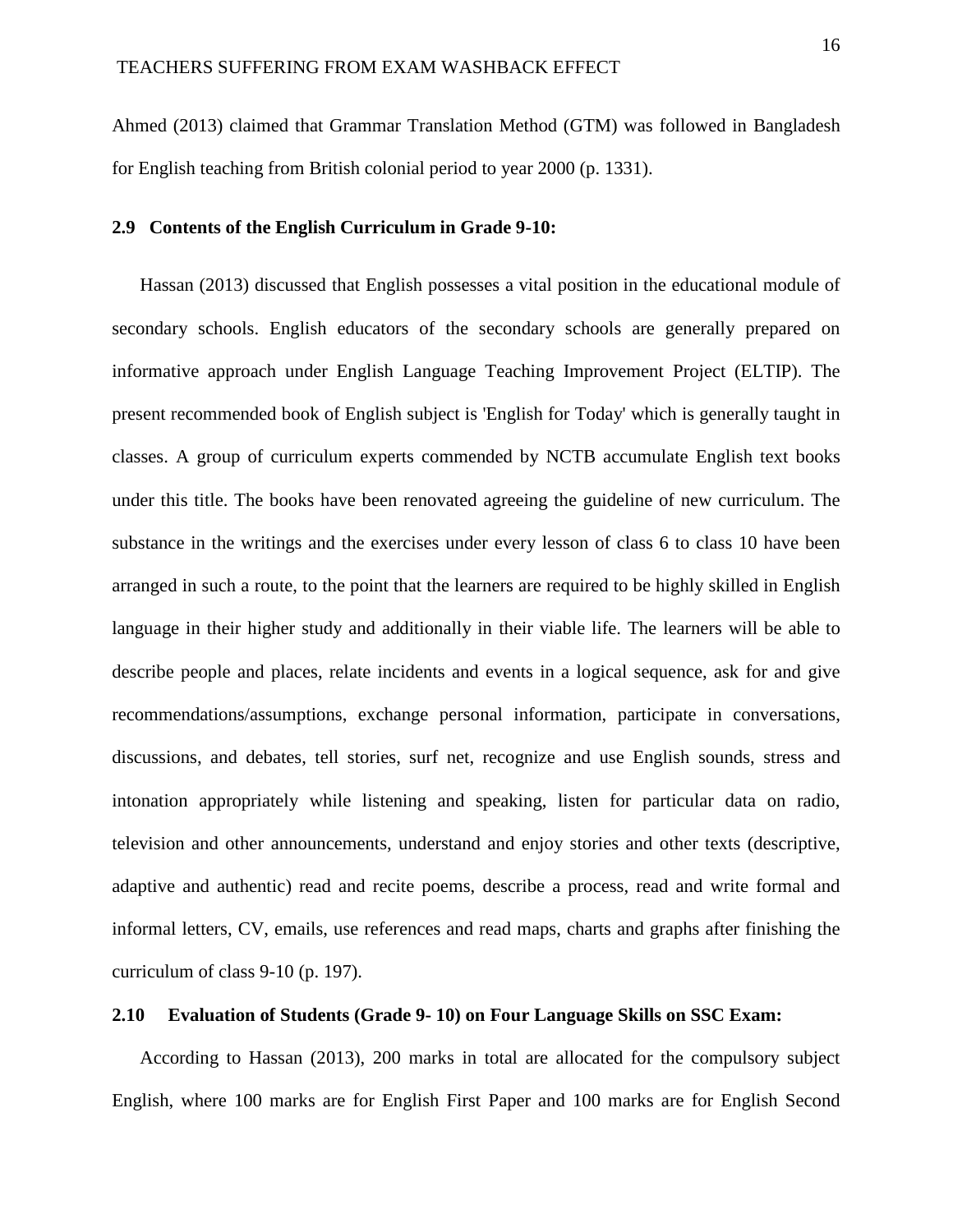Paper. The marks are distributed in reading skill (50 marks) and writing skill (50 marks) in English First Paper. In addition, 60 marks are allocated got grammar and 40 marks are allocated for composition in English Second Paper. No marks are allocated for listening and speaking exam in those classes where students appear at public examinations (p. 201).

#### **2.11 Marks Distribution of English First Paper and English Second Paper (SSC Level):**

Chowdhury and Hossain (2014) discussed the marks distribution of English First Paper and English Second Paper (SSC Level) (p. 6).

English First Paper

| Total Marks | 100 |
|-------------|-----|
| Reading     | 50  |
| Writing     | 50  |

Instructions: Test items must have contexts. Sentences which are isolated and out of context cannot be given as questions.

Test items:

| <b>Skills</b> | Total        | <b>Test Items</b>        | <b>Marks</b> |
|---------------|--------------|--------------------------|--------------|
|               | <b>Marks</b> |                          |              |
| Reading       | 50           | <b>MCQ</b><br>$\bullet$  | 07           |
|               |              | Answering<br>$\bullet$   | 10           |
|               |              | questions (open          |              |
|               |              | ended and close          |              |
|               |              | ended)                   |              |
|               |              | Summarizing<br>$\bullet$ | 10           |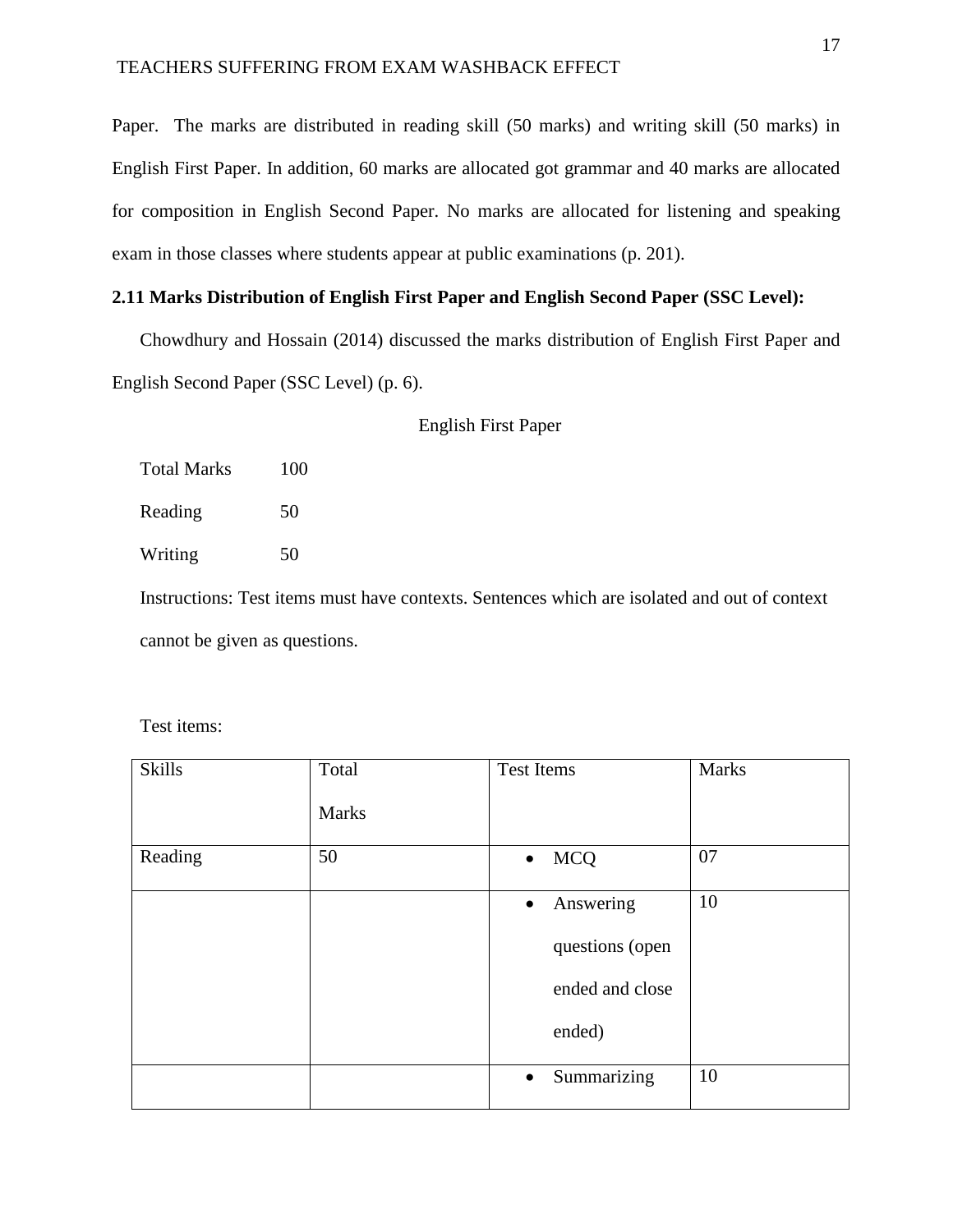|         |    | $\bullet$ | Information      | 05              |
|---------|----|-----------|------------------|-----------------|
|         |    |           | Transfer         |                 |
|         |    | $\bullet$ | Matching         | 05              |
| Writing | 50 | $\bullet$ | Writing          | 10              |
|         |    |           | paragraph        |                 |
|         |    |           | answering        |                 |
|         |    |           | questions        |                 |
|         |    | $\bullet$ | Completing       | 10              |
|         |    |           | Story            |                 |
|         |    | $\bullet$ | Describing       | $\overline{10}$ |
|         |    |           | graphs/charts    |                 |
|         |    | $\bullet$ | Writing informal | $\overline{10}$ |
|         |    |           | letters          |                 |
|         |    | $\bullet$ | Dialogue writing | 10              |
|         |    |           |                  |                 |

# English Second Paper

- Total Marks 100
- Reading 60
- Writing 40

| <b>Skills</b> | Total        | <b>Marks</b><br>Test Items |    |
|---------------|--------------|----------------------------|----|
|               | <b>Marks</b> |                            |    |
| Grammar       | 60           | Gap filling<br>$\bullet$   | 05 |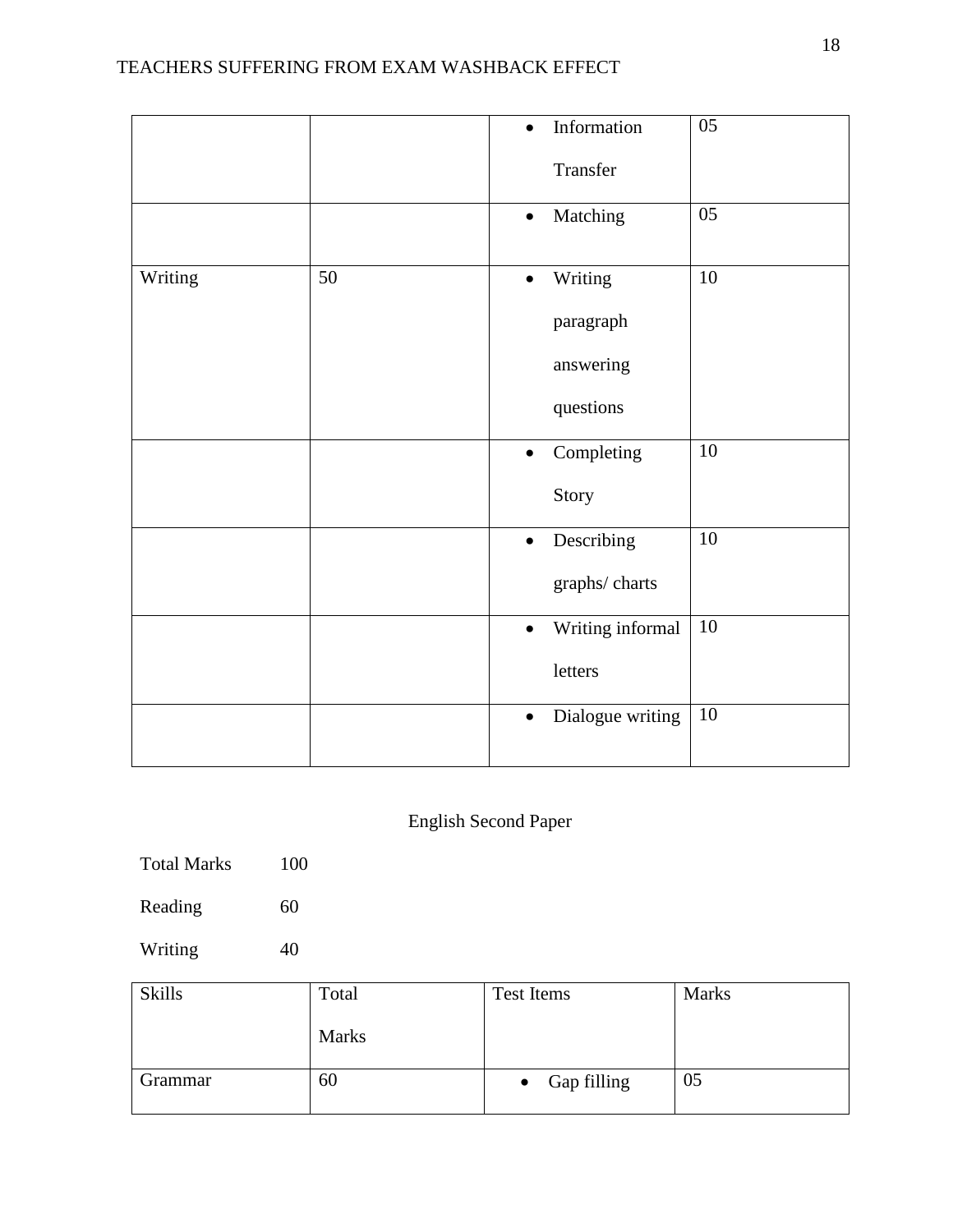| activities with                              |
|----------------------------------------------|
| clues                                        |
| (preposition,                                |
| articles, parts                              |
| of speech)                                   |
| $05\,$<br>Gap filling<br>$\bullet$           |
| without clues                                |
| (preposition,                                |
| articles, parts                              |
| of speech)                                   |
|                                              |
| $\overline{05}$<br>Substitution<br>$\bullet$ |
| table                                        |
| $05\,$<br>Right forms of<br>$\bullet$        |
| verbs                                        |
| $05\,$<br>Narrative style<br>$\bullet$       |
| (direct to                                   |
| indirect and/or                              |
| vice versa)                                  |
| 10<br>Changing<br>$\bullet$                  |
| sentences                                    |
| (change of                                   |
| voice, sentence                              |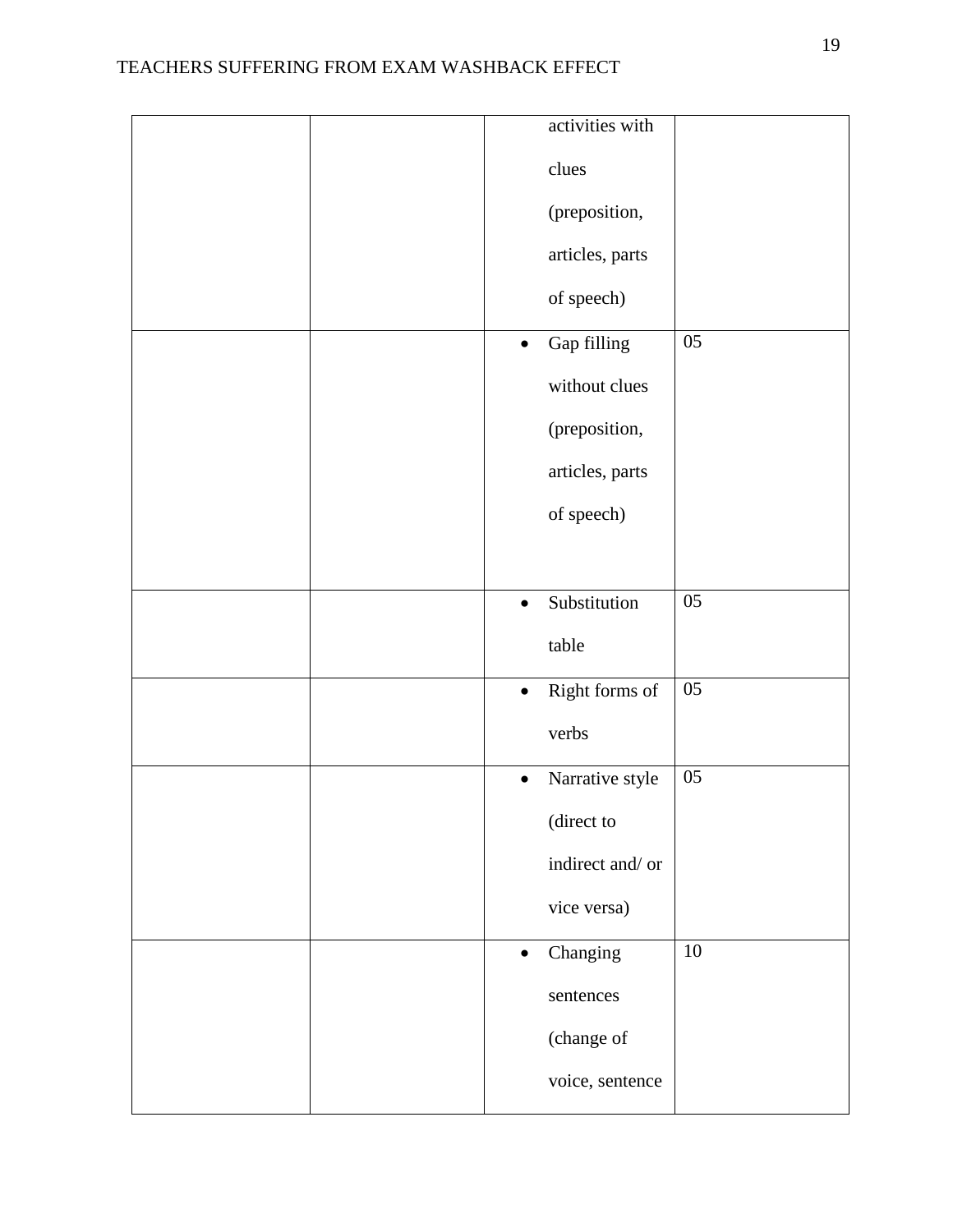|             |        | patterns,                    |            |
|-------------|--------|------------------------------|------------|
|             |        | degrees)                     |            |
|             |        | Completing<br>$\bullet$      | 05         |
|             |        | sentences                    |            |
|             |        | (using                       |            |
|             |        | conditionals,                |            |
|             |        | infinitive,                  |            |
|             |        | gerund,                      |            |
|             |        | participle)                  |            |
|             |        | Use of suffix<br>$\bullet$   | $05\,$     |
|             |        | and prefix                   |            |
|             |        | Tag questions<br>$\bullet$   | 05         |
|             |        | Sentence<br>$\bullet$        | $05\,$     |
|             |        | connectors                   |            |
|             |        | Punctuation<br>$\bullet$     | $05\,$     |
| Composition | $40\,$ | Writing CV<br>$\bullet$      | ${\bf 08}$ |
|             |        | with cover                   |            |
|             |        | letter                       |            |
|             |        | Formal letters/<br>$\bullet$ | 10         |
|             |        | ${\bf e}$ mail               |            |
|             |        | (complaint                   |            |
|             |        | letter, notice,              |            |
|             |        | purchase order,              |            |
|             |        |                              |            |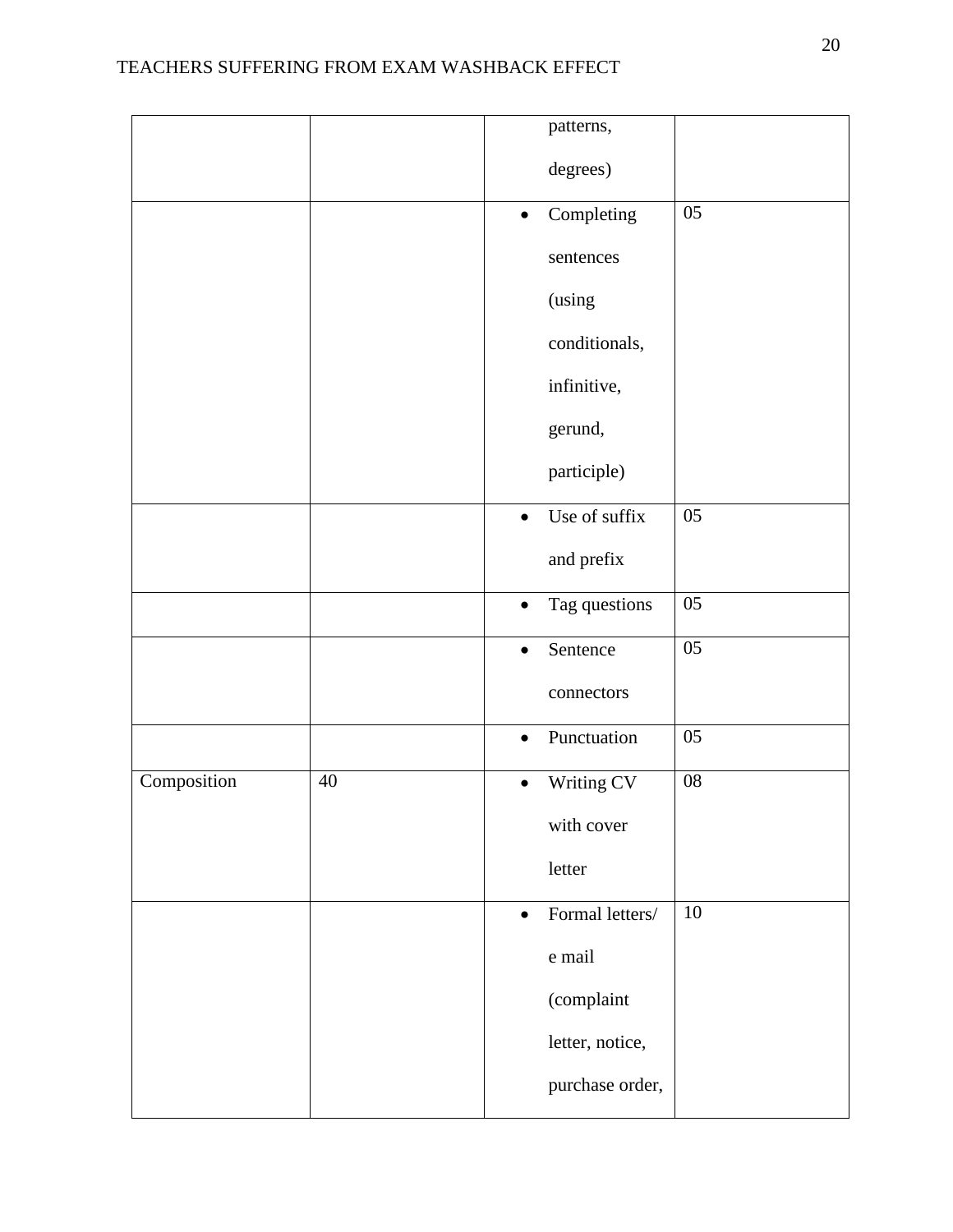|  | response to an         |                 |
|--|------------------------|-----------------|
|  | order/request          |                 |
|  | etc).                  |                 |
|  | Paragraph<br>$\bullet$ | $10\,$          |
|  | writing by             |                 |
|  | listing/               |                 |
|  | $narrating/$           |                 |
|  | comparison             |                 |
|  | and contrast/          |                 |
|  | cause and              |                 |
|  | effect                 |                 |
|  | Writing<br>$\bullet$   | $\overline{12}$ |
|  | composition on         |                 |
|  | personal               |                 |
|  | experience and         |                 |
|  | familiar topics,       |                 |
|  | recent events/         |                 |
|  | incidents,             |                 |
|  | future plans.          |                 |
|  |                        |                 |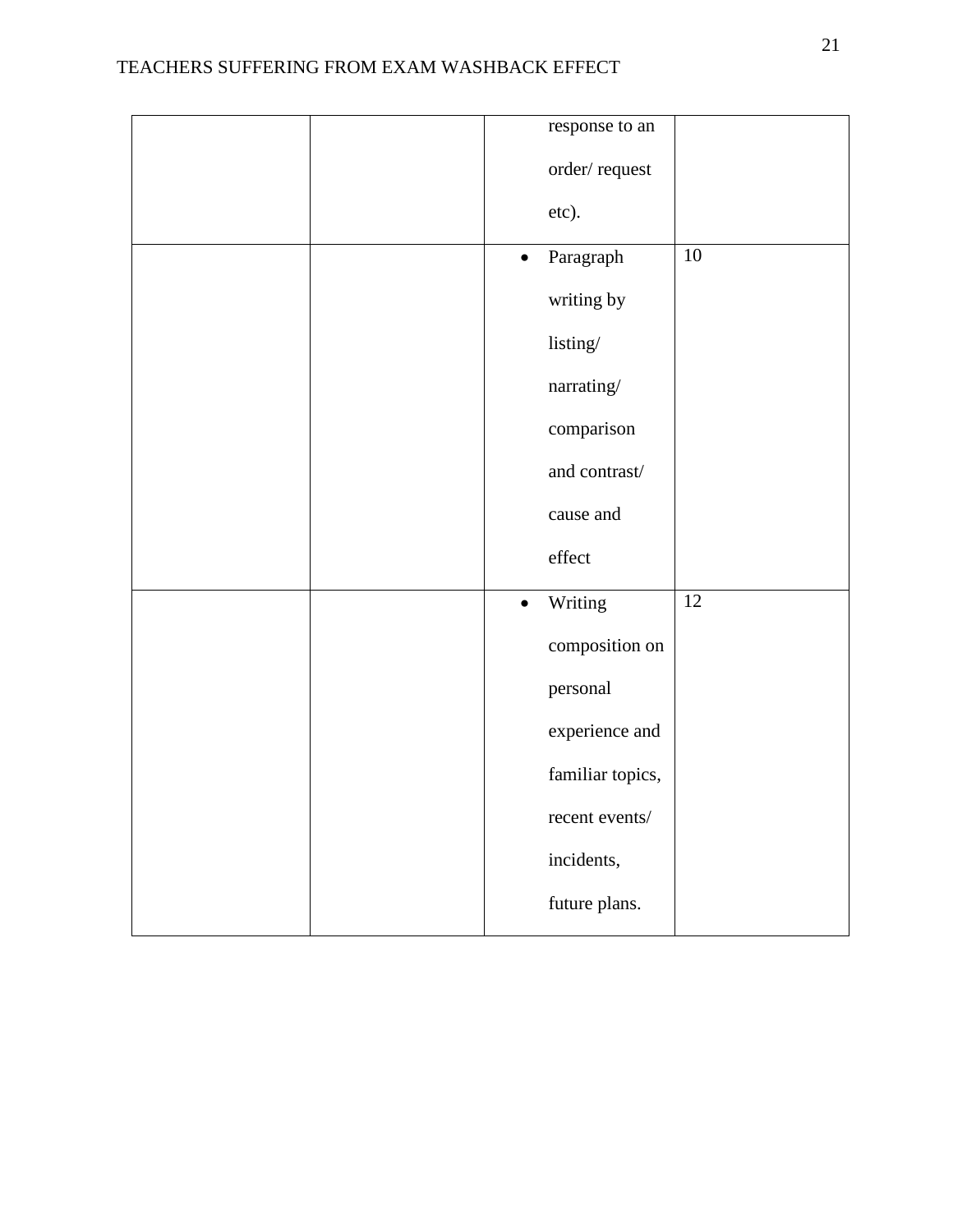#### **Chapter 3: Research Design**

The study focuses on teachers who suffer from exam washback effect and eradicate practicing speaking and listening skills from their classroom activities. The researcher did the survey on the teachers who teach in grade 9 and 10 in the secondary school level (Bengali medium schools) of Bangladesh. Readers will get information about how this research was done by the researcher in this chapter. Six schools were selected from Dhaka, Faridpur, Rajbari and Magura district for the research. The researcher provided a questionnaire to the teachers.

#### **3.1 Methodology and Research Design**

Empirical research method is chosen to do the research. According to Barr & Feigenbaum (1981),

#### "Empirical= Exploratory+ Experimental" (p.11)

The researcher explored all the schools by herself and gathered data. After data collection, researcher experimented with the results and analyzed it. Both qualitative research design which consists of non- numerical data collection procedures analyzed by non- statistical methods and quantitative research design which consists of numerical data collection procedures analyzed by statistical methods are prepared for the research. The data were collected from six secondary level Bengali medium schools of grade 9 and 10. One school was observed from Dhaka district, one school from Faridpur, one school from Rajbari and three schools were observed from Magura district. The English curriculum and syllabus document of NCTB and the book titled English for Today for grade 9 and 10 were examined for primary data (Shams et. al., 2013). The sample questions of English First Paper and English Second Paper given by NCTB were also examined to understand the question pattern of SSC exam (Chowdhury & Hossain, 2014).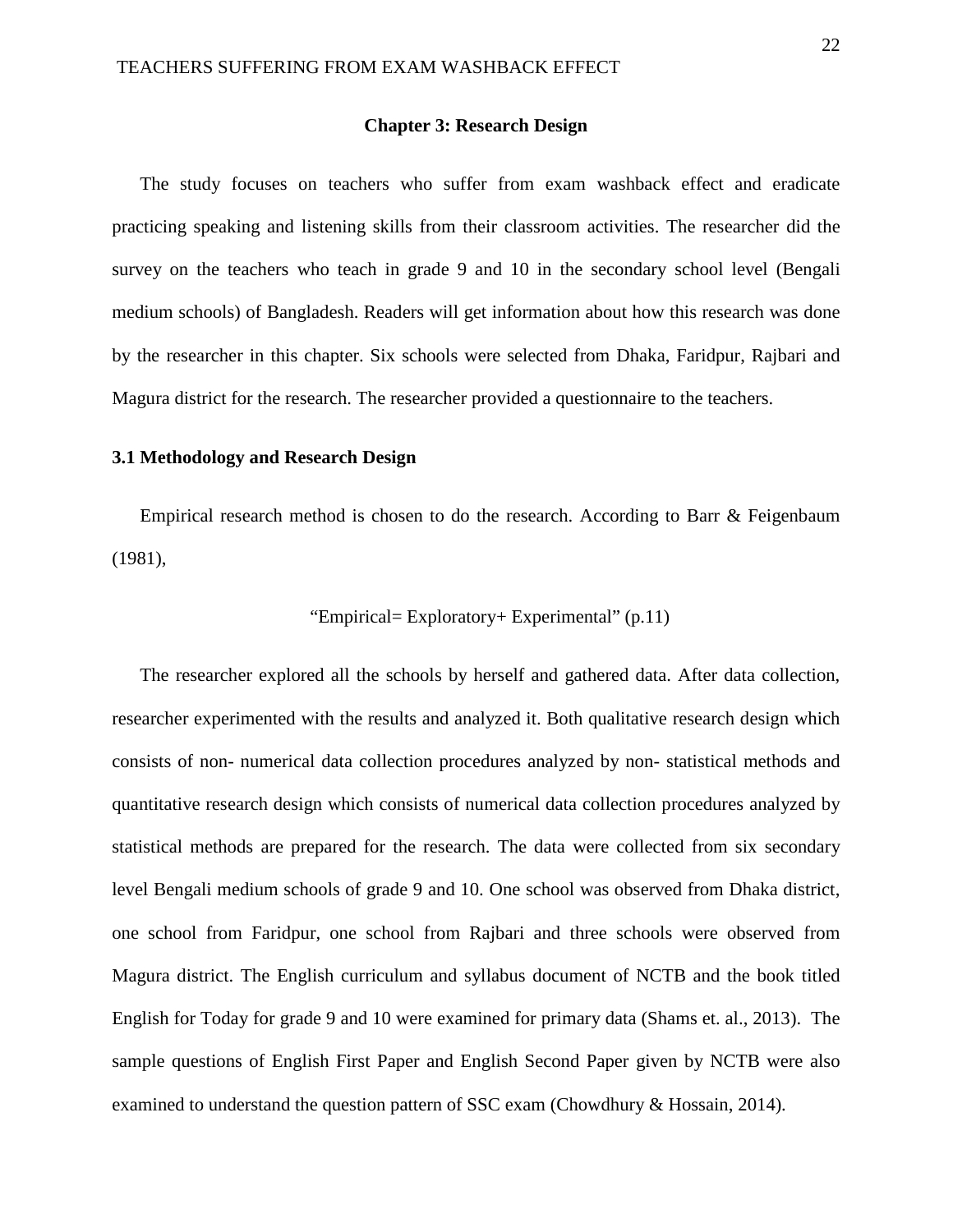#### **3.2 Participants:**

Six schools for questionnaire survey were purposively selected from both rural and urban areas under Dhaka, Faridpur, Rajbari and Magura district. The sample size contains a balance of government and non government schools because teaching scenario and teachers' perspective sometimes differ from government to non government schools. The sample size was kept limited to six schools considering the time and financial constraint. 20 teachers from 6 different schools were selected as sample for the study.

Name of the schools:

| Name of the schools       | District     | No. of teachers |
|---------------------------|--------------|-----------------|
| Begum Noorjahan Memorial  | <b>Dhaka</b> | 3               |
| Girls' High School        |              |                 |
| <b>Bagat High School</b>  | Faridpur     | $\overline{2}$  |
| Baliakandi High School    | Rajbari      | $\overline{2}$  |
| Sreepur Govt. Girls' High | Magura       | $\overline{4}$  |
| School                    |              |                 |
| Khamarpara High School    | Magura       | $\overline{4}$  |
| M. C. Pilot High School   | Magura       | 5               |

#### **3.3 Instruments:**

The researcher used a questionnaire survey which consists of 23 items as research tool to accomplish the objectives of the study. The research tool consisted of:-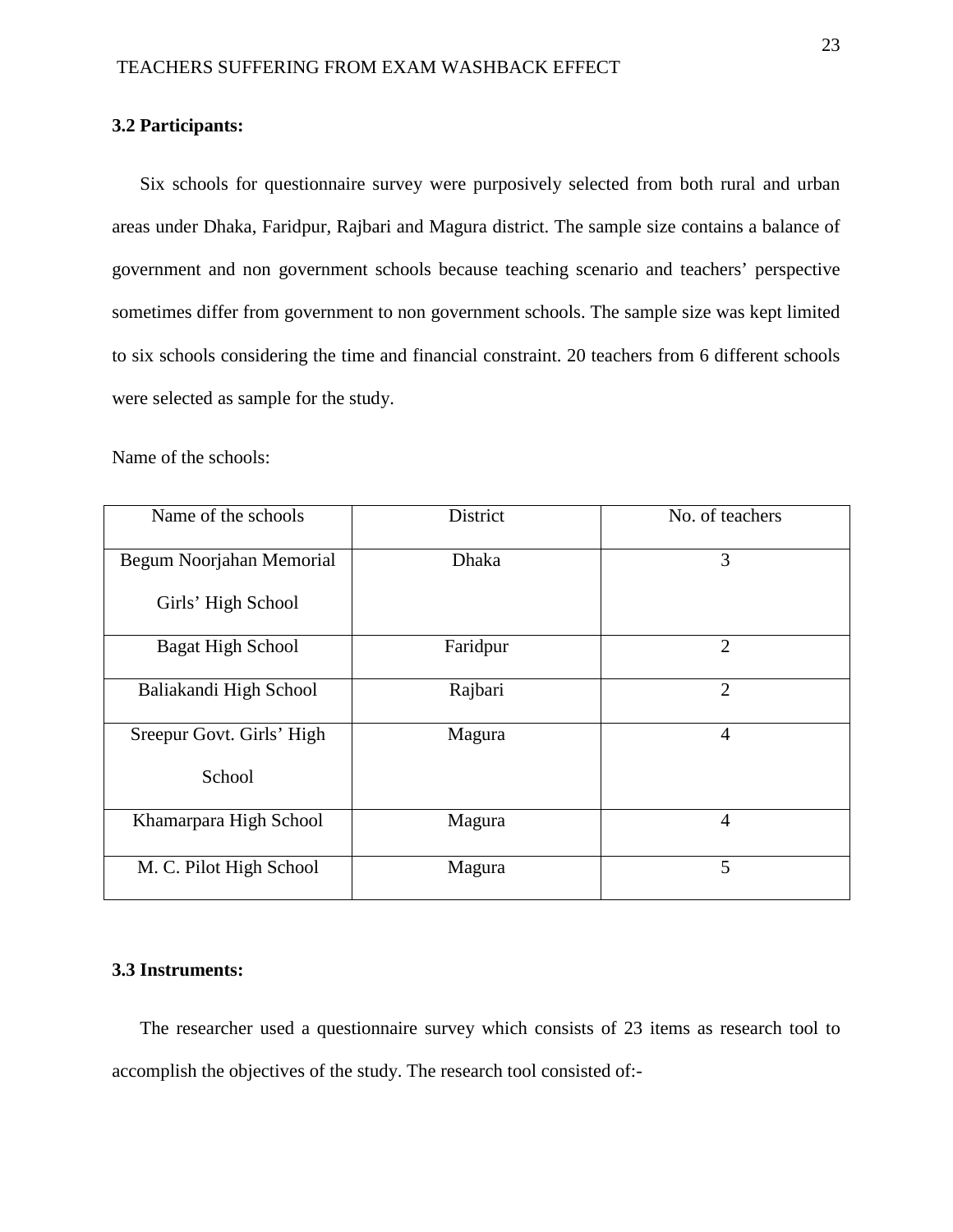Questionnaire survey for the teachers (Appendix)

A questionnaire survey was used for the teachers because every teacher has a different perspective about teaching and testing system. Every teacher follows his/her unique way in teaching. Questionnaire survey would help a teacher to convey his/ her opinion independently which was very important for the research. A five- grade Likert Scale (1932) is used from "strongly agree" to "strongly disagree."

#### **3.4 Procedure of Data Collection:**

The researcher took permission from the principal of the schools beforehand and went to the schools to collect data from teachers. All the data were collected on paper.

#### **3.5 Data Analysis:**

The researcher has represented the data analysis through simple bar graph, multiple bar graph and histogram. The statistical measurements include mean and standard deviation. A five- point Likert Scale was used to evaluate the responses of the participants. John (2010) discussed Likert scale as the key to successful attitude measurement which conveys the underlying dimension to survey the respondents who can choose the response option that best reflects their position on that dimension (p. 2). On the scale, the responses were coded as 1 indicating "Strongly Disagree," 2 "Disagree," 3 "No Opinion," 4 "Agree," 5 "Strongly Agree." The mean scores of each of the items of the questionnaire follow– mean scores 5- 3.80 suggesting 'strong effect', mean scores 3.79- 2.80 suggesting 'moderate effect', mean scores 2.79- 1.80 implying 'little effect', and mean scores 1.79-1 indicating 'insignificant effect'. Microsoft Office Word 2007, Power Point 2007 and Office Excel 2007 are used to process data.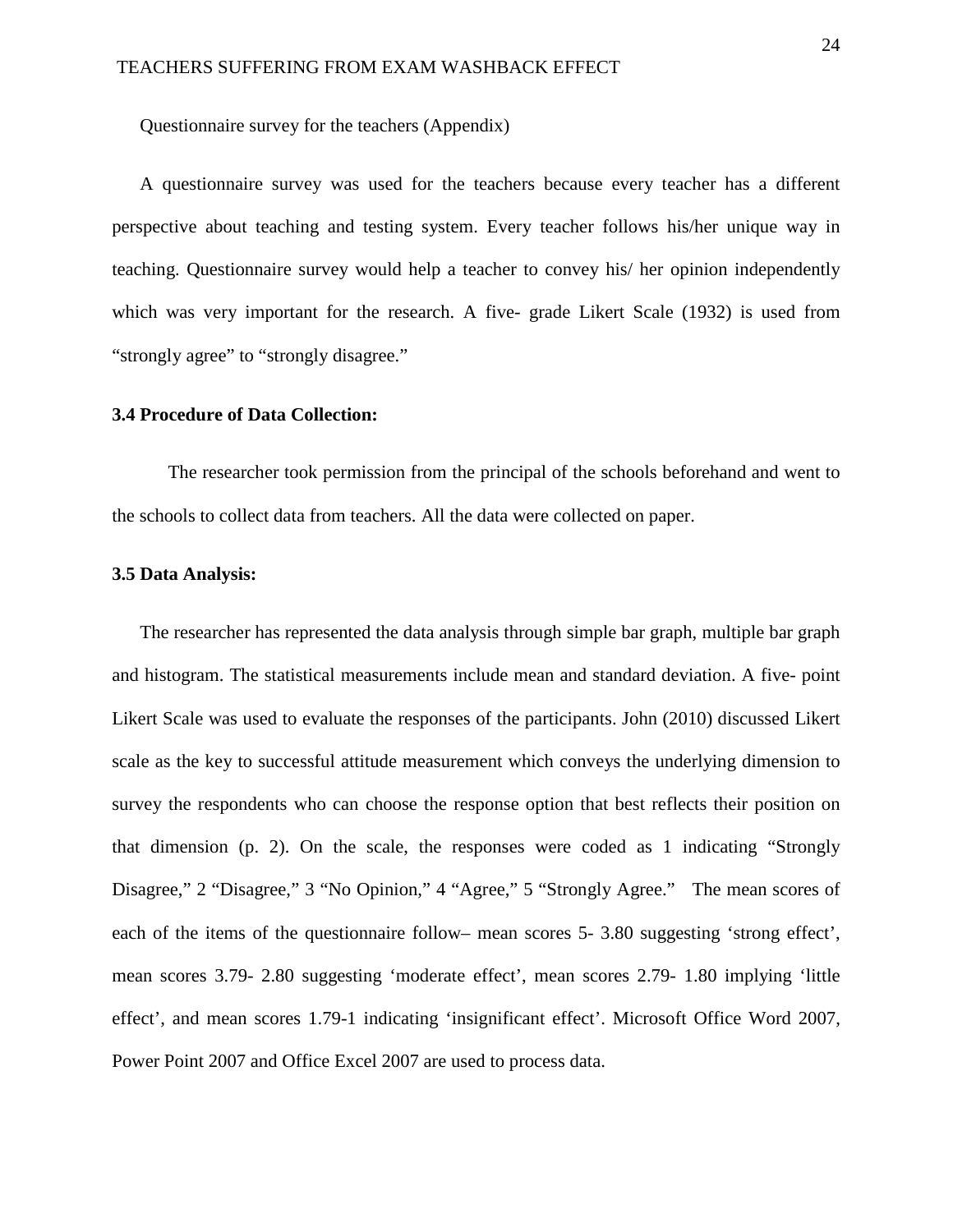### **3.6 Ethics and Limitations:**

The researcher established a rapport with the respondents before providing the questionnaire. The questions are asked very politely without any personal pressure. A commitment was also made with the school managing committee that the information would be used only for research. The data and photos of the classrooms will not be disclosed anywhere. The researcher also failed to collect data from every teacher who teaches at grade 9 and 10 because of time constraint. Limitations of the study are as follows:

- Some teachers considered the topic as controversial and they requested the researcher not to discuss the findings with the principal of the school.
- Some teachers gave wrong information about their teaching format which later came out after talking with the students.
- The teachers who taught in the rural areas did not want to sit for an interview because they cannot speak English fluently.
- Researcher explained the items of the questionnaire survey to some teachers of rural areas because they could not understand some items clearly.
- Some teachers think practicing speaking skill means giving lectures of teachers in classrooms. Even after having multimedia advantage, teachers never used it for listening skills in English classes. When researcher asked about it, teachers gave blank look. Researcher had to explain about the importance of speaking and listening skills to the teachers of rural areas.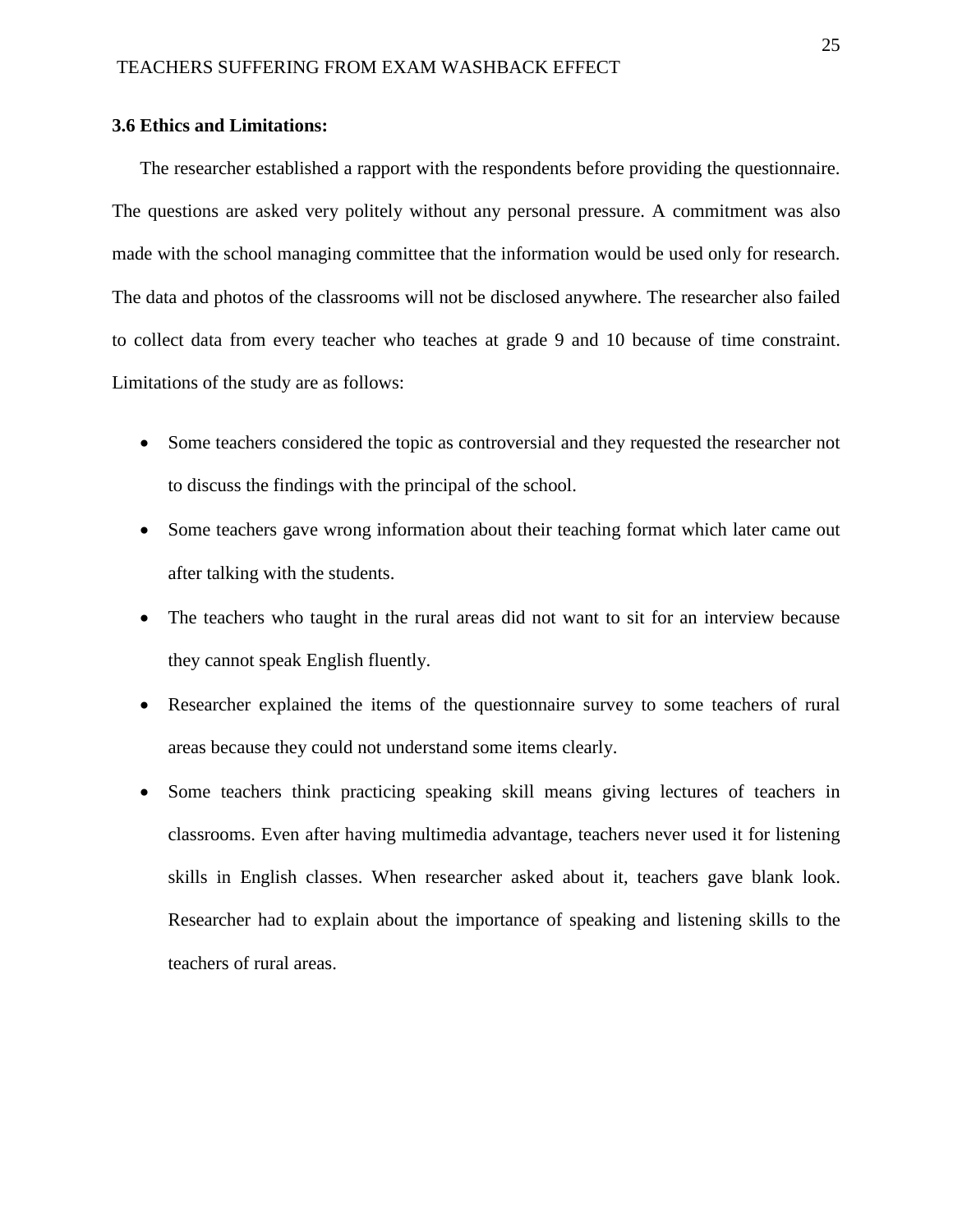#### **Chapter 4: Discussion and Findings**

The present study is investigated on the teachers who suffer from exam washback and eliminate the practice of listening and speaking skills in English classes. However, reading and writing skills are practiced because these two skills are evaluated in high stake exam called SSC. Researcher surveyed on Bengali medium school teachers of grade 9 and 10. Researcher shows how SSC exam is the reason of teachers' washback sufferings; that abolishes practice of listening and speaking skills in English classes.

#### **4.1 Discussion on the questionnaire of teachers:**

Teachers were given a questionnaire which consists of 23 items. 3 teachers took part from urban school and 17 teachers took part from rural schools in the questionnaire survey. The table below shows the mean scores and standard deviations of each items of the questionnaire.

### **4.1.1 Statistical presentation of the questionnaire:**

| Items                                                    | Mean | Standard  |
|----------------------------------------------------------|------|-----------|
|                                                          |      | Deviation |
| 1. I am conscious of the objectives of NCTB syllabus and | 4.25 | 1.16      |
| curriculum for English language education at the SSC     |      |           |
| level.                                                   |      |           |
|                                                          |      |           |
|                                                          |      |           |
| 2. The curriculum and syllabus of NCTB gives equal       | 3.80 | 1.47      |
| importance on four skills of teaching English language.  |      |           |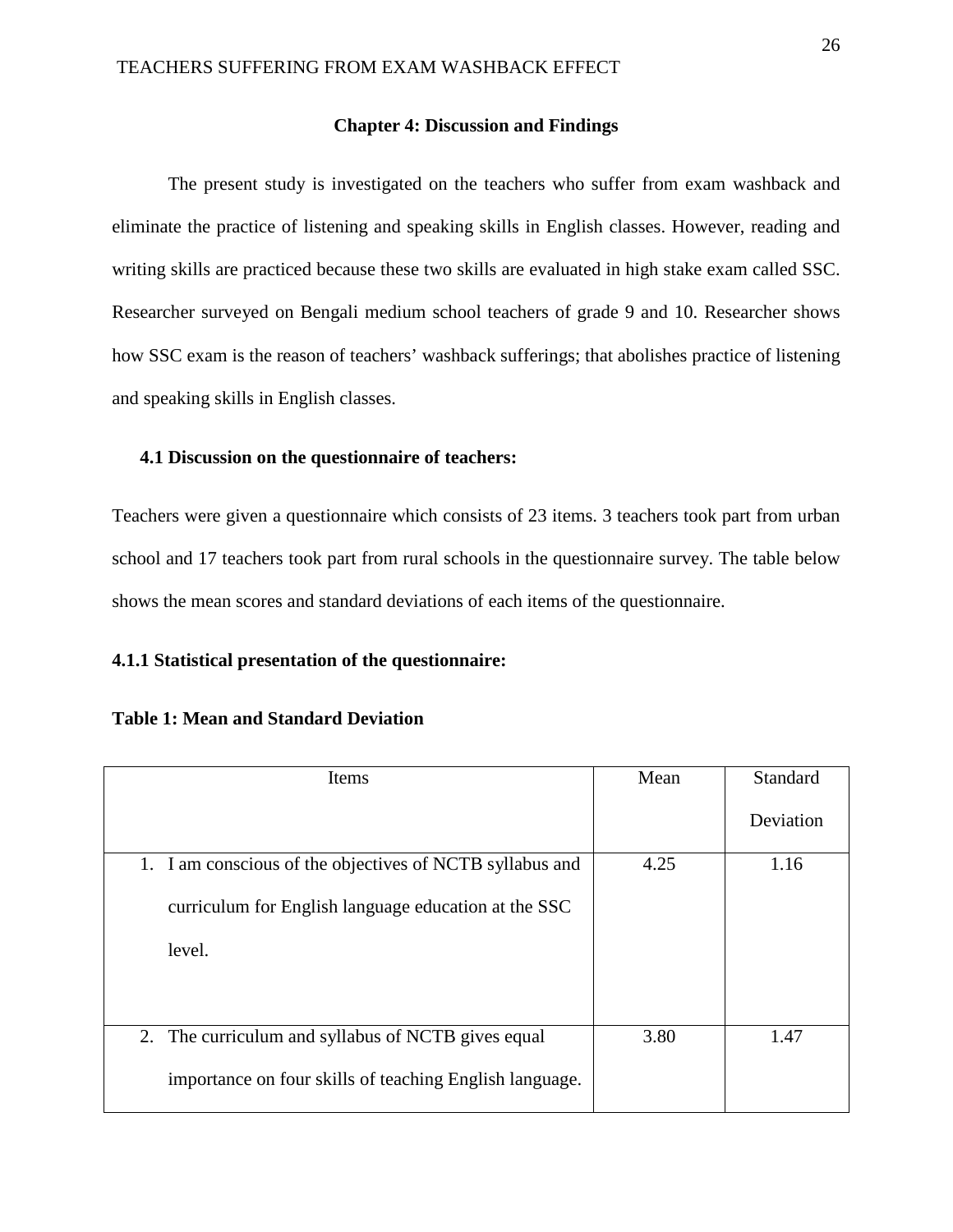| 3. I teach everything of the textbook based on the syllabus | 2.65 | 1.53 |
|-------------------------------------------------------------|------|------|
| and curriculum although something may not be tested         |      |      |
| in SSC exam.                                                |      |      |
| 4. I teach some specific lessons in the textbook that are   | 4.0  | 1.33 |
| more likely to be tested in the SSC examination.            |      |      |
| 5. I use "English for Today" as the core book to teach my   | 4.90 | 0.31 |
| students.                                                   |      |      |
| 6. I think "English for Today" book is enough to teach      | 3.20 | 1.54 |
| students English language appropriately.                    |      |      |
| 7. I use supplementary materials (such as test papers,      | 4.20 | 1.10 |
| suggestion books, etc) in the classroom while teaching.     |      |      |
| 8. I use materials which make grammar teaching more         | 2.65 | 1.49 |
| communicative.                                              |      |      |
| 9. I advice my students to practice the questions of the    | 4.6  | 0.88 |
| previous year SSC examinations.                             |      |      |
| 10. I use multimedia to practice listening skill.           | 1.85 | 0.81 |
| 11. Testing system dominates my teaching.                   | 4.30 | 1.17 |
| 12. SSC examination influences my teaching methods and      | 4.05 | 1.28 |
| techniques.                                                 |      |      |
| 13. I know about CLT method and follow this method in       | 3.3  | 1.3  |
| classroom.                                                  |      |      |
| 14. I design my classroom activities according to my        | 4.50 | 0.94 |
| students' needs and abilities.                              |      |      |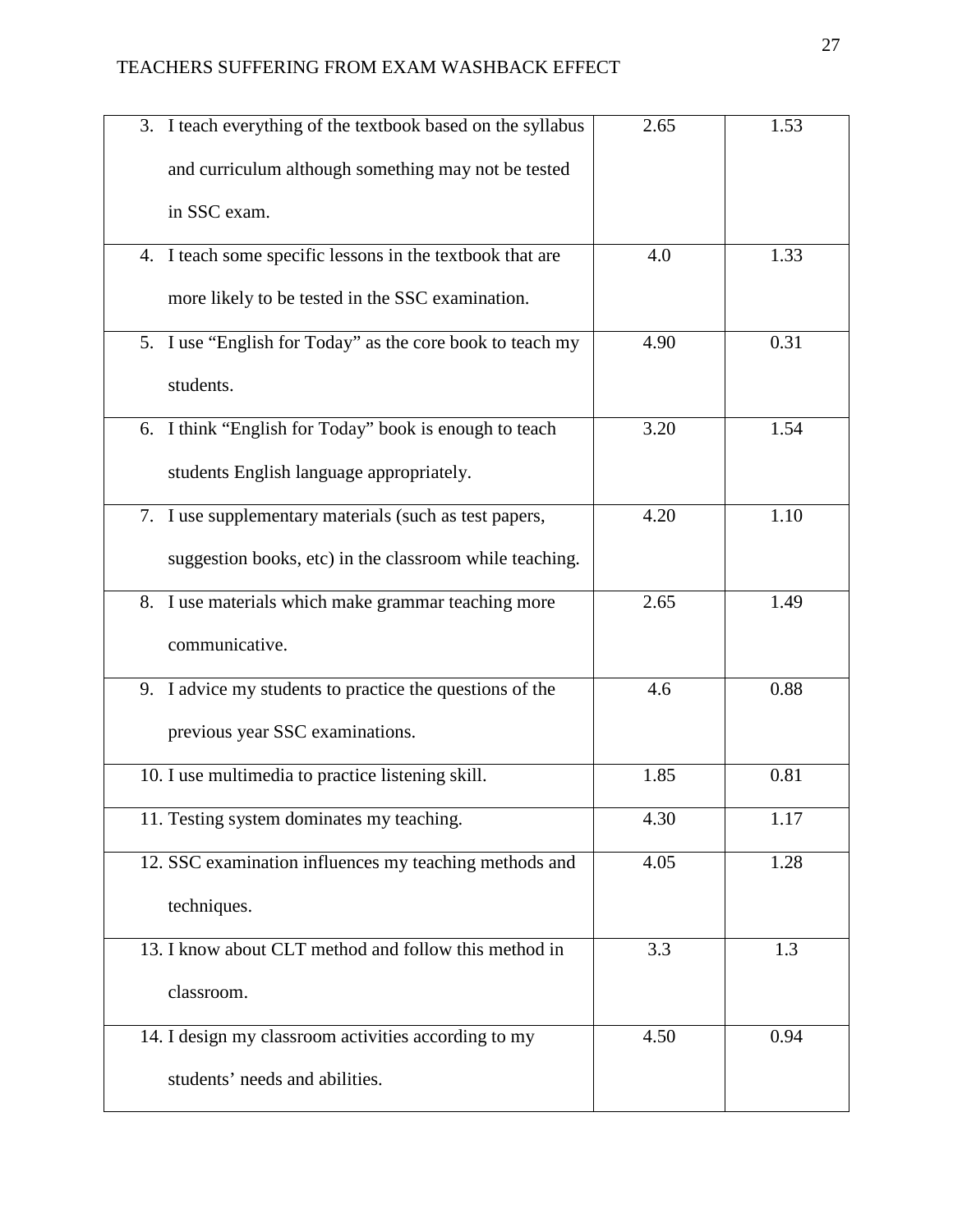# TEACHERS SUFFERING FROM EXAM WASHBACK EFFECT

| 15. I teach speaking and listening activities given in       | 2.50 | 1.50 |
|--------------------------------------------------------------|------|------|
| "English for Today" book.                                    |      |      |
| 16. I teach only what is tested in the examination because   | 3.50 | 1.39 |
| my students want me to do so.                                |      |      |
| 17. I practice the passages given in the English for Today   | 4.25 | 1.29 |
| book because reading passages will come from here in         |      |      |
| the SSC exam.                                                |      |      |
| 18. I give more importance on the name of the topics of      | 4.45 | 1.14 |
| every lesson in "English for Today" book because             |      |      |
| writing activities come from here in the SSC exam.           |      |      |
| 19. I focus more on practicing reading and writing skills in | 4.10 | 1.37 |
| classroom because of SSC exam.                               |      |      |
| 20. I am very conscious about my students' performance in    | 4.55 | 0.88 |
| the SSC exam.                                                |      |      |
| 21. A sudden tension starts work on me when SSC exam         | 4.25 | 1.33 |
| comes near and my teaching becomes exam centered.            |      |      |
| 22. Teachers will be conscious about practicing speaking     | 4.35 | 1.18 |
| and listening activities in classrooms if speaking and       |      |      |
| listening skills are evaluated in SSC exam.                  |      |      |
| 23. I think English language can be learned appropriately    | 2.9  | 1.58 |
| without focusing on listening and speaking skills.           |      |      |
|                                                              |      |      |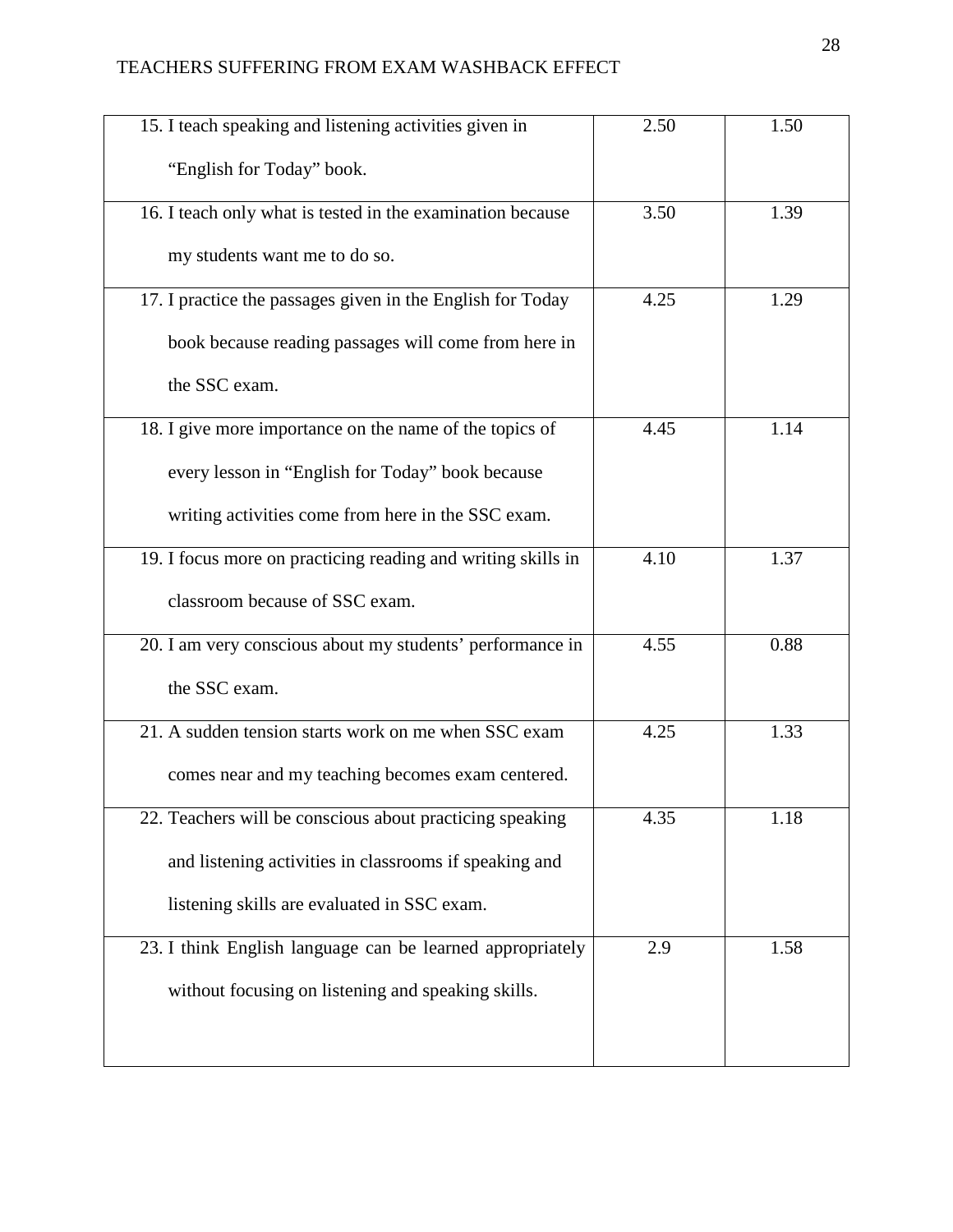# **4.1.2 Graphical presentation and analysis of the questionnaire:**

# **Table 2: Curriculum and Syllabus**

| No.              | Item                                                                                       |
|------------------|--------------------------------------------------------------------------------------------|
|                  |                                                                                            |
| 1.               | I am conscious of the objectives of NCTB syllabus and curriculum for English language      |
|                  | education at the SSC level.                                                                |
|                  |                                                                                            |
| 2.               | The curriculum and syllabus of NCTB gives equal importance on four skills of teaching      |
|                  | English language.                                                                          |
| 3.               | I teach everything of the textbook based on the syllabus and curriculum although           |
|                  | something may not be tested in SSC exam.                                                   |
| $\overline{4}$ . | I teach some specific lessons in the textbook that are more likely to be tested in the SSC |
|                  | examination.                                                                               |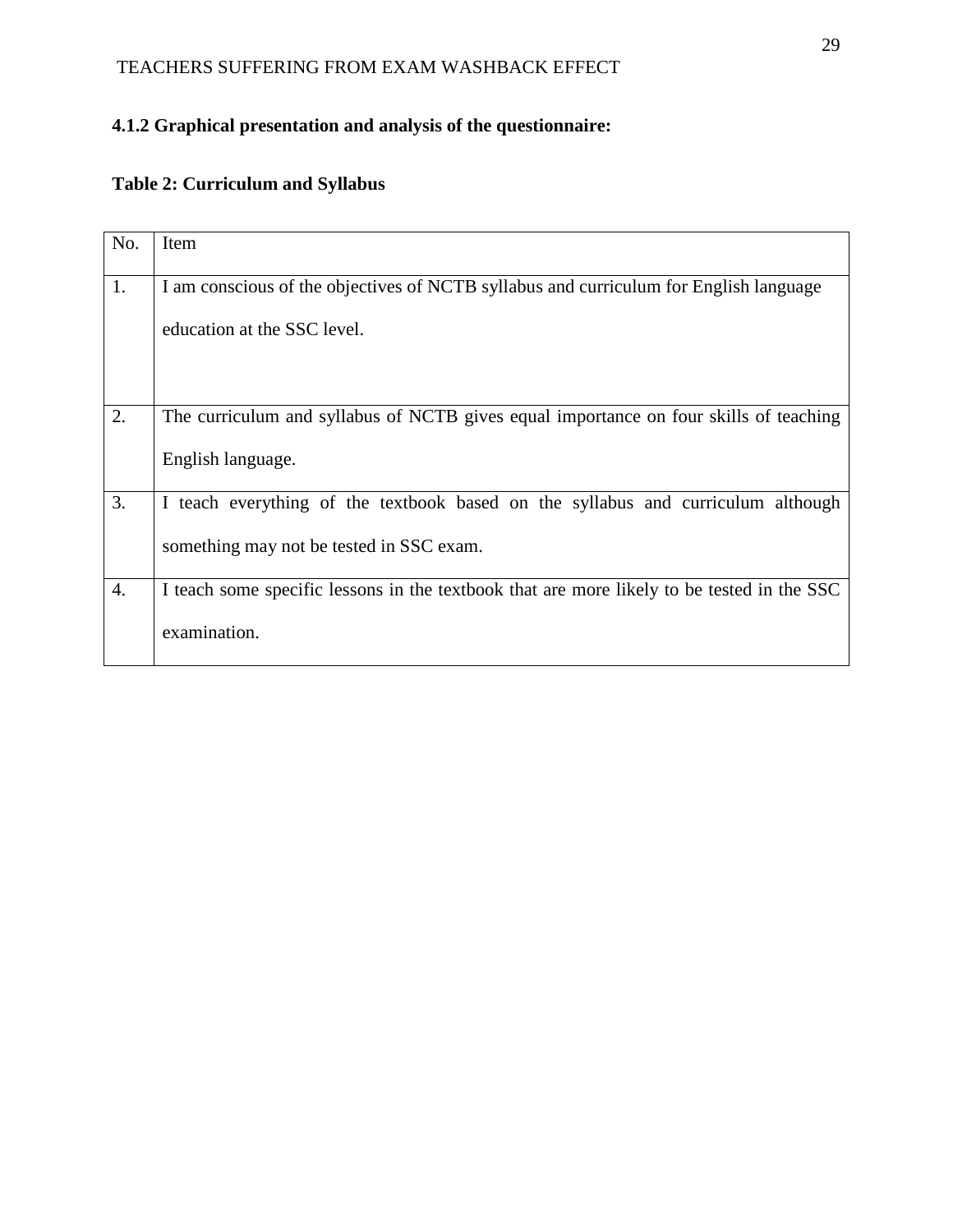

### **Figure 3: Curriculum and Syllabus**

There are four items in table 2 which discusses the curriculum and syllabus published by NCTB. Item 1 discusses teachers' awareness of NCTB's curriculum and syllabus. The teachers who teach in grade 9 and 10 are aware of the syllabus and curriculum of NCTB because they do several trainings on syllabus and objectives of NCTB every year. Mean score of item 1 is 4.25 which has strong effect and the standard deviation is 1.16. 80% (strongly agree plus agree)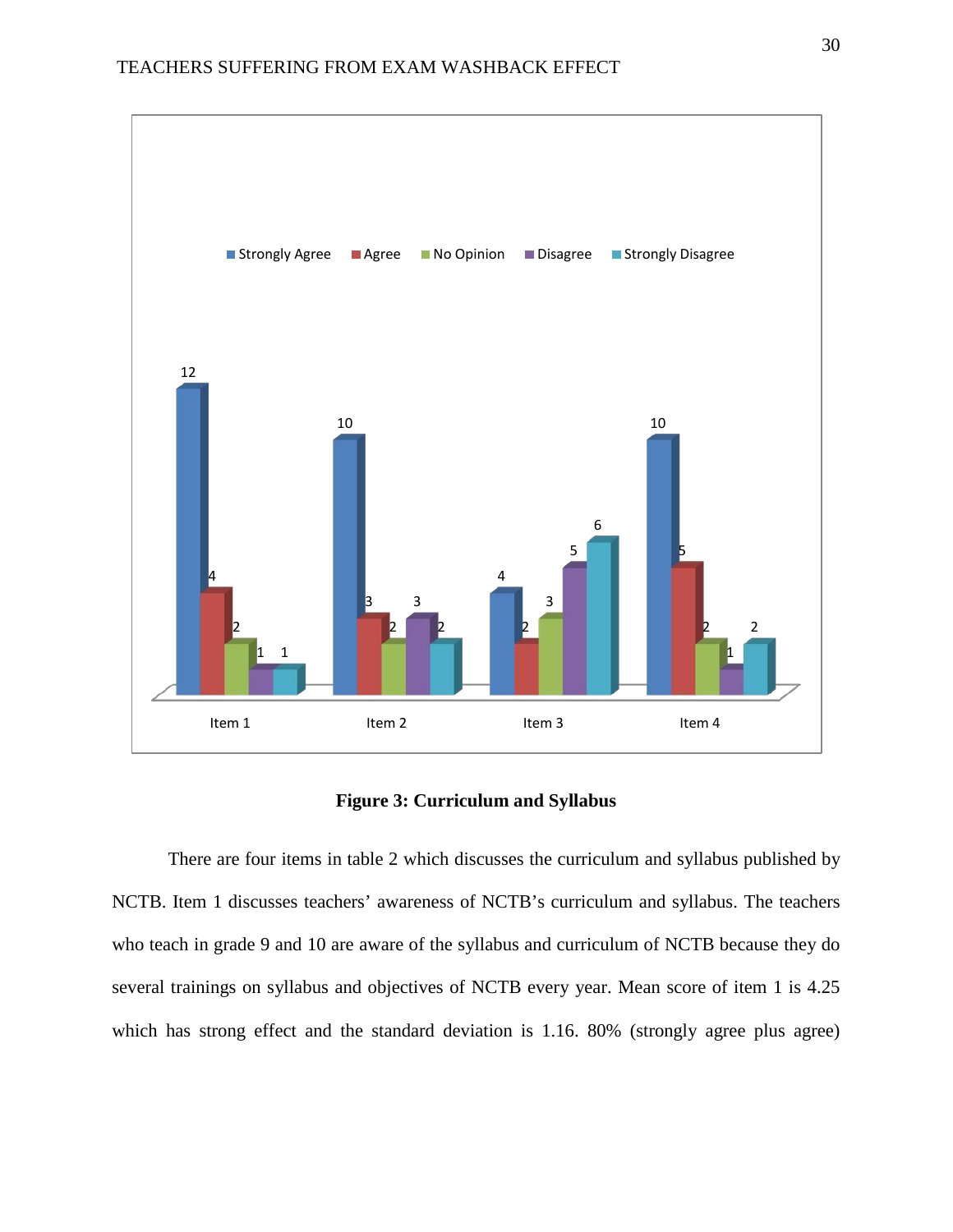teachers claimed that they are aware of the curriculum and syllabus of NCTB. However, they cannot follow all the objectives because of SSC exam.

Mean score of item 2 is 3.80 which has strong effect and the standard deviation is 1.47. 65% (strongly agree plus agree) teachers claim that the syllabus and curriculum of NCTB gives equal importance on four skills of learning English language. There are several tasks in the textbook which focuses on four skills.

Mean score of item 3 is 2.65 which has little effect and the standard deviation is 1.53. 30% (strongly agree plus agree) teachers agreed and 55% (strongly disagree plus disagree) teachers disagreed with this item. Teachers do not get time to look at the text book. They always remain busy to prepare students for the SSC exam.

Mean score of item 4 is 4 which has strong effect and the standard deviation is 1.33. 75% (strongly agree plus agree) teachers who teach in grade 9 and 10 agreed that they fix some lessons which may appear in the SSC exam and teach those lessons only in the class. Only 15% (strongly disagree plus disagree) teachers claimed they do not follow the SSC question pattern and teaches everything from the textbook.

The highest standard deviation is 1.53 and lowest standard deviation is 1.16 in table 2. Highest standard deviation signifies that respondents have different opinions with the item 3. The responses are scattered in item 3. Teachers are conscious about their students' performance in SSC exam. They follow EfT book only to practice reading and writing activities. Now as days EfT book has many exercises related to reading and writing skills which are tested in SSC exam. Teachers only practice those in classrooms with great importance. Activities on speaking and listening are always avoided for public exam pressure. Lowest standard deviation signifies that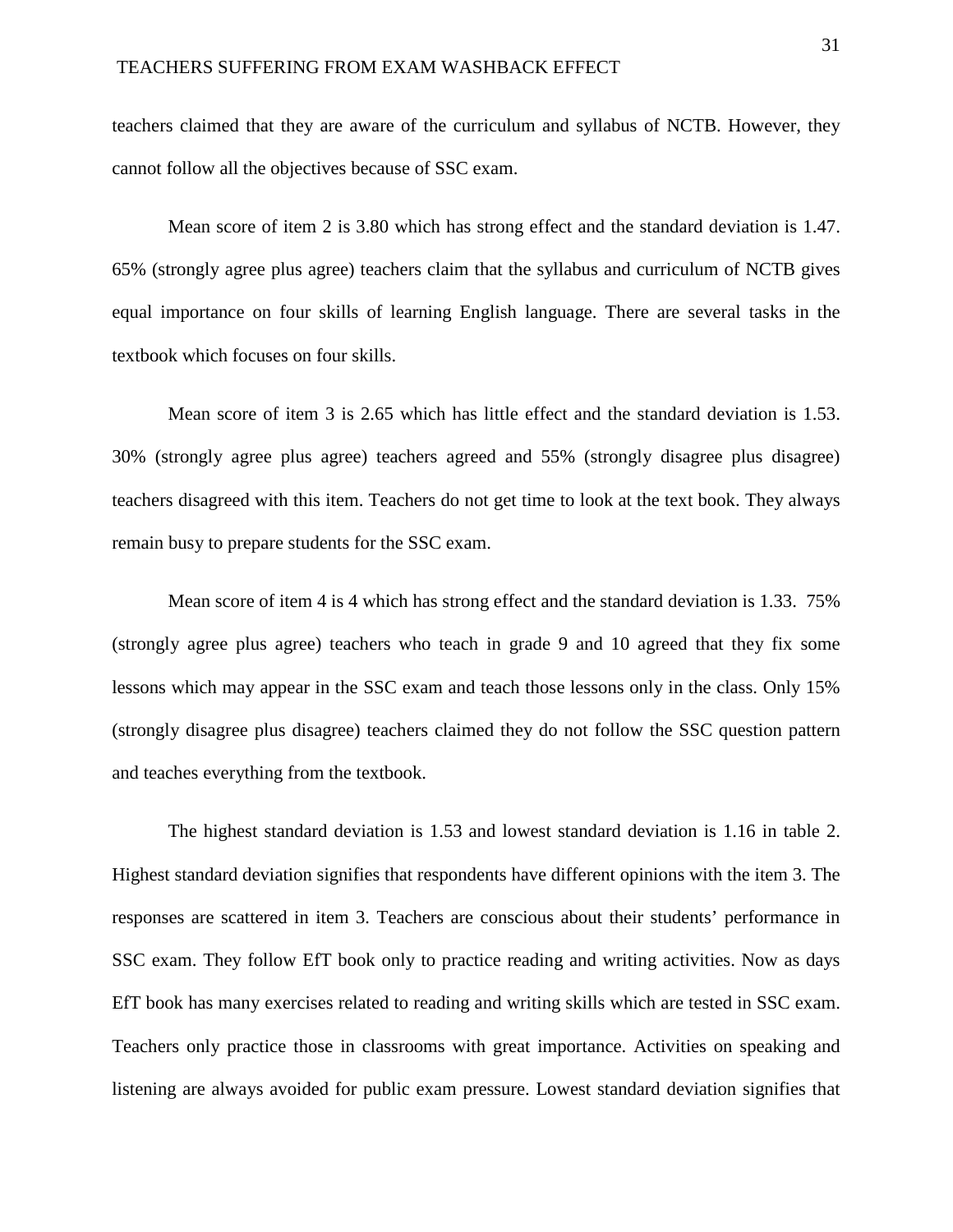respondents do not have scattered responses in item 1. Most teachers are aware about syllabus and curriculum of NCTB. Is emphasizes on all the four skills of English language. Even the textbook named "English for Today" is written on giving importance in every skill. Some teachers try to practice all the skills in the classroom but their motivation are lost after a certain period because students, authorities and parents of students' do not encourage the point because speaking and listening skills are not directly assessed in the public examination.

**Table 3: Materials and Teaching Aids used in the Classrooms**

| No. | Item                                                                                                           |
|-----|----------------------------------------------------------------------------------------------------------------|
| 5.  | I use "English for Today" as the core book to teach my students.                                               |
| 6.  | I think "English for Today" book is enough to teach students English language<br>appropriately.                |
| 7.  | I use supplementary materials (such as test papers, suggestion books, etc) in the classroom<br>while teaching. |
| 8.  | I use materials which make grammar teaching more communicative.                                                |
| 9.  | I advice my students to practice the questions of the previous year SSC examinations.                          |
| 10. | I use multimedia to practice listening skill.                                                                  |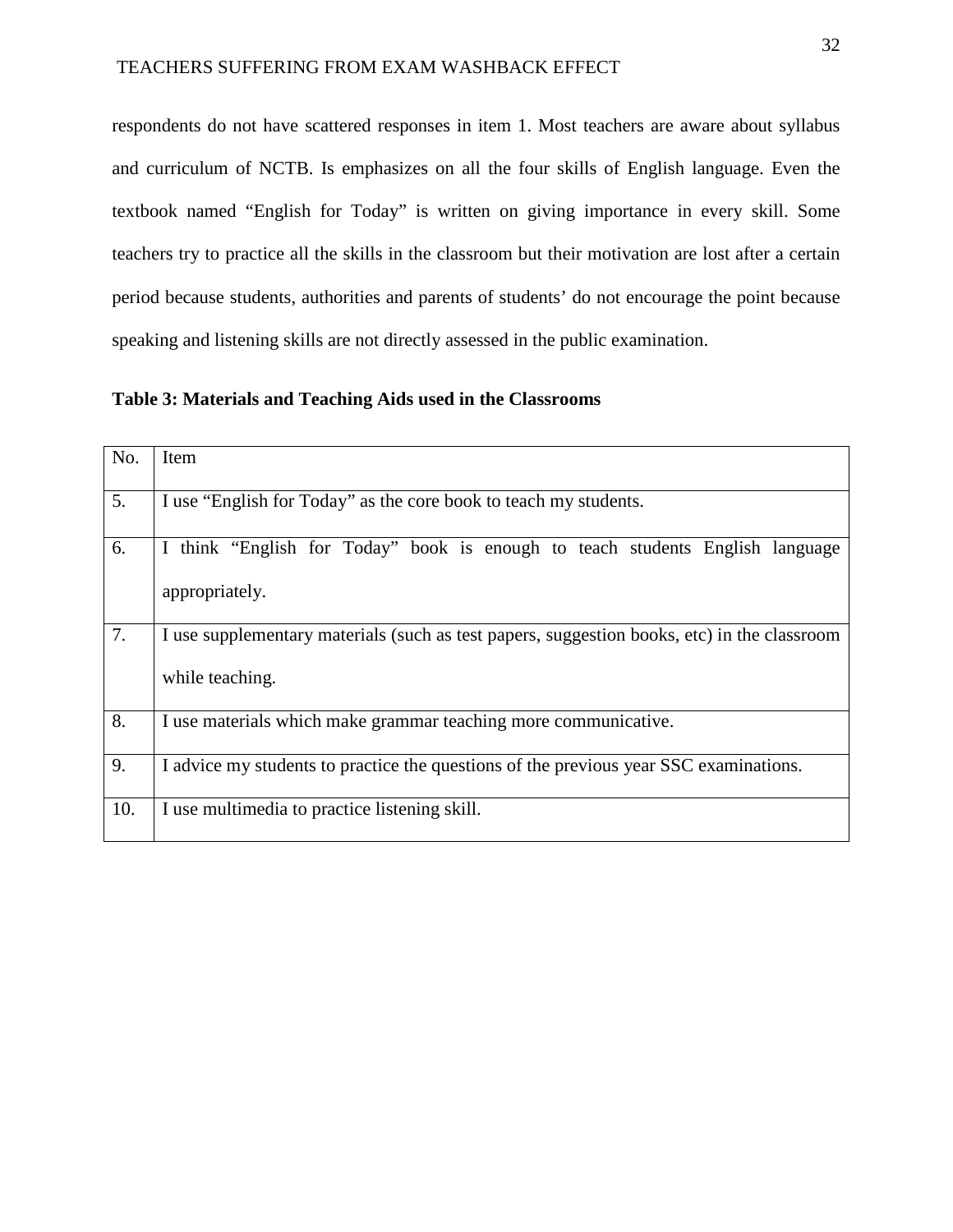

### **Figure 4: Materials and Teaching Aids used in the Classrooms**

There are six items in table 3 which discusses materials and teaching aids used in classrooms. The mean score of item 5 is 4.9 which has strong effect and the standard deviation is 0.31. 100% (strongly agree plus agree) teachers agreed that they use "English for Today" as the core book.

The mean score of item 6 is 3.20 which has moderate effect and the standard deviation is 1.54. Only 40% (strongly agree plus agree) teachers think "English for Today" book is enough for learning English language appropriately as it is not so helpful for SSC exam.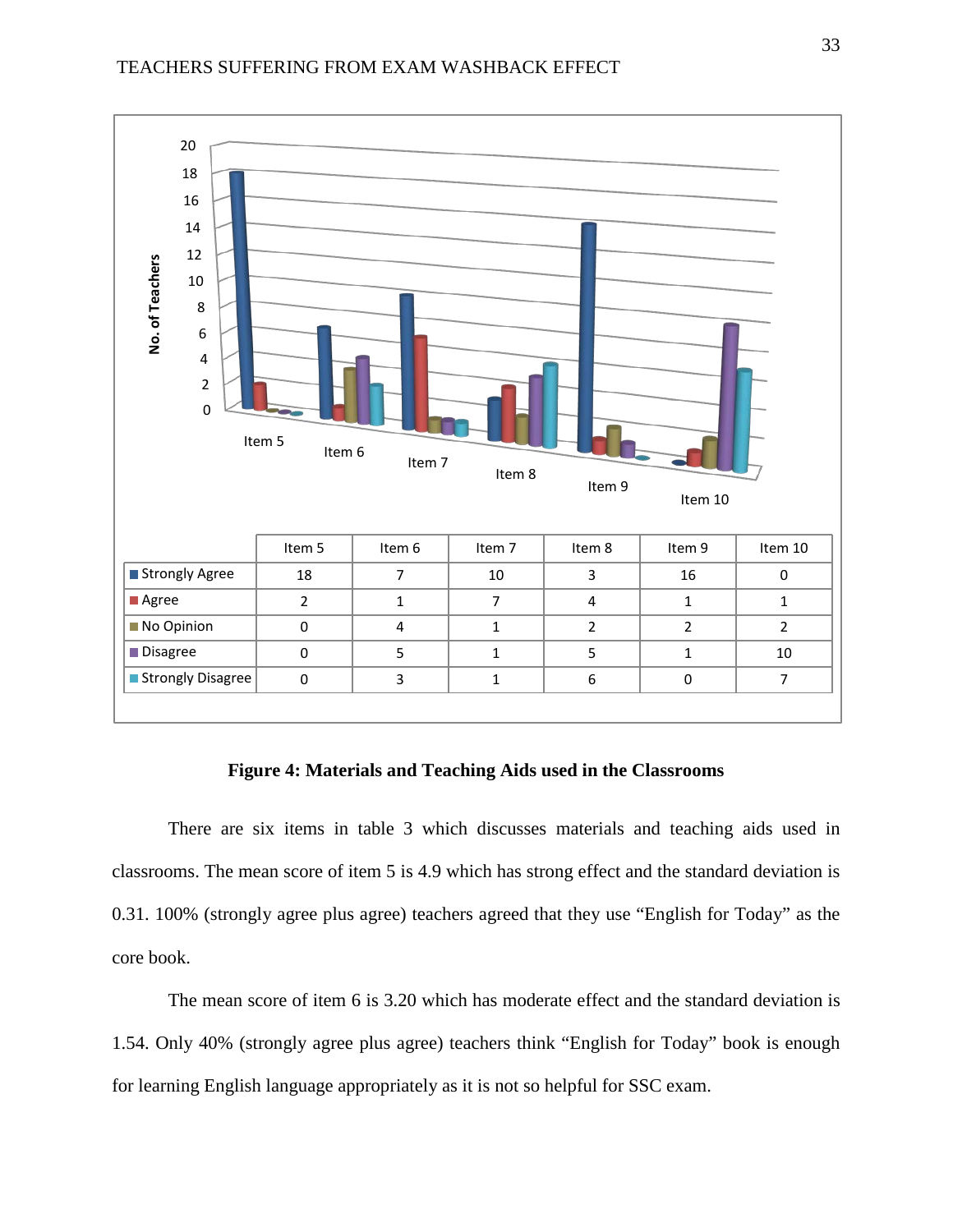The mean score of item 7 is 4.20 which has strong effect and standard deviation is 1.10. 85% (strongly agree plus agree) teachers have the same opinion that they use supplementary materials in the classroom while teaching. Only 10% (strongly disagree plus disagree) teachers claimed that they do not use supplementary materials in classrooms.

The mean score of item 8 is 2.65 which has little effect and the standard deviation is 1.49. Only 35% (strongly agree plus agree) teachers use materials that make grammar teaching more communicative and 55% teachers (strongly disagree plus disagree) think using materials that make grammar teaching more communicative is ineffectual.

Teachers advise students to practice the questions of the previous year SSC exams because they think practice makes a man perfect. The more students will practice the more writing speed will be acquired in the exam hall. The mean score of item 9 is 4.6 which has strong effect and the standard deviation is 0.88. 85% (strongly agree plus agree) teachers concur with item 9.

Mean score of item 10 is 1.85 which has little effect and standard deviation is 0.81. Only 5% (strongly agree plus agree) teachers use multimedia to practice listening skill.

The highest standard deviation is 1.54 and lowest standard deviation is 0.31 in table 3. Highest standard deviation signifies that respondents have various opinions in item 6 and lowest standard deviation signifies that almost every respondent have the same opinion in item 5. Teachers are using "English for Today" as the only core book in grade 9 and 10. However, they do not think it is enough to teach students English language appropriately. Although equal importance is given to every skill (reading, writing, speaking, and listening) in "English for Today" book, it cannot be an appropriate textbook for SSC level students. There is nothing which follows the question pattern of SSC exam in this book. Students have to rely on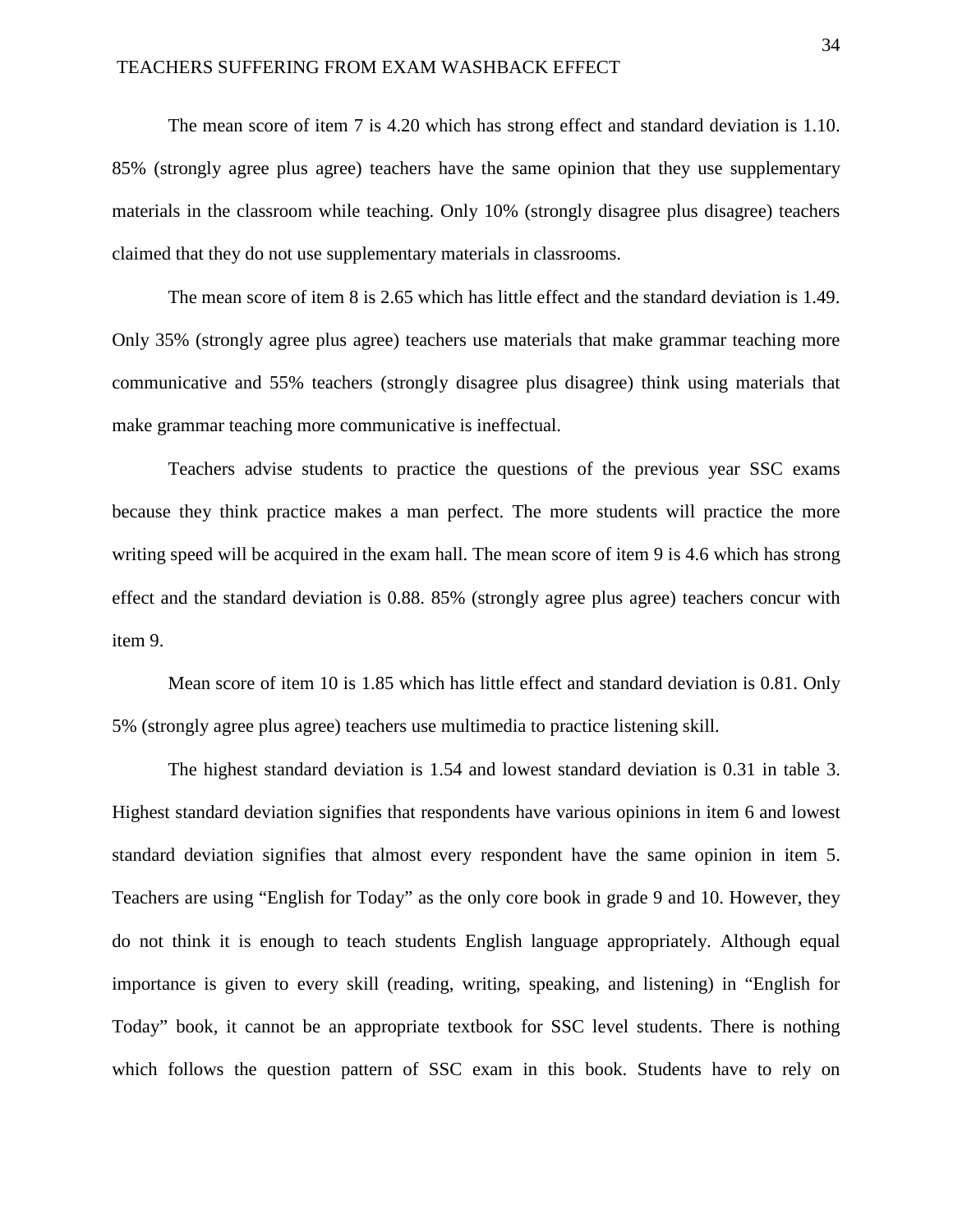supplementary books for a good preparation for SSC exam. Teachers of both rural and urban areas give importance on the result of high stakes exams. The book which does not have all the contents of high stake exams (SSC, HSC) cannot be a helpful book for students.

Teachers think supplementary materials (such as test papers, suggestion books etc) facilitate the teaching process in classrooms because it helps students to understand the sequence of questions of SSC exam. Teachers use "Nobodut Guide," "Lecture guide," "Pangeri Guide," "Advanced Learner's Communicative English Grammar & Composition" etc as supplementary books.

Although teachers use the textbook, not all the contents of the book are taught in the classroom. Especially the contents which are related to speaking and listening skills are never taught in the class. Teachers only follow the passages from the textbook. The model questions which they practice in the classrooms are from supplementary books. The model questions follow reading and writing skills only. Teachers think model questions are very helpful for students to take effective preparation for SSC exam.

Moreover, different schools follow different grammar books for English second paper. Most teachers think communicative grammar teaching cannot be fruitful for students. They think deductive teaching method will be more helpful if students want to do better in high stakes exams. The syllabus for English second paper of SSC exam is huge. Teachers have time constraints for finishing syllabus in time. They have to take classes on two- three grammar items in every class. Students have minimum proficiency in English. Most of the students in rural area fail in English. They are very afraid of this subject. Moreover, students have to appear on pre test and test exams to proof themselves qualified for SSC exam. If teachers make grammar classes communicative students will loss the attention and interest for English classes. Students are not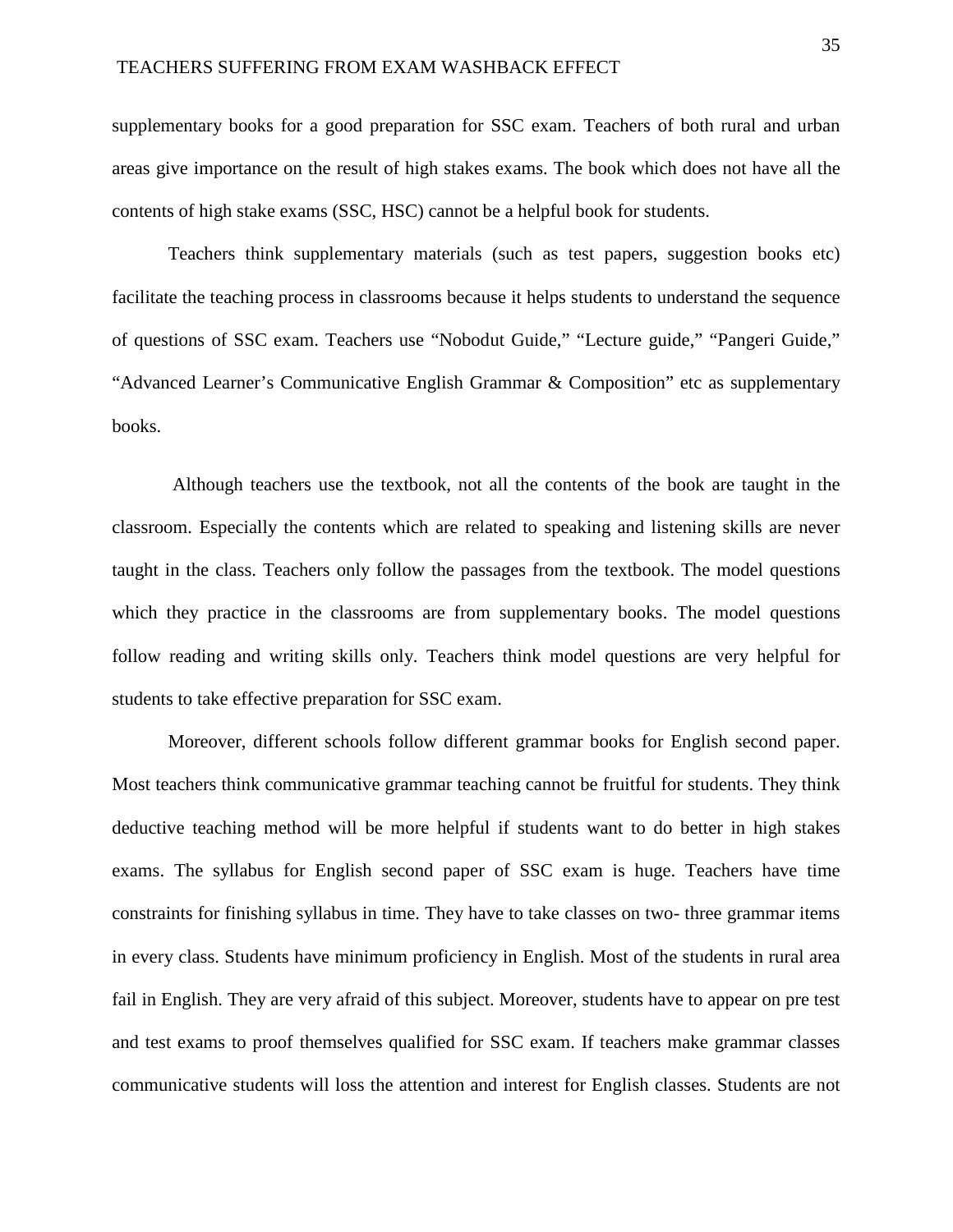more interested to memorize the rules and practice exercises from guide books. Teachers think implications of communicative grammar teaching cannot help students. When students are admitted in grade 9, they are thought to be students of education board because they will appear in SSC exam just after they pass the test exam of grade 10. Students are always conscious how to get good marks in SSC exam. Teachers have to plan their lesson plans and materials keeping the syllabus of SSC exam in mind.

Actually, listening skill is never practiced in class. Teachers always keep busy preparing students for board exams. Teachers of rural schools have little knowledge of teaching listening skill. Schools of rural areas have multimedia advantages without internet connection because of our Government's digital Bangladesh vision. However, multimedia is not used for learning English. It is only used in computer classes. Rural teachers were very astonished while responding to item 10. They never heard the use of multimedia in language learning. As there is no internet connection, they cannot download anything which they can use as a material in the listening class. Students of rural schools hardly heard the voice of native speakers. They have televisions with dish channels where Hindi channels are broadcast only. As a result, they have no connections with the English channels. Teachers of Dhaka city hardly practices listening skills at classrooms because they are very much concern about SSC exam. Most of the schools do not have multimedia advantage. However, students of Dhaka city get the internet opportunity at home. They can easily hear the speeches of authentic speakers.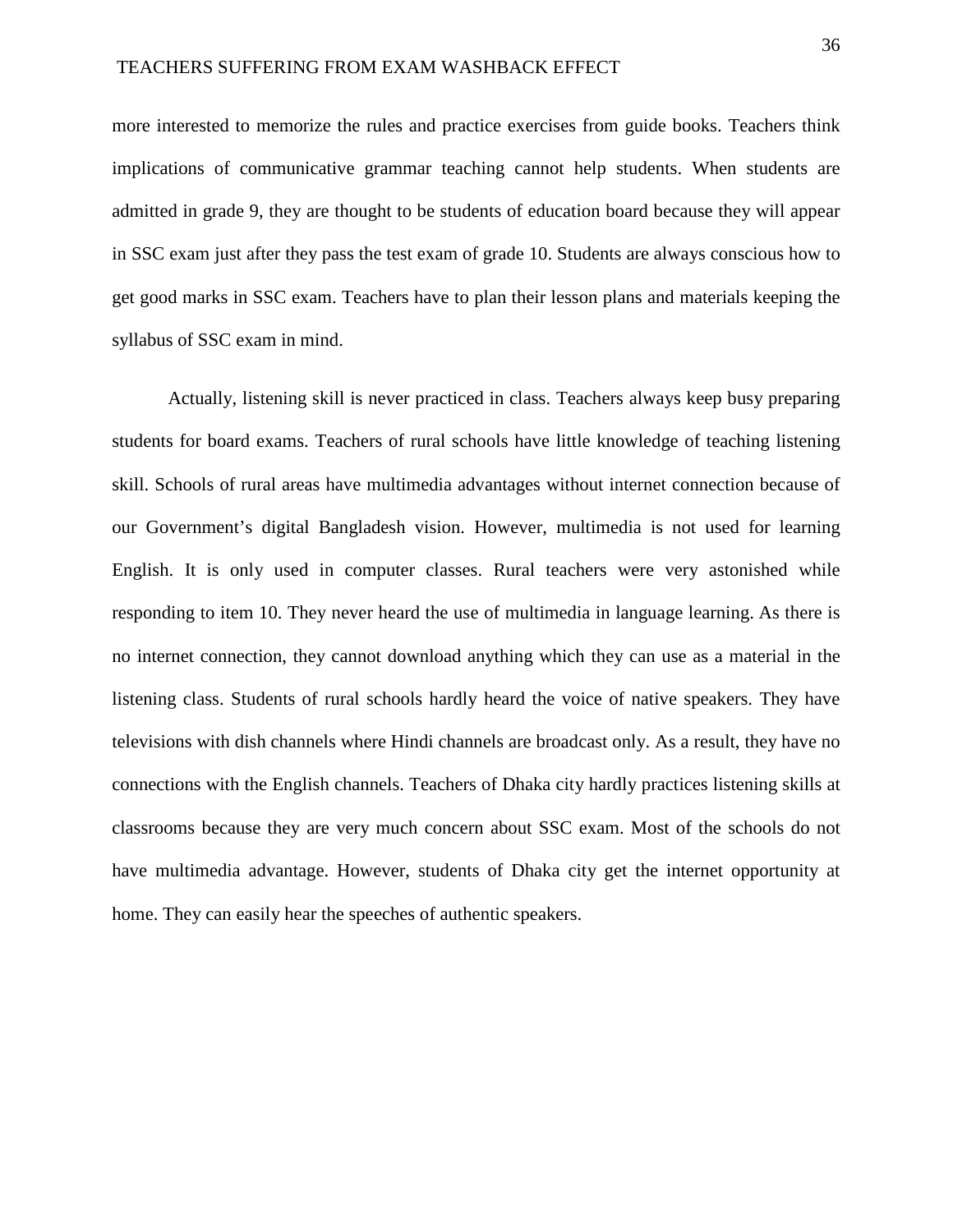| No. | Item                                                           |
|-----|----------------------------------------------------------------|
| 11. | Testing system dominates my teaching.                          |
| 12. | SSC examination influences my teaching methods and techniques. |
| 13. | I know about CLT method and follow this method in classroom.   |

**Table 4: Teaching Methods and Strategies**



**Figure 5: Teaching Methods and Strategies**

Table 4 has three items which discusses teaching methods and strategies in classrooms. Mean score of item 11 is 4.30 which has strong effect and standard deviation is 1.17. 80% (strongly agree plus agree) teachers think their teaching system is dominated by testing system.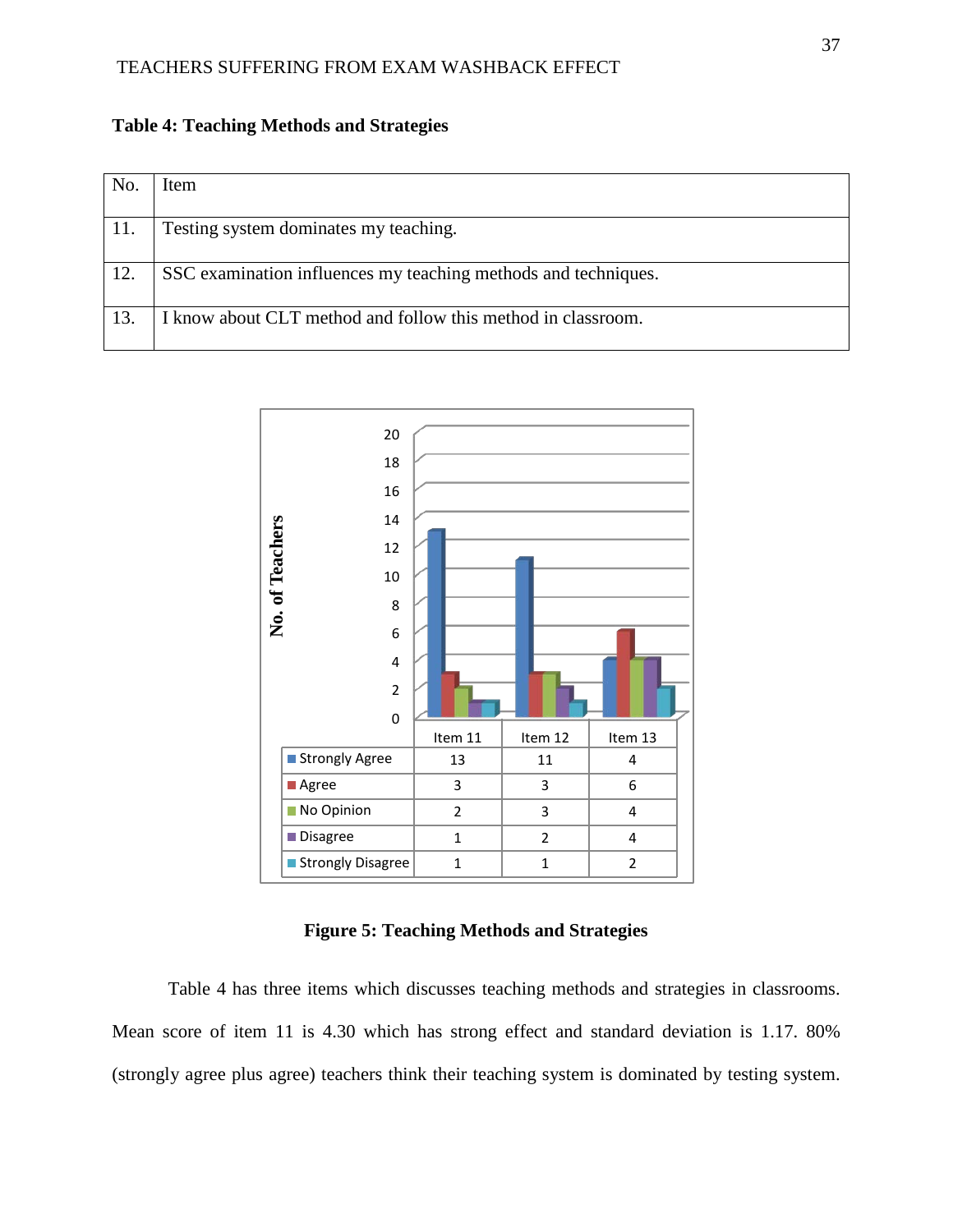Only 10% (strongly disagree plus disagree) teachers think their teaching system is not affected by testing system.

Mean score of item 12 is 4.05 which has strong effect and standard deviation is 1.28. 70% (strongly agree plus agree) teachers think their teaching methods and techniques are manipulated by SSC exam.

Teachers expressed a mixed opinion in item 13 whose mean score is 3.3 which has moderate effect and standard deviation is 1.3. 50% (strongly agree plus agree) teachers claimed that they have idea about CLT and follow it. On the contrary, 30% (strongly disagree plus disagree) teachers claimed they do not follow CLT in classrooms but they have idea about it.

The highest standard deviation is 1.3 and lowest standard deviation is 1.17 in table 4. Highest standard deviation signifies that respondents have dispersed opinions in item 13 and lower standard deviation signifies that respondents have similar view on item 11. There is always a pressure on teachers to make their students capable to do better in SSC exams. Hence, good results will make their schools famous. More students will take admissions in these schools. It will be profitable for the schools. For all these reasons, much importance is given on testing system and teachers are bounded to convert their teaching strategies.

The syllabus of SSC exam focuses only on reading and writing skill. Sometimes teachers make the materials communicative but they have to omit the speaking portion because of the SSC exam. Students get two years for preparation of SSC exam. Teachers think the time is not sufficient for learning English language. They cannot give equal importance to every skill because of exam pressure and time constraint. Teachers gathered the idea of CLT from trainings arranged by ministry of education but do not follow it in classrooms. They claimed that they use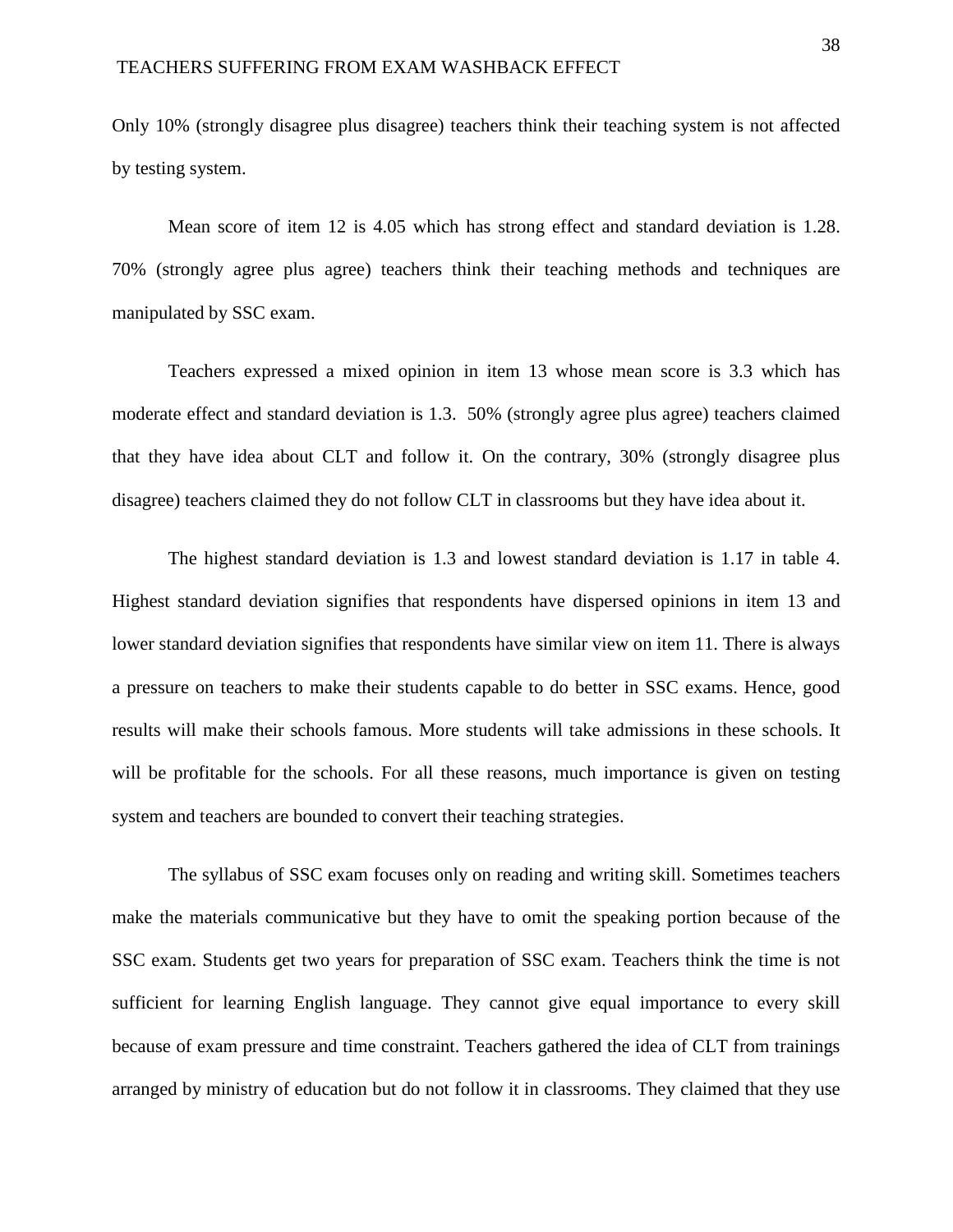GTM (Grammar Translation method) while teaching grammar. Majority students do not understand instructions given in target language. Bangla language is used for interaction between student- teacher and student- student in English classes in rural schools. Teachers have some misconceptions about CLT that CLT focuses only on speaking and grammar cannot be taught properly by using CLT. The teachers of urban school surveyed by researcher try to follow CLT method in classroom sometimes. However, it is not possible always because of SSC exam. Students do not want to interact with teachers rather than feel interest to hear teacher's lectures with suggestions for doing well in public exams.

| No. | Item                                                                                                                                                       |
|-----|------------------------------------------------------------------------------------------------------------------------------------------------------------|
| 14. | I design my classroom activities according to my students' needs and abilities.                                                                            |
| 15. | I teach speaking and listening activities given in "English for Today" book.                                                                               |
| 16. | I teach only what is tested in the examination because my students want me to do so.                                                                       |
| 17. | I practice the passages given in the English for Today book because reading passages will<br>come from here in the SSC exam.                               |
| 18. | I give more importance on the name of the topics of every lesson in "English for Today"<br>book because writing activities come from here in the SSC exam. |
| 19. | I focus more on practicing reading and writing skills in classroom because of SSC exam.                                                                    |

**Table 5: Task and Activities in the Classroom**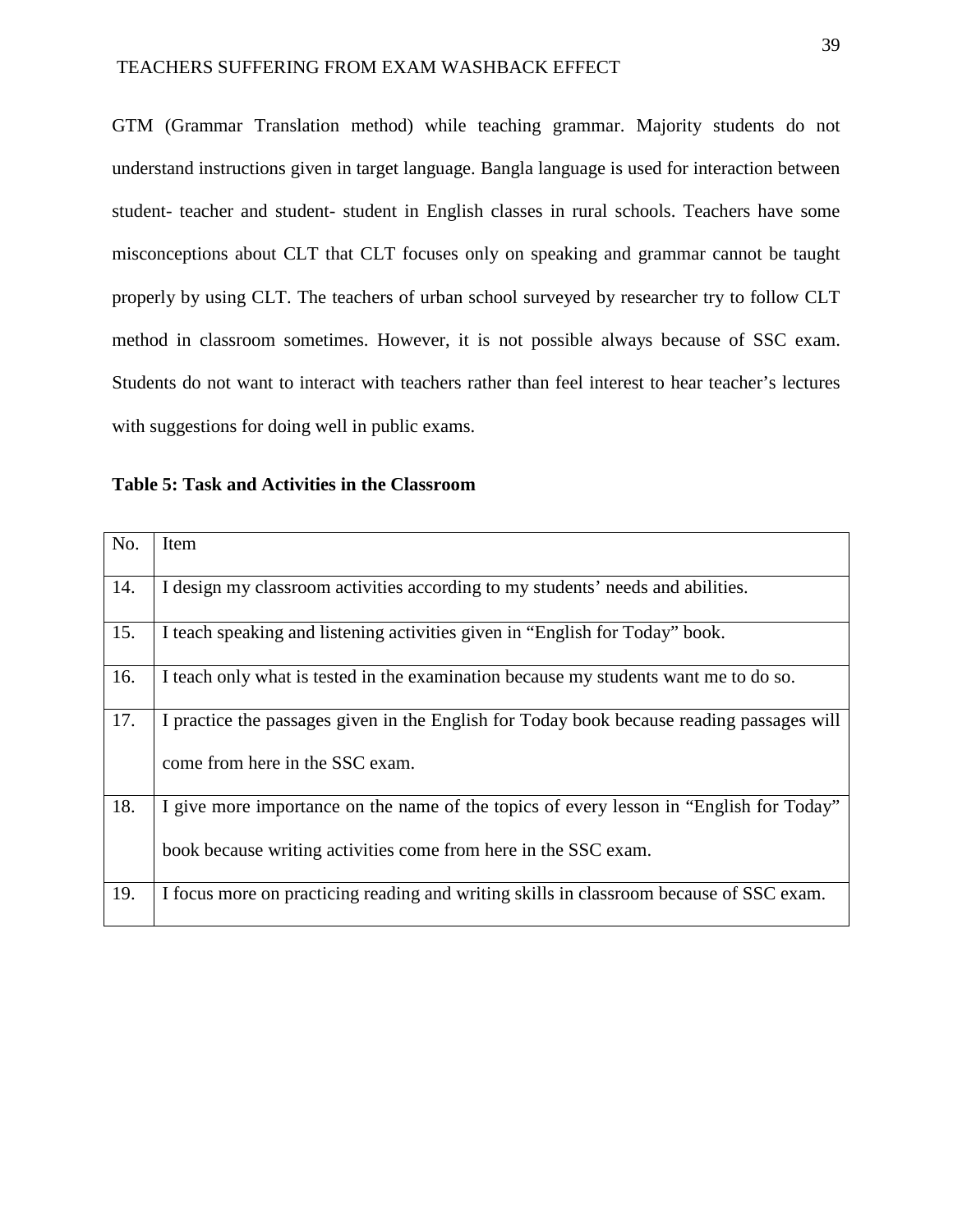

#### **Figure 6: Task and Activities in the Classroom**

Table 5 has six items that discusses task and activities teachers' assigned in classrooms. Mean score of item 14 is 4.50 which has strong effect and the standard deviation is 0.94. 90% (strongly agree plus agree) teachers concur that they design their classroom activities according to students' needs and abilities. Only 10% (strongly disagree plus disagree) teachers disagreed with this item.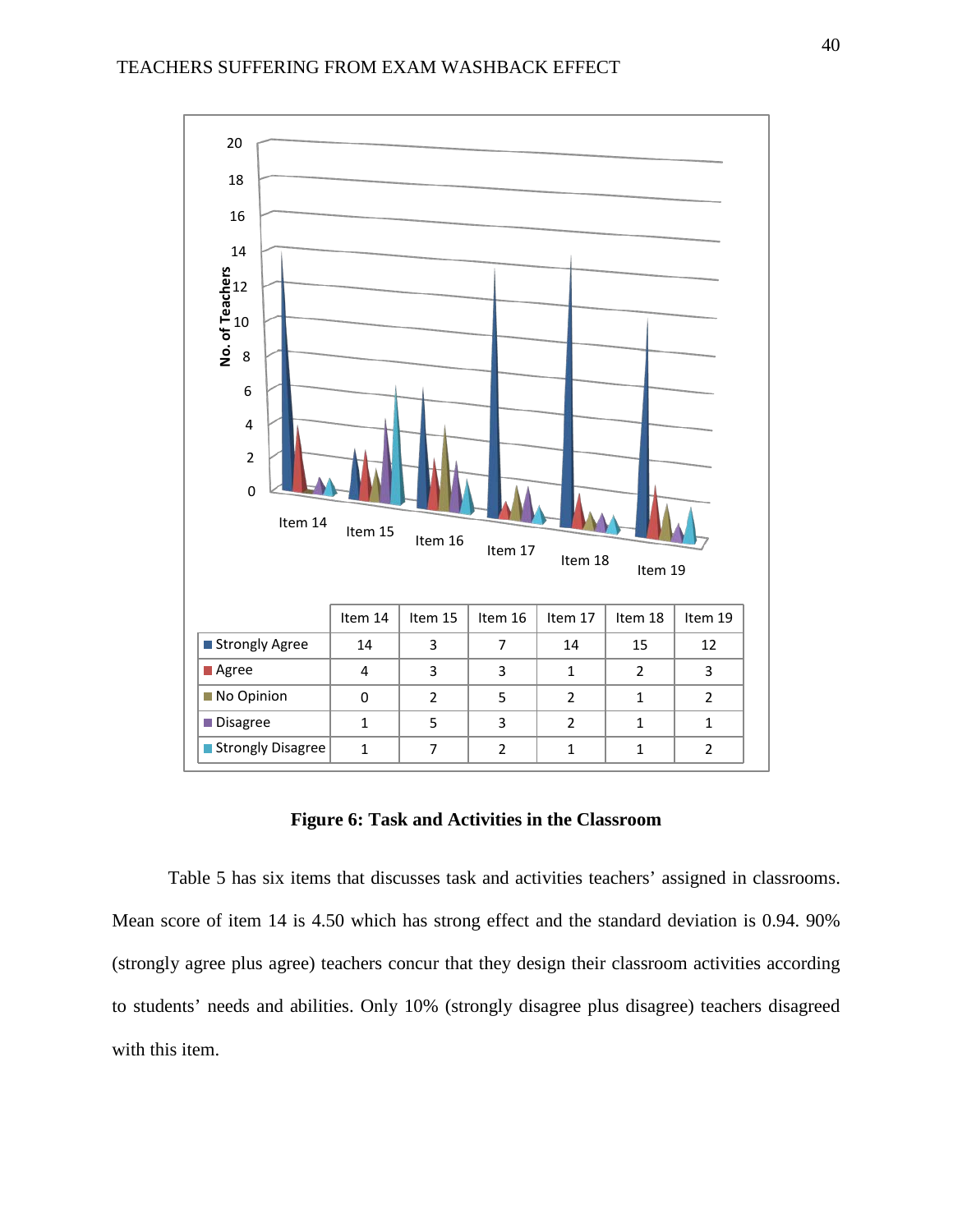Mean score of item 15 is 2.50 which has little effect and standard deviation is 1.50. 45% (strongly agree plus agree) teachers agreed that they teach the speaking and listening activities given in the textbook and 60% (strongly disagree plus disagree) teachers disagreed with this item.

Mean score of item 16 is 3.50 which has moderate effect and standard deviation is 1.39. 50% (strongly agree plus agree) teachers admitted that they teach according to their student's consent. Mean score of item 17 is 4.25 and standard deviation is 1.29. 75% (strongly agree plus agree) teachers agree that they practice the passages given in the English for Today book because reading passages will come from here in the SSC exam.

Mean score of item 18 is 4.45 which has strong effect and standard deviation is 1.14. 85% (strongly agree plus agree) teachers concur that they give more importance on the name of the topics of every lesson in "English for Today" book because writing activities come from here in the SSC exam.

Mean score of item 19 is 4.10 which have strong effect and standard deviation is 1.37. 75% (strongly agree plus agree) teachers admit that they focus on reading and writing skills in classrooms because of SSC exam. The mark distribution of English in SSC exam gives the evidence that reading and writing skills are evaluated in SSC. Teachers suffer from washback and exclude practicing speaking and listening skills in classrooms.

Item 15 has the highest standard deviation value which is 1.50 and item 14 has the lowest standard deviation value which is 0.94. Highest standard deviation means that respondents have various opinions that they teach speaking and listening activities given in EfT book. Lowest standard deviation means respondents have similar opinions that they design the classroom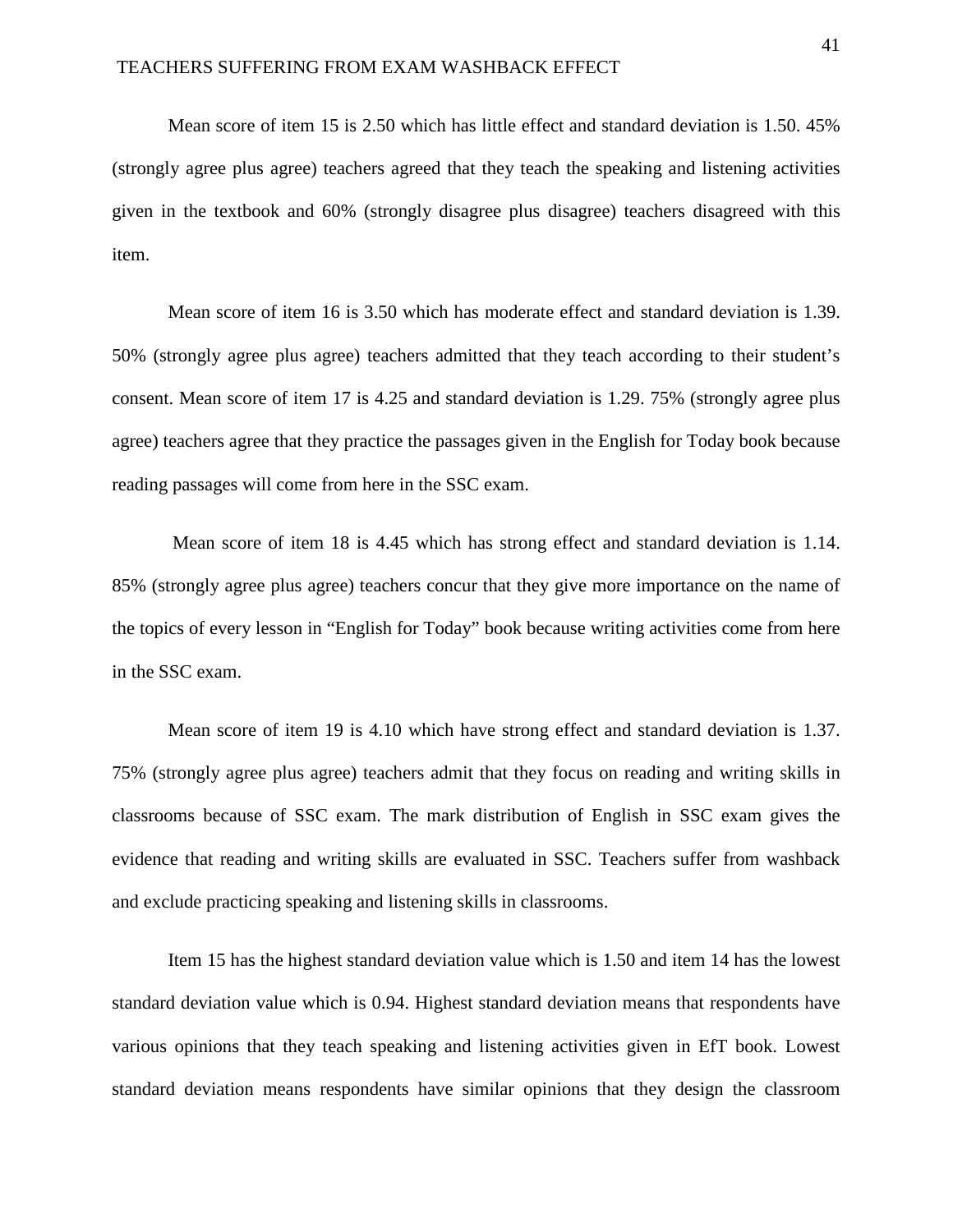activities according to students' needs and abilities. Every teacher should think about the needs and abilities of their students and then design the classroom activities. A student of grade 9 and 10 mostly needs the best preparation for SSC exam. For this reason, teachers design their classroom activities with those materials that are similar to the previous year questions of SSC exam. Actually, teachers never paid any attention to taught English language. Rather than they gave more importance to the syllabus of high stake exams. Students want to do better in SSC exam because the result of SSC is very important in their life. Teachers have to design the classroom activities which are congruent to SSC exam question type because it holds the attention of students as well as students' preparation for SSC goes ahead.

"English for Today" is the only textbook which is taught in every Bengali medium school for English first paper. Reading passages always appear from Eft book in SSC exam. Teachers practice only those lessons which have reading passages. Teachers read out the whole passage and sometimes practice vocabulary in classrooms. Homework is given from supplementary books which have model questions on reading passages. 50% marks are allocated for testing writing skill in English First Paper where writing paragraph by answering questions, completing story, describing graphs/ charts, writing informal letters and dialogue writing items are involved. 40% marks are allocated for testing writing skill in English Second Paper where CV writing, formal letter/ e mail writing, paragraph and composition writing are involved. Speaking and listening activities are not taught in the classroom because these two skills are not tested in SSC exam.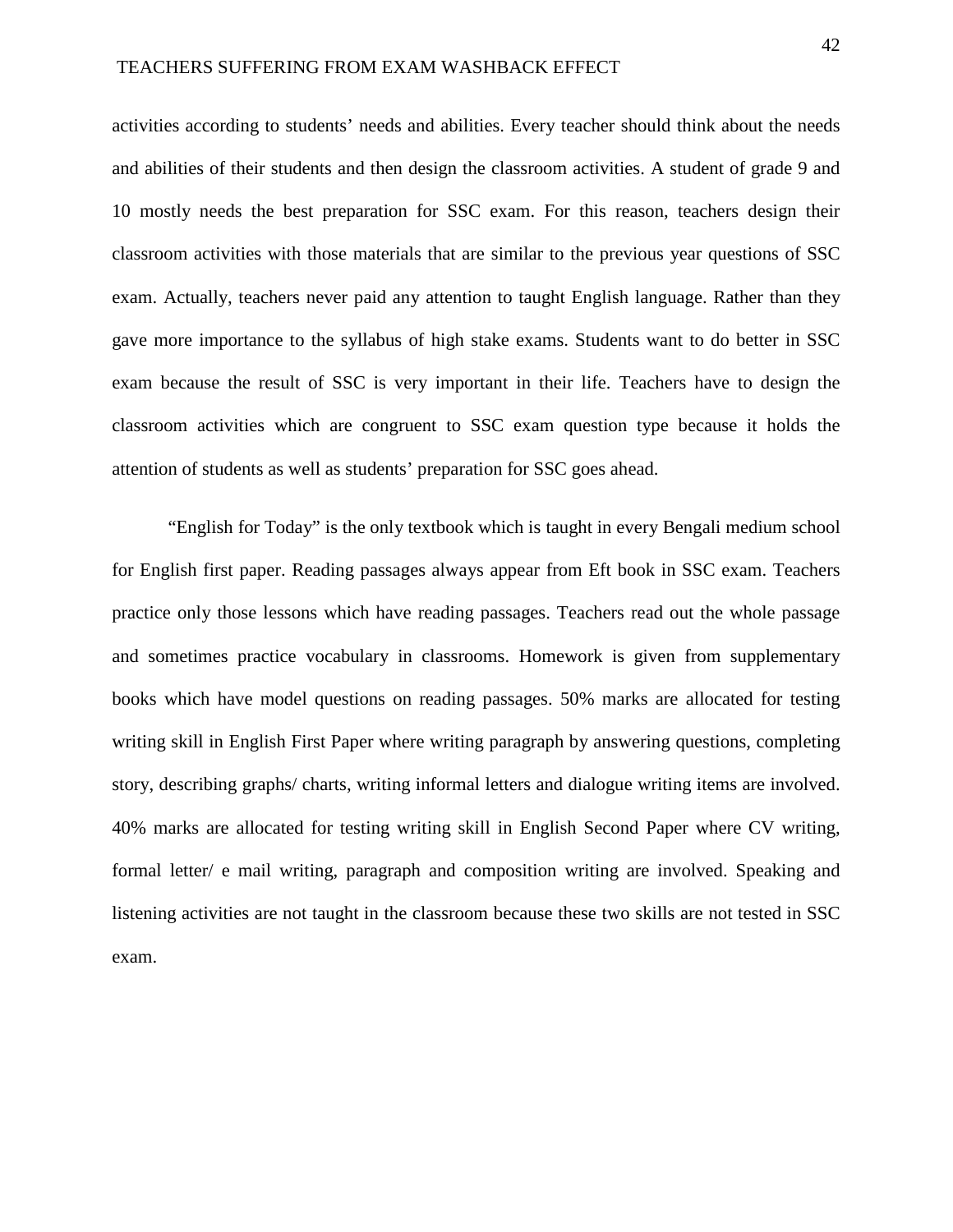### TEACHERS SUFFERING FROM EXAM WASHBACK EFFECT

| No. | Item                                                                                        |
|-----|---------------------------------------------------------------------------------------------|
|     |                                                                                             |
| 20. | I am very conscious about my students' performance in the SSC exam.                         |
|     |                                                                                             |
| 21. | A sudden tension starts work on me when SSC exam comes near and my teaching                 |
|     |                                                                                             |
|     | becomes exam centered.                                                                      |
| 22. | Teachers will be conscious about practicing speaking and listening activities in classrooms |
|     |                                                                                             |
|     | if speaking and listening skills are evaluated in SSC exam.                                 |
|     |                                                                                             |
| 23. | I think English language can be learned appropriately without focusing on listening and     |
|     | speaking skills.                                                                            |
|     |                                                                                             |
|     |                                                                                             |
|     |                                                                                             |

### **Table 6: Teachers' Consciousness about Exam**



**Figure 7: Teachers' Consciousness about Exam**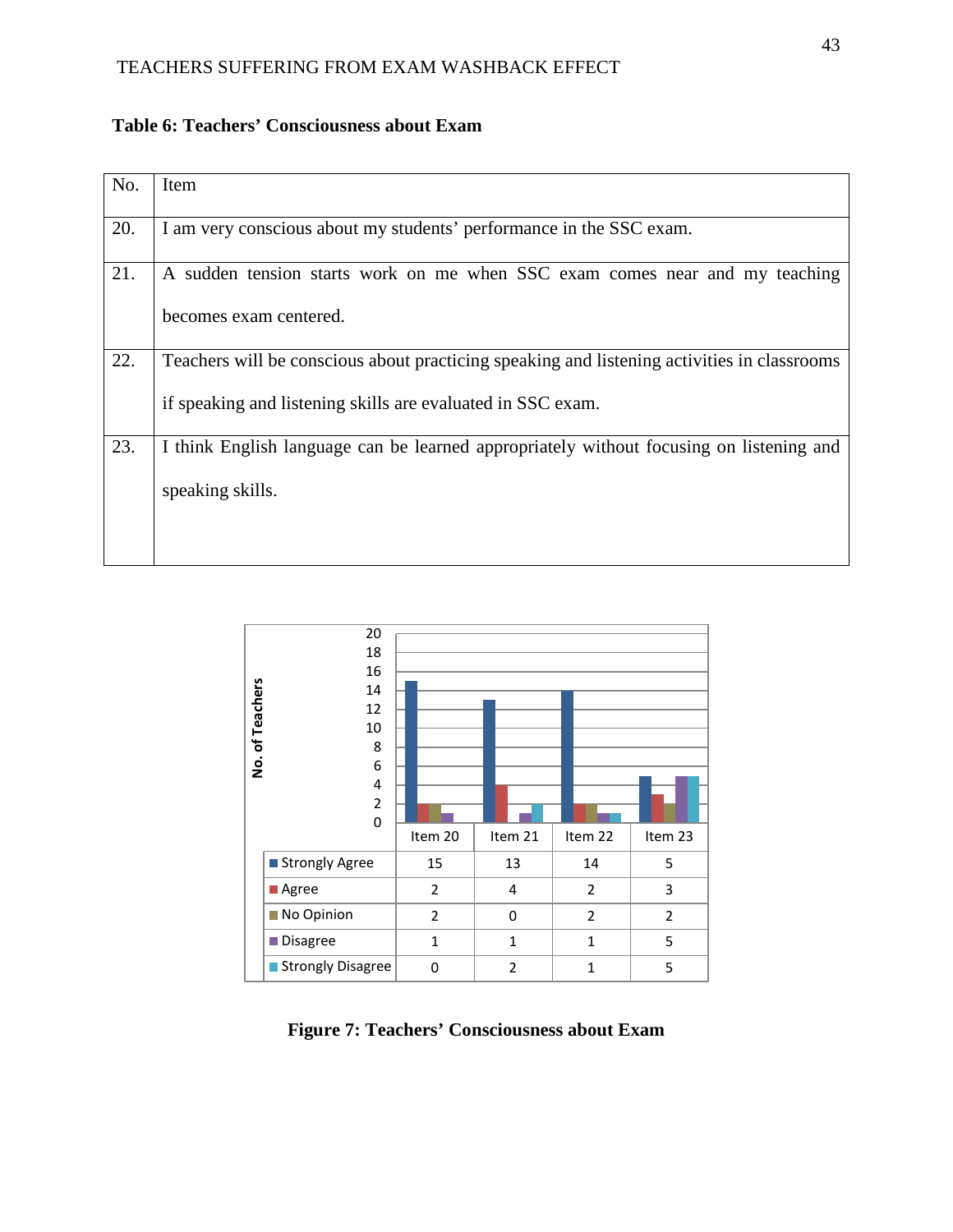#### TEACHERS SUFFERING FROM EXAM WASHBACK EFFECT

Table 6 has four items which discusses teachers' consciousness about exam. Mean score of item 20 is 4.55 which has strong effect and standard deviation is 0.88. 85% (strongly agree plus agree) teachers are conscious about students' performance in the SSC exam.

Mean score of item 21 is 4.25 which has strong effect and standard deviation is 1.33. 85% (strongly agree plus agree) teachers claimed that their teaching become exam centered when exam comes nearer.

Mean score of item 22 is 4.35 which has strong effect and standard deviation is 1.18. 80% (strongly agree plus agree) teachers think speaking and listening skills will be taught with importance if it is evaluated in SSC exam.

Mean score of item 23 is 2.9 and standard deviation is 1.58. 40% (strongly agree plus agree) teachers admit that English language cannot be learned appropriately without focusing on listening and speaking skills.

Item 23 has the highest standard deviation which is 1.58 and item 20 has the lowest standard deviation which is 0.88 in table 6. Most respondents agree with item 20 but item 23 is mixed opinion of the respondents. When SSC exam time comes nearer a sudden tension starts working on teachers and students. It is true that teachers will not sit in the exam or the result of SSC exam will not affect to teachers' future. However, it will affect teachers' job life. They have to give accountability for their students' ill performance in high stake exams.

There is less attendance of students in schools when SSC exam comes nearer. They are more interested to attend coaching centers at the final moment. If teachers want to hold the attention of the students towards the class of schools, they have to make teaching exam centered.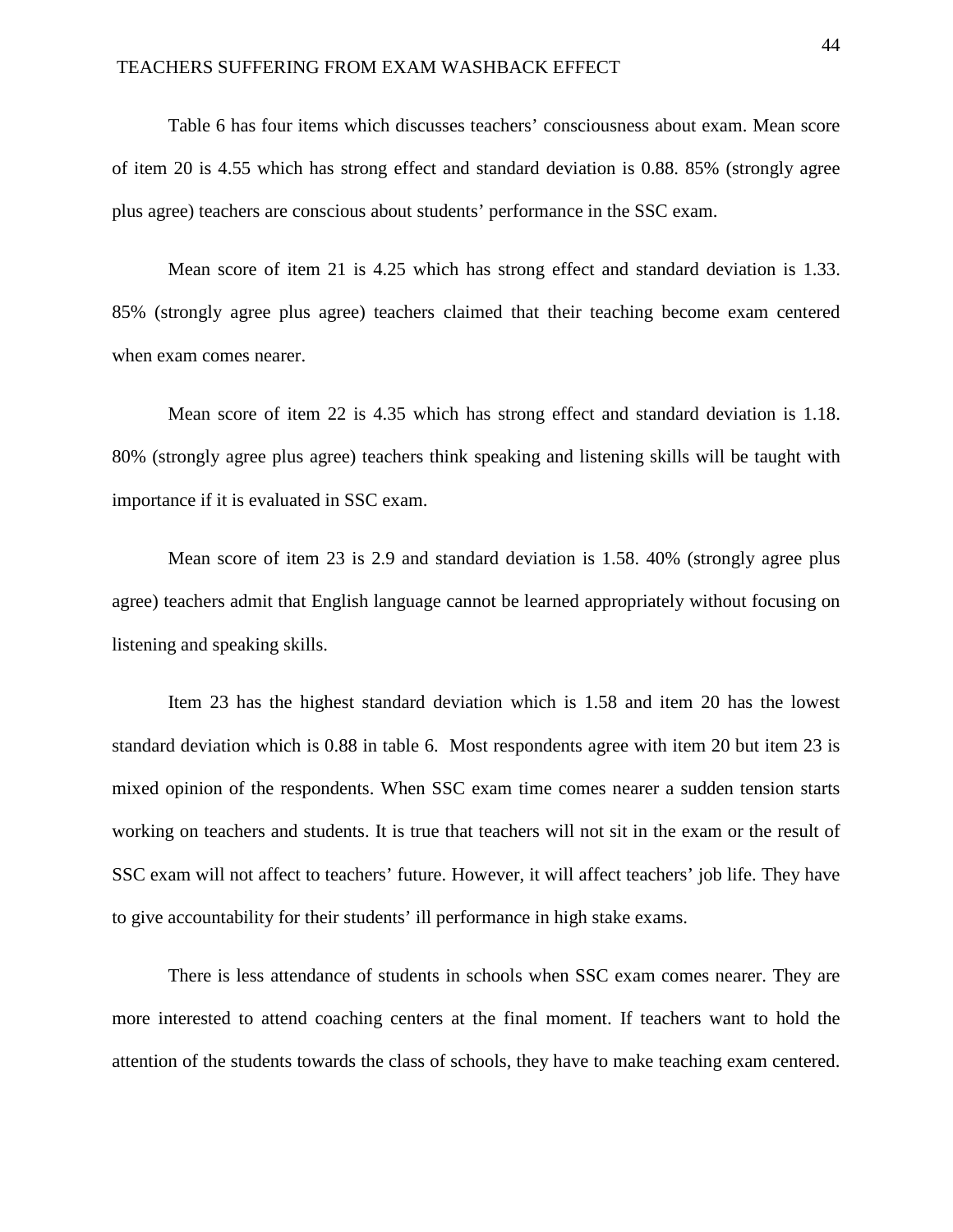Before SSC exam, teachers usually give important suggestions from supplementary books. Students who attend schools at his time practice model questions from supplementary books.

However, SSC is the most high stake exam whose result is evaluated in higher education with great importance. If speaking and listening tests are included in SSC, Government has to arrange another schedule of exams separately. There is equal importance of four skills for learning a language. Time allocated for SSC exam preparation is very low but the result of SSC exam carries a lot importance in students' life. Students give much importance on SSC exam and focus on syllabus of SSC exam. Syllabus of SSC exam does not focus on speaking and listening skills. Ultimately, students never pay heed on these skills in grade 9 and 10 but suffer a lot in future. SSC exam has both positive and negative washback effect. For SSC exam, teachers pressurize students to study a lot and practices questions of previous year SSC exam, various kinds of supplementary books in classrooms. They are concern about students' performance in SSC exam. Hence, the washback effect is positive here. On the contrary, they eliminate practicing two skills (listening and speaking) in classrooms for being too much conscious about public exam which has negative washback effect.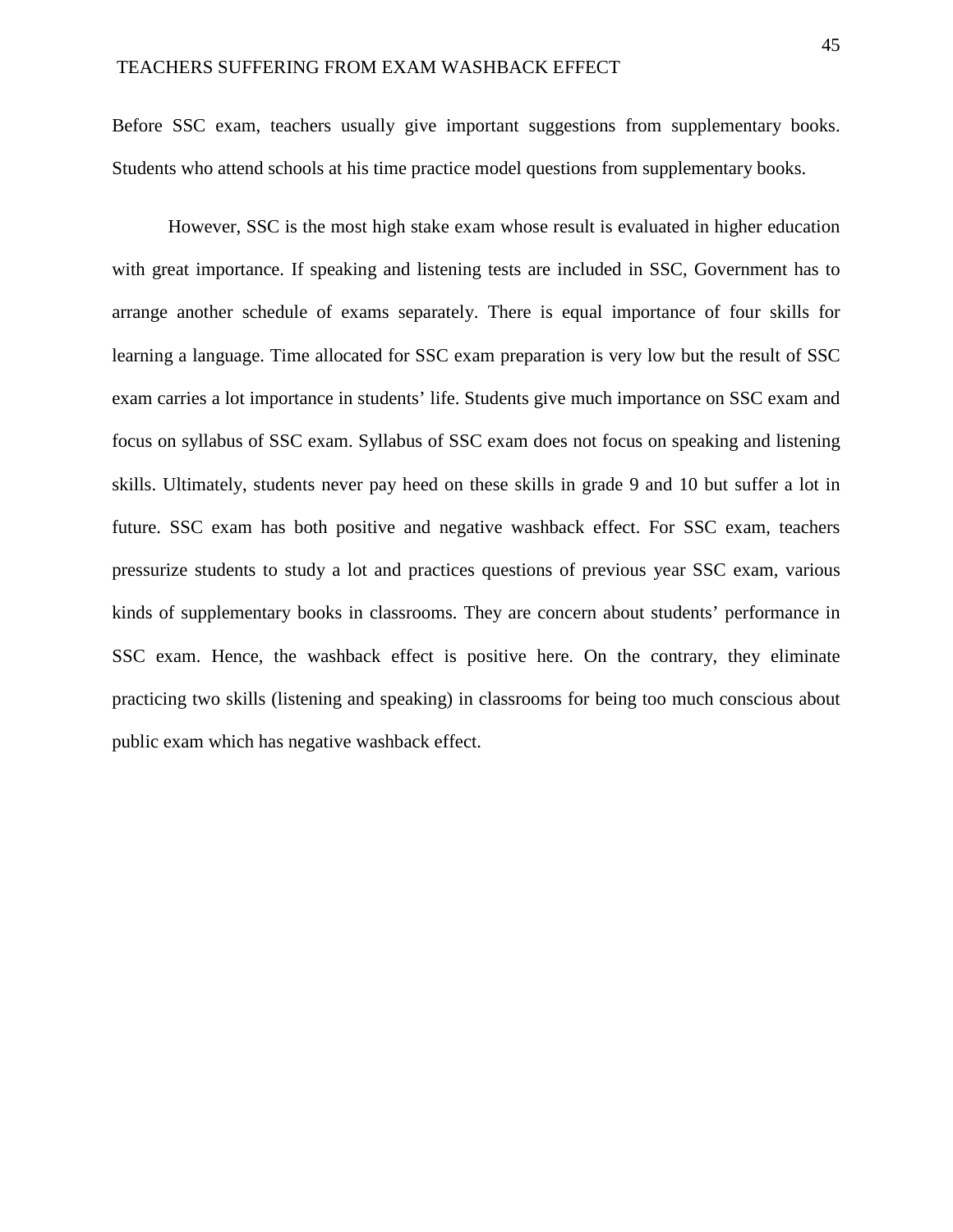#### **Chapter 5: Recommendations and Conclusion**

#### **5.1 Recommendations:**

Washback is the micro aspect that is happening within the classrooms. The scenario of macro aspect is more difficult. Students who are the victims of teachers' washback suffering will face a competitive life in job sector and higher study in abroad. If a student wants to go abroad for higher study, he has to earn a good score in IELTS exam. Four skills of English language are tested individually in IELTS exam. Students' whose knowledge is stuck within exam syllabus will face problem in IELTS exam. As a result, he/she will not be able to go abroad for higher study. Moreover, multinational companies want employees who can speak and understand English very well. Students who cannot speak and understand English will not get jobs anywhere.

Teachers should think that school is the right place for training students. Students pass 10 years of their life in schools. They do not enroll in other places for such a long time. They should learn everything accurately from schools. Researcher recommends some issues which can help teachers to overcome sufferings from exam washback effect and teach all the four skills appropriately in classrooms.

- Teachers should know how to use the four skills properly in the classrooms so students can do better in SSC exams and learn English also. Teacher can modify some of the materials which are important for SSC exam into listening and speaking skills.
- Teachers should use target language while giving instructions in the classroom. It can be a stimulus for students to use target language.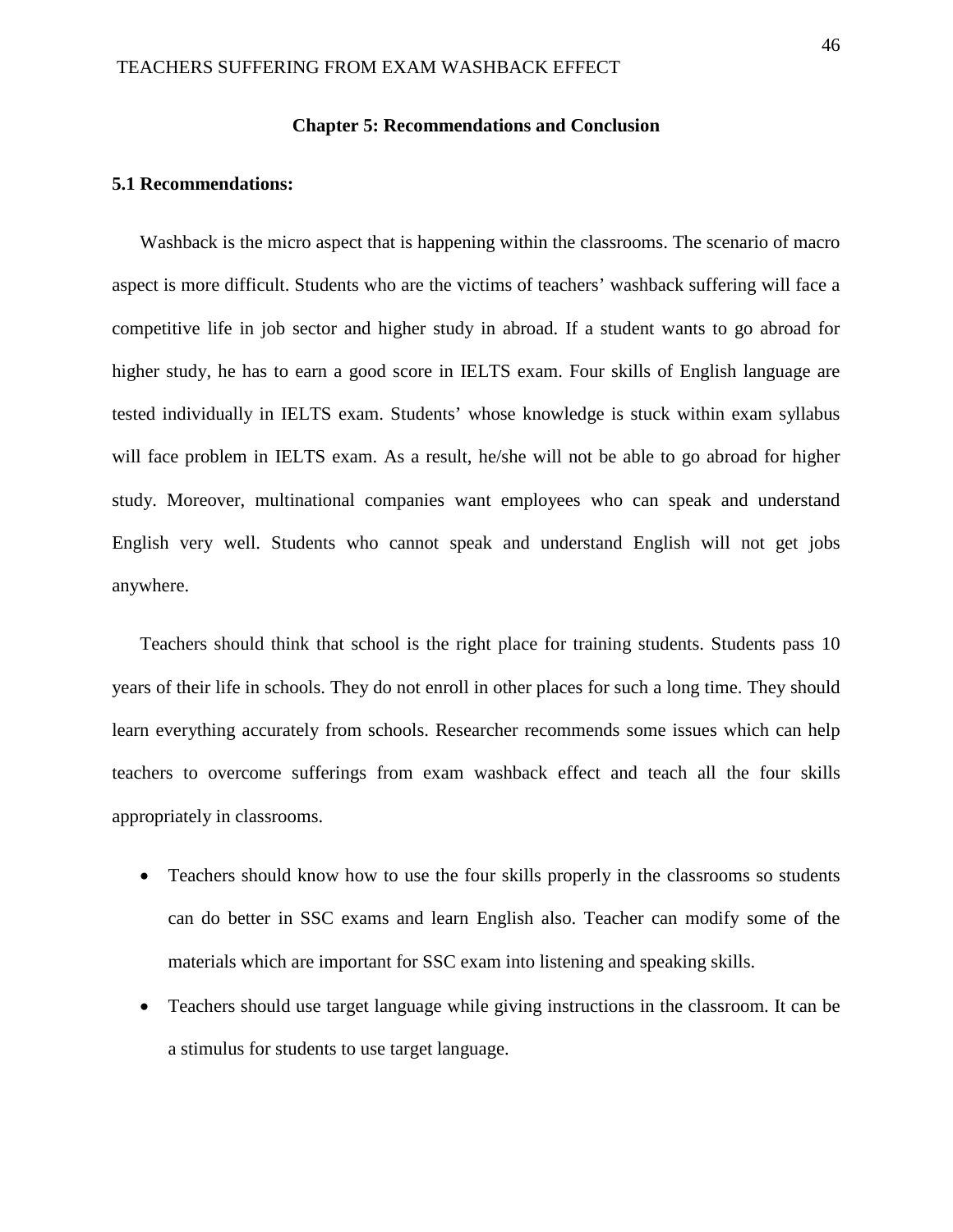- NCTB should arrange special training programs for teacher to train them to follow all the skills in teaching. NCTB can supply some instruments which can help teachers to improve English teaching materials.
- The question pattern of SSC exam should be changed. Some marks should be allocated for speaking and listening skills
- There can be evaluation of speaking and listening skills in public exams individually**.**
- The exams which are taken in grade 9 and 10 by schools can include speaking and listening tests.
- Students should not be always worried about their result of SSC exam they have to understand the real use of English in everyday life and learn it properly.
- Teachers should know the use of multimedia in English language.
- Government should take effective steps for the internet connection in rural areas.
- Teachers should use the core book named EfT and practice exercises from there.
- School authority should encourage teachers' to teach the four skills in classrooms.
- Teachers should not be pressurized by school authority to push their students to do better in SSC exam.

#### **5.2 Conclusion:**

English is mandatory for us if we want to keep pace with the globalized world. To sum up, teachers who suffer from exam washback effect removes practicing speaking and listening skills in English classes. It is high time we understand the importance of listening and speaking skills and practice it. CLT method cannot be implemented properly in Bangladesh unless teachers are concerned about listening and speaking skills in classrooms.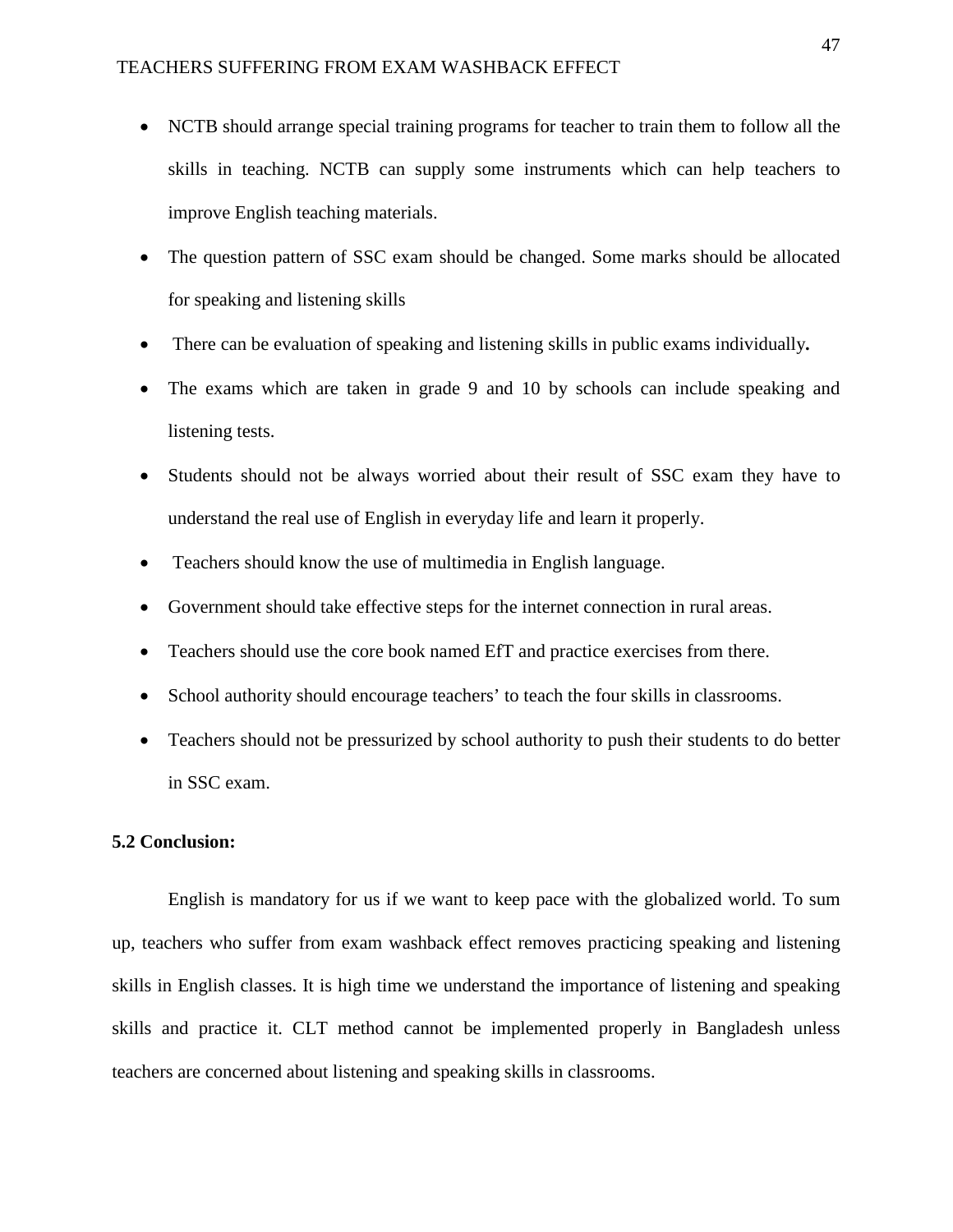#### **References**

- Ahmed, S. (2013). The Current Practices of Teaching Grammar in CLT at Secondary School Level in Bangladesh: Problems and Probable Solutions. *Theory and Practice in Language Studies, 3 (8),* 1328-1334.
- Alam, M. M. (2014). Comparative Acceptibility of GTM and CLT to the Teachers of Rural Secondary High Schools in Bangladesh. *Journal of Education and Practice, 5(17),* 1-8.
- Alderson, J. C., & Hamp-Lyons, L. (1996). TOEFL preparation courses: A study of washback. *Language Testing, 13*(3), 280-297.
- Alderson, J. C., & Wall, D. (1993). Does washback exist? *Applied Linguistics, 14*(2), 115-

129.

- Andrews, S. (1994). The washback effect of examinations: Its impact upon curriculum innovation in English language teaching. *Curriculum Forum, 1*, 44-58.
- Ara, S. (2009). Use of Rhymes and Games in Teaching English to Young Learners in Bangladesh. *The Dhaka University Journal of Linguistics, 2 (3),* 161-172.
- Bailey, K. M. (1996). Working for washback: A review of the washback concept in language testing. *Language Testing, 13*(3), 257-279.
- Barr, A. B., & Feigenbaum, E. A. (1981). *The Handbook of Artificial Intelligence.* (Vol. 1). Los Altos, USA: Kaufmann, William Inc.
- Billah, M. (2012, March 18). Is CLT Working in Bangladesh? *The Financial Express.* Retrieved from:<http://fearchive.com/2012/03/18/index.php?year=2012&month=03&date=18>
- Breen, M. P., & Candlin, C. (1980). The essentials of a communicative curriculum in language teaching. *Applied Linguistics, 1,* 89- 112.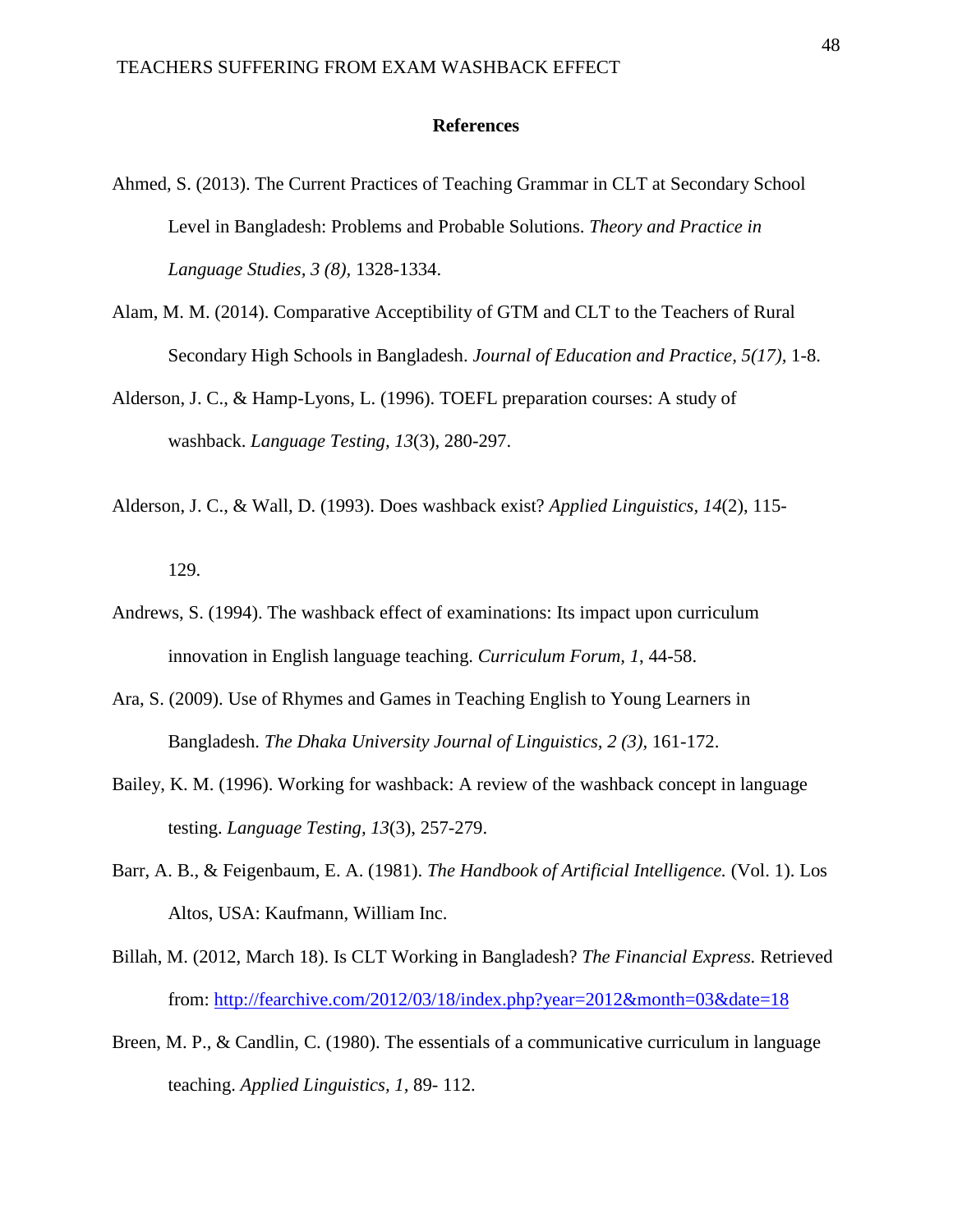- Brown, J. D. (2002). Questions and answers about language testing statistics: Extraneous variables and the washback effect. *Shiken: JALT Testing & Evaluation SIG Newsletter*, 6(2), 10-13.<http://jalt.org/test/PDF/Brown14.pdf>
- Buck, G. (1988). Testing listening comprehension in Japanese university entrance examinations. *JALT Journal, 10*, 12-42.
- Cheng, L. (2003). Looking at the impact of a public examination change on secondary classroom teaching: A Hong Kong case study. *Journal of Classroom Interaction, 38 (1),* 1-10.
- Chowdhury, M. Y. A., & Hossain, M. M. (2014). *Advanced Learner's Communicative English* Grammar & Composition (For Classes 9-10). (19<sup>th</sup> ed.). Dhaka: Advanced Publications.

Davis, A. (1990). *Principles of language testing*. Oxford: Basil Blackwell Ltd.

- Freeman, D. L. (2000). *Techniques and Principles in Language Teaching.* New Delhi: Oxford University Press, Print.
- Gates, S. (1995). Exploiting washback from standardized tests. In J. D. Brown & S. O. Yamashita (Eds.), *Language Testing in Japan* (pp. 101-106). Tokyo: Japanese Association for Language Teaching.
- Harmer, J. (2007). *The Practice of English language Teaching.* Harlow, England: Pearson Education Limited.
- Hassan, A. M. H. (2013). An analysis of the newly revised secondary school curriculum in Bangladesh with reference to that of English. *European Journal of Educational Sciences*, *1* (4), 190-204.
- education sector management. *International Journal of Educational Development 7(4),* Heyneman, S. P. (1987). Uses of examinations in developing countries: Selection, research, and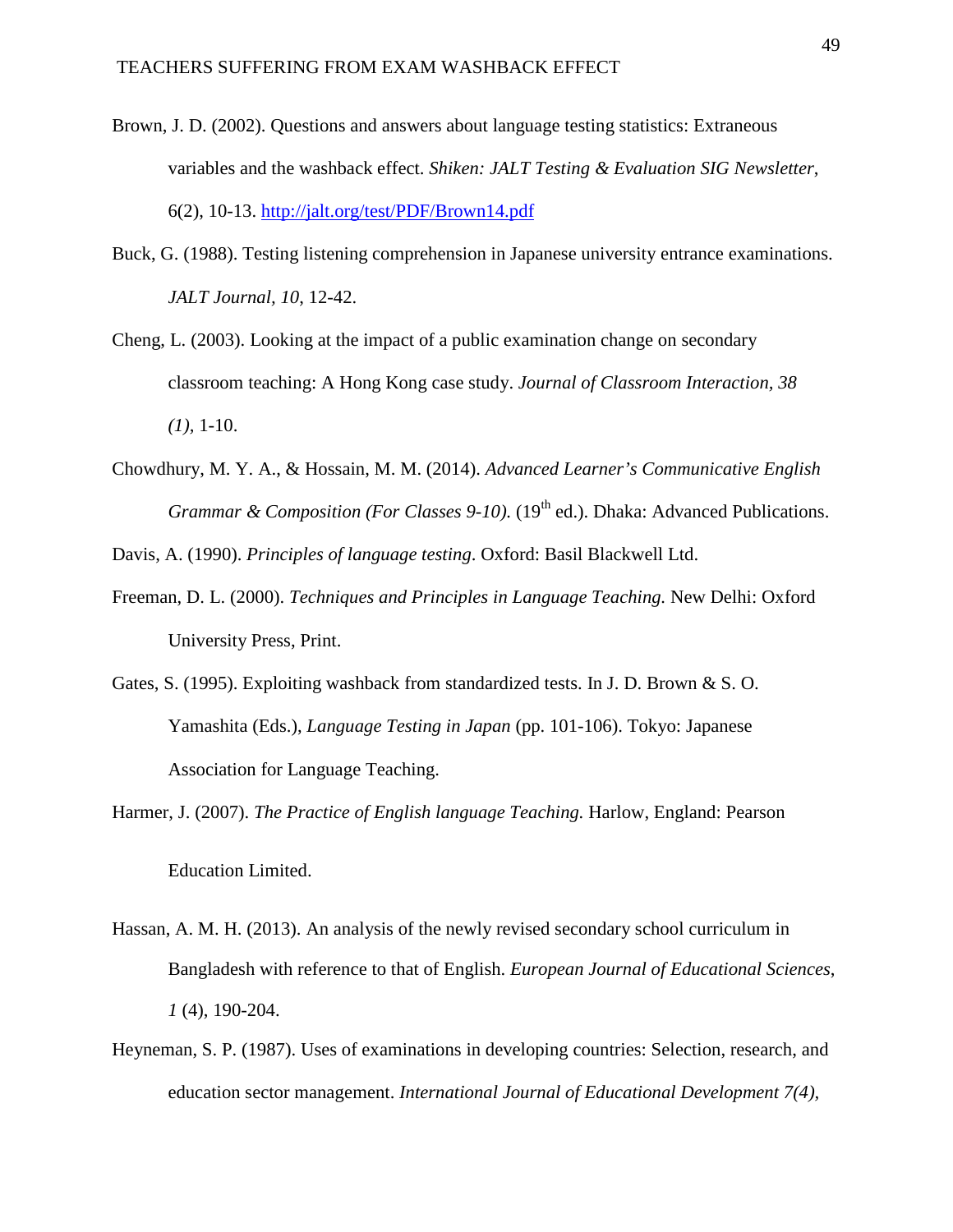251-263.

- Hughes, A. (1993). *Backwash and TOEFL 2000*. Unpublished manuscript, University of Reading.
- John, R. (2010). Likert Items and Scales. *Survey Question Bank: Methods Fact Sheet, 1,* 1-11. Retrieved from<http://surveynet.ac.uk/sqb/datacollection/likertfactsheet.pdf>
- Lightbrown, P. M. & Spada, N. (2006). *How Languages are Learned.* Oxford, NY: Oxford University Press.
- Likert, R. (1932). A technique for the measurement of attitudes. *Archives of Psychology, 140,* 5-

55.

- Messick, S. (1996). Validity and washback in language testing. *Language Testing, 13,* 241-256.
- NCTB. (1996). *Curriculum and syllabus.* Dhaka: Higher Secondary Education Project and Secondary Education Project.
- NCTB. (2012). *Curriculum and syllabus.* Dhaka: Higher Secondary Education Project and Secondary Education Project.
- Peirce, B. N. (1992). Demystifying the TOEFL reading test. *TESOL Quarterly, 26*(4), 665- 691. Retrieved from:

[http://www.readcube.com/articles/10.2307%2F3586868?r3\\_referer=wol&tracking\\_action](http://www.readcube.com/articles/10.2307%2F3586868?r3_referer=wol&tracking_action=preview_click&show_checkout) [=preview\\_click&show\\_checkout](http://www.readcube.com/articles/10.2307%2F3586868?r3_referer=wol&tracking_action=preview_click&show_checkout)

Richards, J. C., & Rodgers, S. T. (2001). *Approaches and Methods in Language Teaching.* Cambridge: Cambridge University Press.

Savignon, S. J. (1991). Communicative language teaching: State of the art. *TESOL Quarterly,*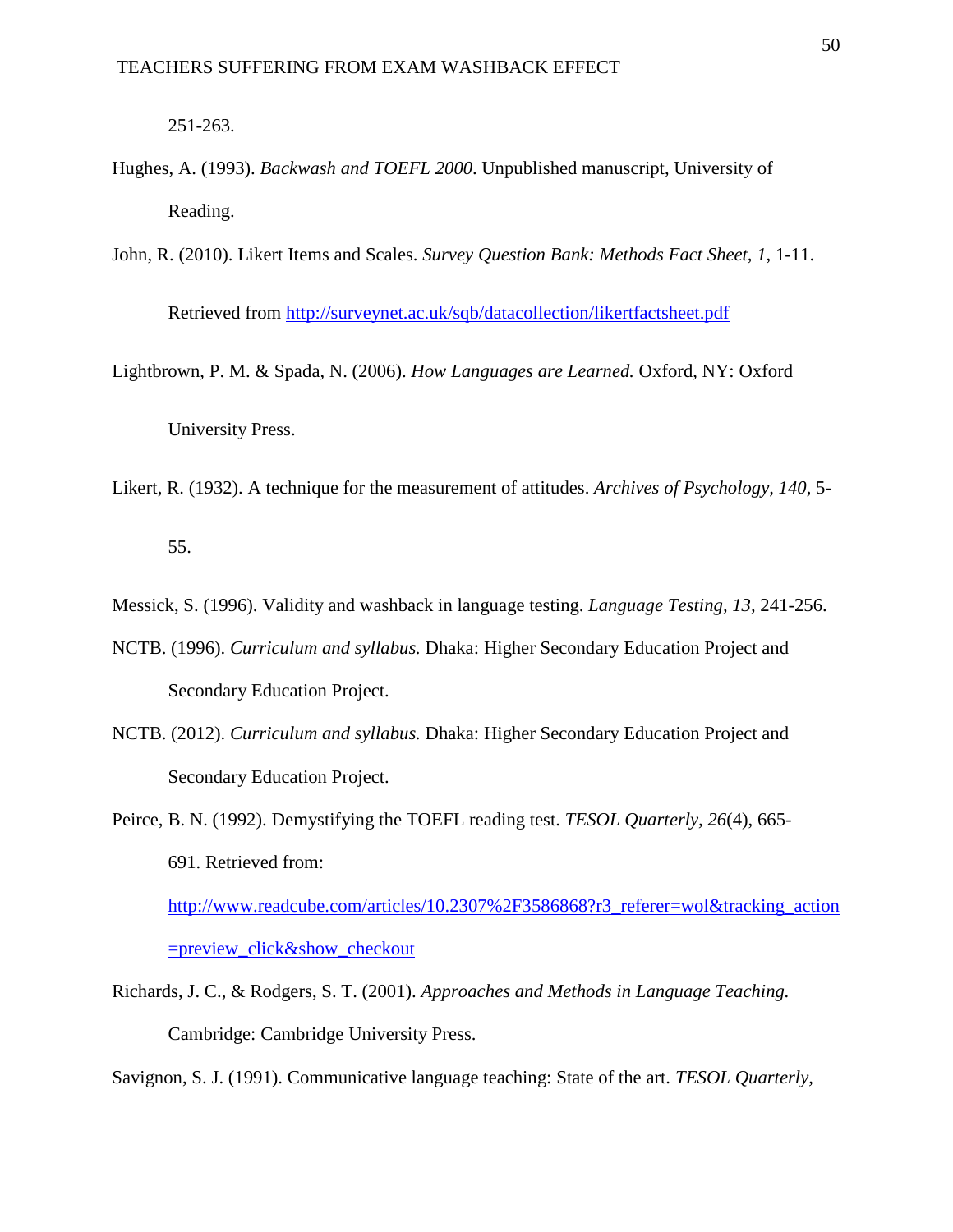*25 (2),* 261-277.

Shams, R., Haider, M. Z., Roy, G., Majumder, S. R., Razzaque, M. A., Shahzadi, N. (2013). *English For Today (Classes 9-10)* (M. S. Hoque, Ed.). Motijheel, Dhaka:

Dawn.

- Shohamy, E. (1993). The power of tests: The impact of language tests on teaching and learning. *NFLC Occasional Paper*. Washington, D.C.: National Foreign Language Center.
- Shohamy, E., Donitsa-Schmidt, S., & Ferman, I. (1996). Test impact revisited: Washback effect over time. *Language Testing, 13,* 298-317.
- Shurovi, M. (2014). CLT and ELT in Bangladesh: Practice and Prospect of Speaking and Listening. *Journal of Language Teaching and Research, 5(6),* 1263- 1268.
- Swain, M. (1985). Large-scale communicative testing: A case study. In Y. P. Lee, A. C. Y. Fok, R. Lord, & G. Low (Eds.), New directions in language testing (pp. 35-46). Oxford: Pergamon Press.

Taylor, L. (2005). Key Concepts in ELT: Washback and impact. *ELT Journal, 59 (2),* 154-155.

- Thompson, G. (1996). Some misconceptions about communicative language teaching. *ELT Journal, 50/1, 9-15.* Retrieved from<http://www.liv.ac.uk/~geoff9/eltjpap.html>
- Wu, W. (2008). Misunderstandings of Communicative Language Teaching. Division of International Cooperation and Exchanges, Yangtze Normal University, 1 (1), 50-53. Retrieved from [www.ccsenet.org/journal.html](http://www.ccsenet.org/journal.html)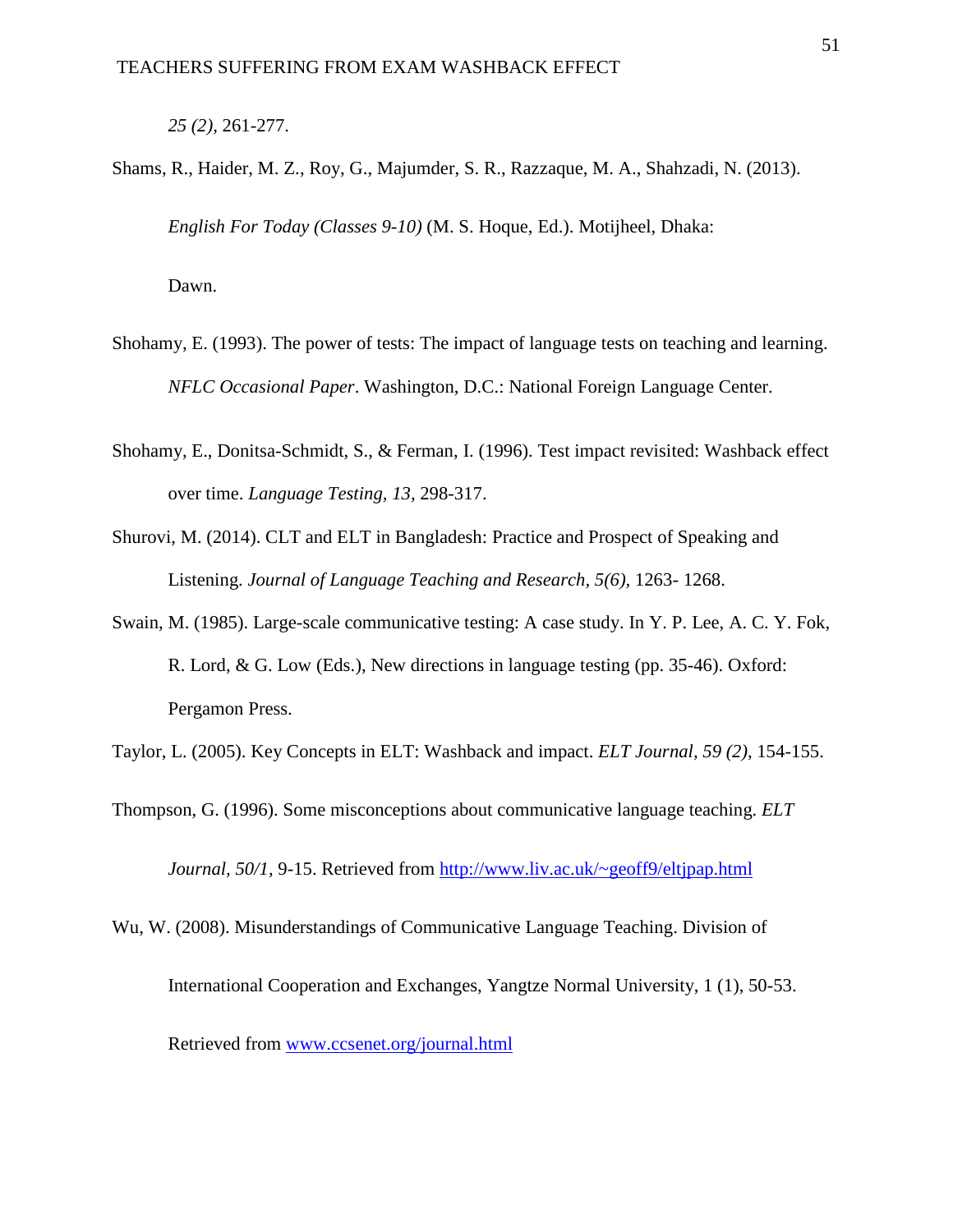# **Appendix**

| Read the questions carefully and fill up the following information. The information will be used |
|--------------------------------------------------------------------------------------------------|
| for academic purpose only. (Your name will not be disclosed anywhere)                            |
|                                                                                                  |
|                                                                                                  |
| Participant's information:                                                                       |
|                                                                                                  |
|                                                                                                  |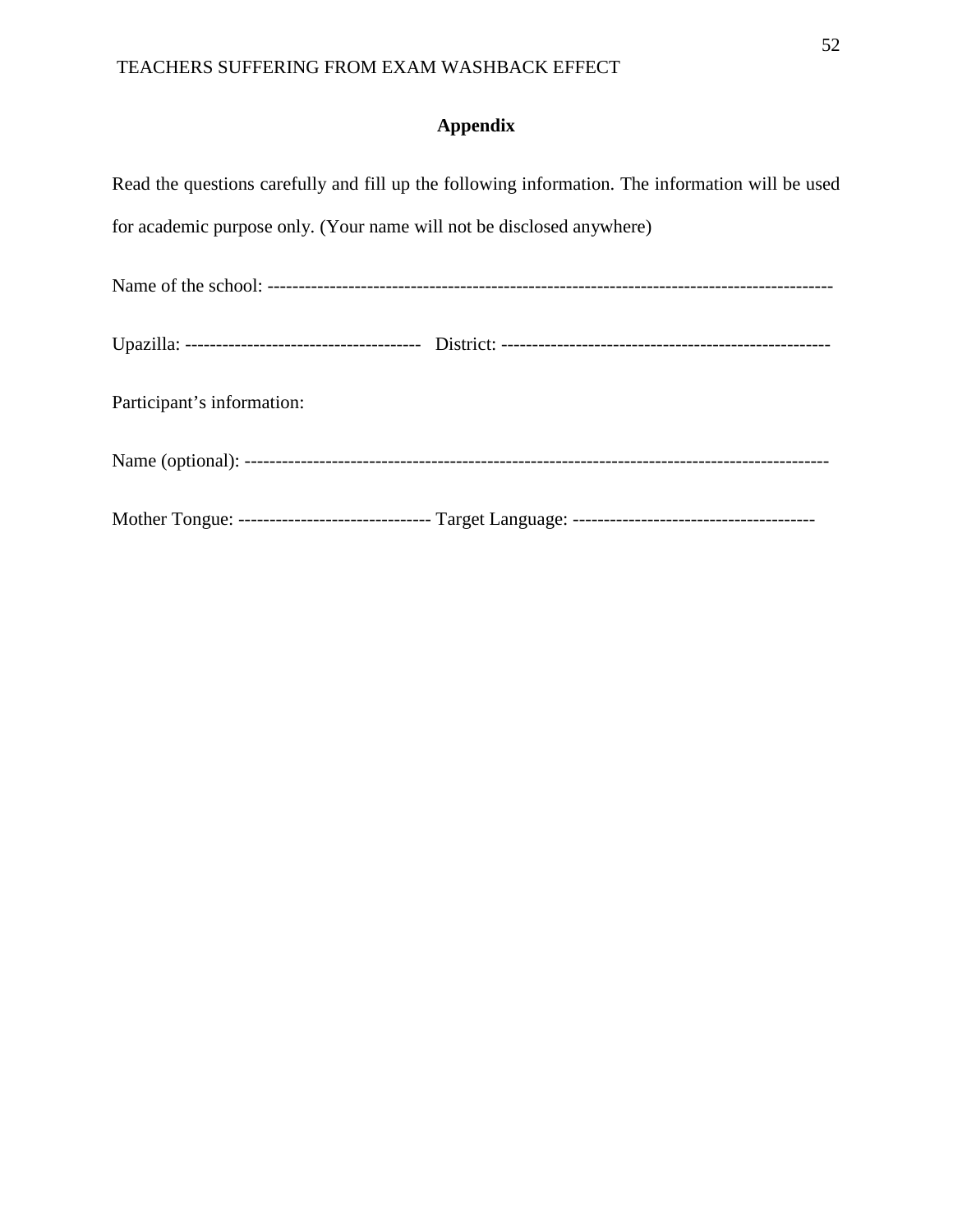# **Questionnaire for the teachers**

Likert Scale (five- grade)

Read the questions carefully and put a tick mark  $(\checkmark)$  in the boxes to indicate your opinion. Your responses will be used for research purposes only.

| Items                 | Strongly | Agree | No      | Disagree | Strongly |
|-----------------------|----------|-------|---------|----------|----------|
|                       | agree    |       | Opinion |          | Disagree |
| 1. I am conscious of  |          |       |         |          |          |
| the objectives of     |          |       |         |          |          |
| <b>NCTB</b> syllabus  |          |       |         |          |          |
| and curriculum for    |          |       |         |          |          |
| English language      |          |       |         |          |          |
| education at the      |          |       |         |          |          |
| SSC level.            |          |       |         |          |          |
|                       |          |       |         |          |          |
| The curriculum<br>2.  |          |       |         |          |          |
| and syllabus of       |          |       |         |          |          |
| NCTB gives equal      |          |       |         |          |          |
| importance on four    |          |       |         |          |          |
| skills of teaching    |          |       |         |          |          |
| English language.     |          |       |         |          |          |
| 3. I teach everything |          |       |         |          |          |
| of the textbook       |          |       |         |          |          |
| based on the          |          |       |         |          |          |
| syllabus and          |          |       |         |          |          |
| curriculum            |          |       |         |          |          |
| although              |          |       |         |          |          |
| something may not     |          |       |         |          |          |
| be tested in SSC      |          |       |         |          |          |
| exam.                 |          |       |         |          |          |
| 4. I teach some       |          |       |         |          |          |
| specific lessons in   |          |       |         |          |          |
| the textbook that     |          |       |         |          |          |
| are more likely to    |          |       |         |          |          |
| be tested in the      |          |       |         |          |          |
| SSC examination.      |          |       |         |          |          |
|                       |          |       |         |          |          |
|                       |          |       |         |          |          |
|                       |          |       |         |          |          |

### **Table 1: Curriculum and Syllabus**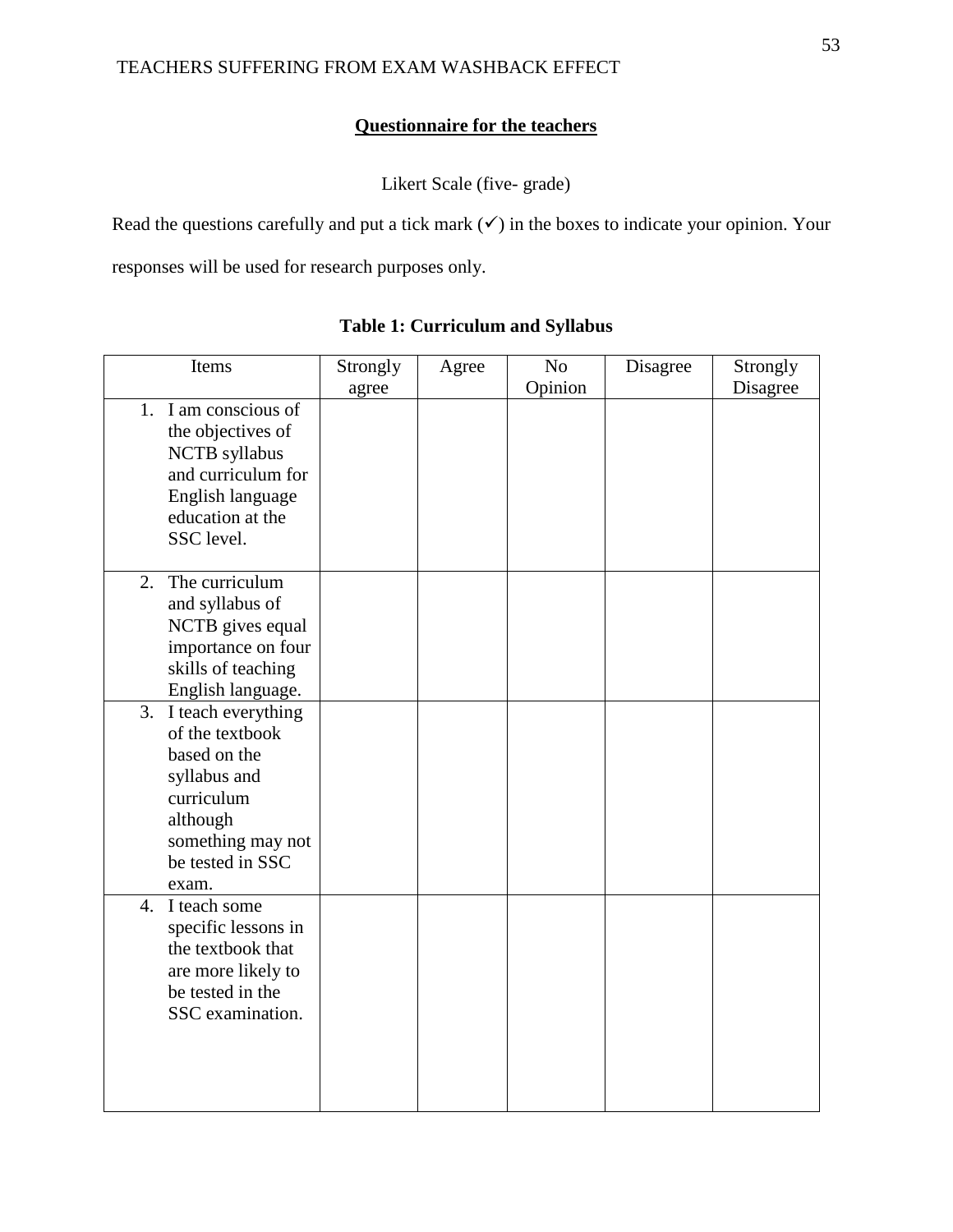| Items                   | Strongly | Agree | No Opinion | Disagree | Strongly |
|-------------------------|----------|-------|------------|----------|----------|
|                         | Agree    |       |            |          | Disagree |
| 5. I use "English for   |          |       |            |          |          |
| Today" as the core      |          |       |            |          |          |
| book to teach my        |          |       |            |          |          |
| students.               |          |       |            |          |          |
| 6. I think "English for |          |       |            |          |          |
| Today" book is          |          |       |            |          |          |
| enough to teach         |          |       |            |          |          |
| students English        |          |       |            |          |          |
| language                |          |       |            |          |          |
| appropriately.          |          |       |            |          |          |
| 7. I use supplementary  |          |       |            |          |          |
| materials (such as      |          |       |            |          |          |
| test papers,            |          |       |            |          |          |
| suggestion books,       |          |       |            |          |          |
| etc) in the classroom   |          |       |            |          |          |
| while teaching.         |          |       |            |          |          |
| 8. I use materials      |          |       |            |          |          |
| which make              |          |       |            |          |          |
| grammar teaching        |          |       |            |          |          |
| more                    |          |       |            |          |          |
| communicative.          |          |       |            |          |          |
|                         |          |       |            |          |          |
| 9. I advice my students |          |       |            |          |          |
| to practice the         |          |       |            |          |          |
| questions of the        |          |       |            |          |          |
| previous year SSC       |          |       |            |          |          |
| examinations.           |          |       |            |          |          |
| 10. I use multimedia to |          |       |            |          |          |
| practice listening      |          |       |            |          |          |
| skill.                  |          |       |            |          |          |
|                         |          |       |            |          |          |

# **Table 2: Materials and teaching aids used in the Classroom**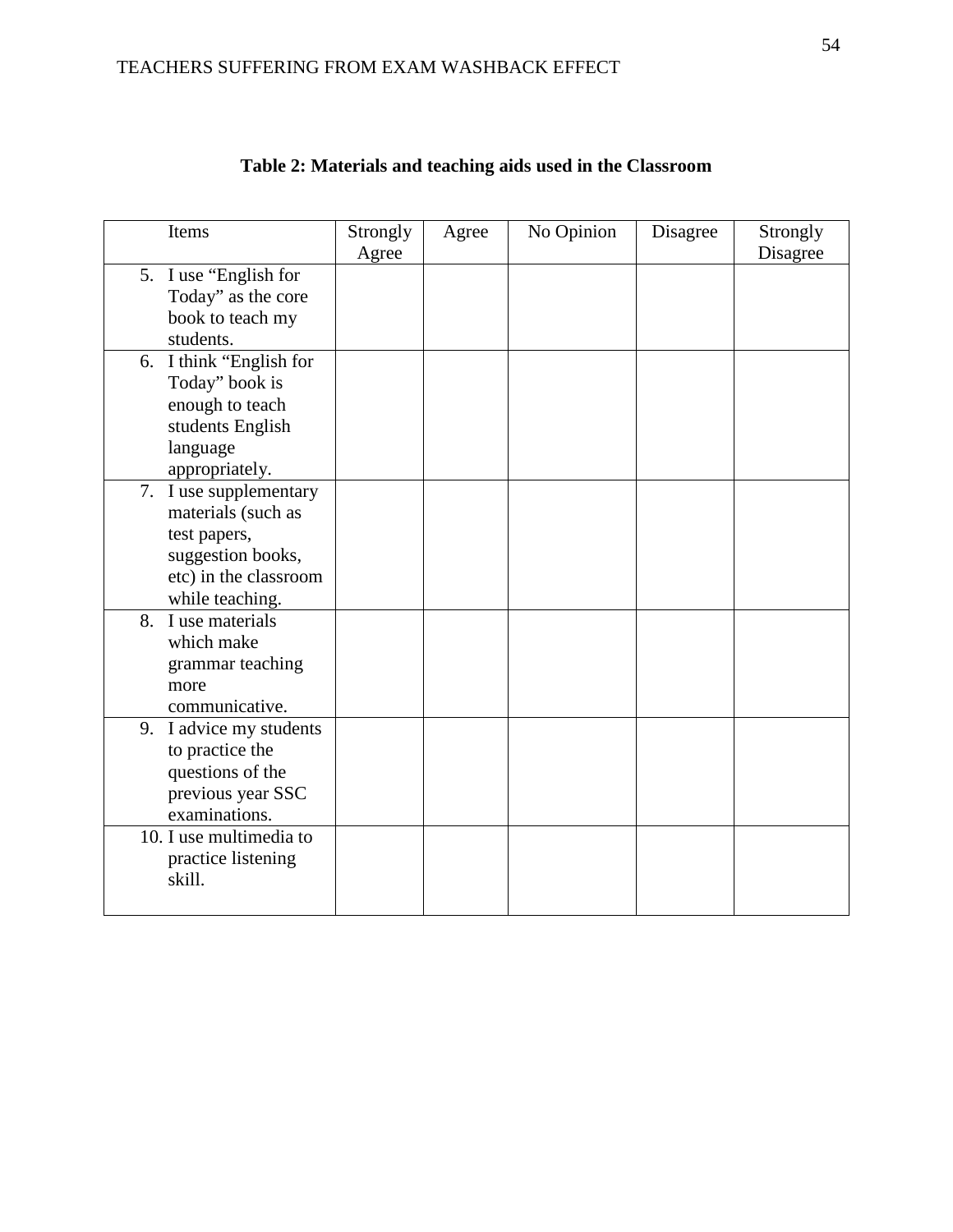## TEACHERS SUFFERING FROM EXAM WASHBACK EFFECT

| Items                                                                       | Strongly<br>Agree | Agree | N <sub>o</sub><br>Opinion | Disagree | Strongly<br>Disagree |
|-----------------------------------------------------------------------------|-------------------|-------|---------------------------|----------|----------------------|
| 11. Testing system<br>dominates my<br>teaching.                             |                   |       |                           |          |                      |
| 12. SSC examination<br>influences my<br>teaching methods and<br>techniques. |                   |       |                           |          |                      |
| 13. I know about CLT<br>method and follow<br>this method in<br>classroom.   |                   |       |                           |          |                      |

# **Table 3: Teaching Methods and Strategies**

**Table 4: Task and Activities in the Classroom**

| Items                     | Strongly | Agree | N <sub>0</sub> | Disagree | Strongly |
|---------------------------|----------|-------|----------------|----------|----------|
|                           | Agree    |       | Opinion        |          | Disagree |
| 14. I design my classroom |          |       |                |          |          |
| activities according to   |          |       |                |          |          |
| my students' needs        |          |       |                |          |          |
| and abilities.            |          |       |                |          |          |
| 15. I teach speaking and  |          |       |                |          |          |
| listening activities      |          |       |                |          |          |
| given in "English for     |          |       |                |          |          |
| Today" book.              |          |       |                |          |          |
| 16. I teach only what is  |          |       |                |          |          |
| tested in the             |          |       |                |          |          |
| examination because       |          |       |                |          |          |
| my students want me       |          |       |                |          |          |
| to do so.                 |          |       |                |          |          |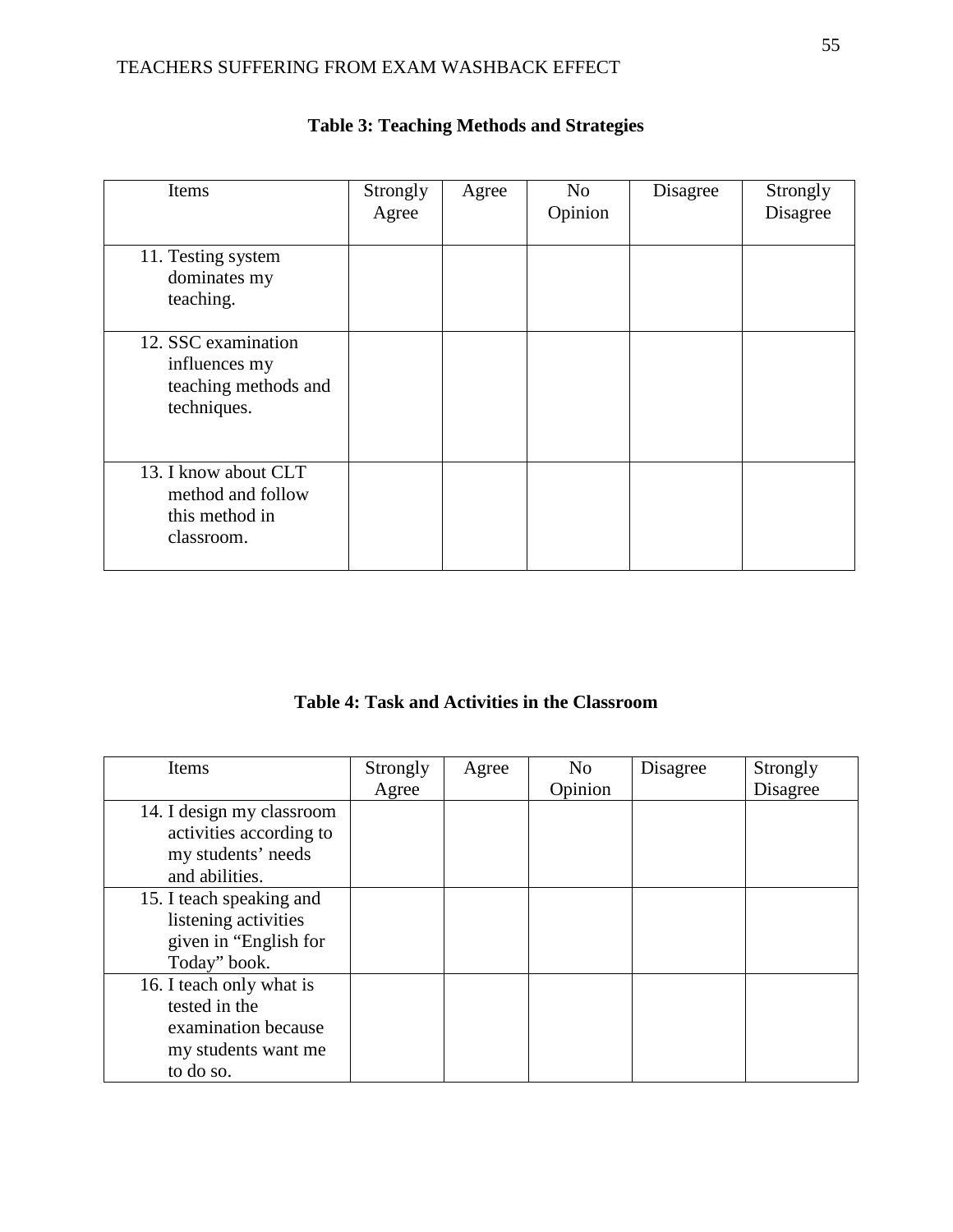| 17. I practice the passages<br>given in the English<br>for Today book<br>because reading<br>activities will come<br>from here in the SSC<br>exam.                                |  |  |  |
|----------------------------------------------------------------------------------------------------------------------------------------------------------------------------------|--|--|--|
| 18. I give more<br>importance on the<br>name of the topics of<br>every lesson in<br>"English for Today"<br>book because writing<br>activities come from<br>here in the SSC exam. |  |  |  |
| 19. I focus more on<br>practicing reading and<br>writing skills in<br>classroom because of<br>SSC exam.                                                                          |  |  |  |